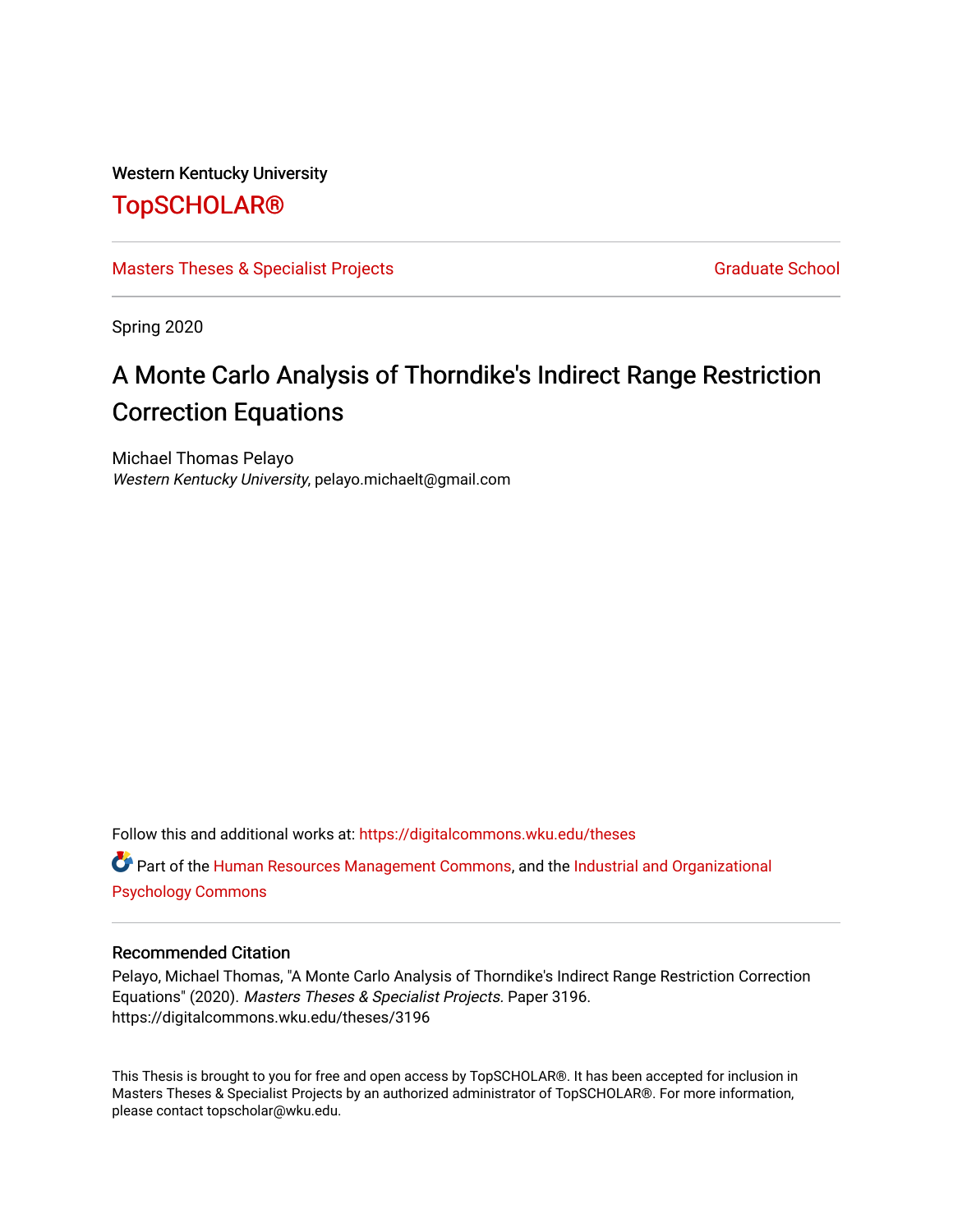### A MONTE CARLO ANALYSIS OF THORNDIKE'S INDIRECT RANGE RESTRICTION CORRECTION EQUATIONS

A Thesis Presented to The Faculty of the Department of Psychological Sciences Western Kentucky University Bowling Green, Kentucky

> In Partial Fulfillment Of the Requirements for the Degree Master of Science

> > By Michael Pelayo

> > > May 2020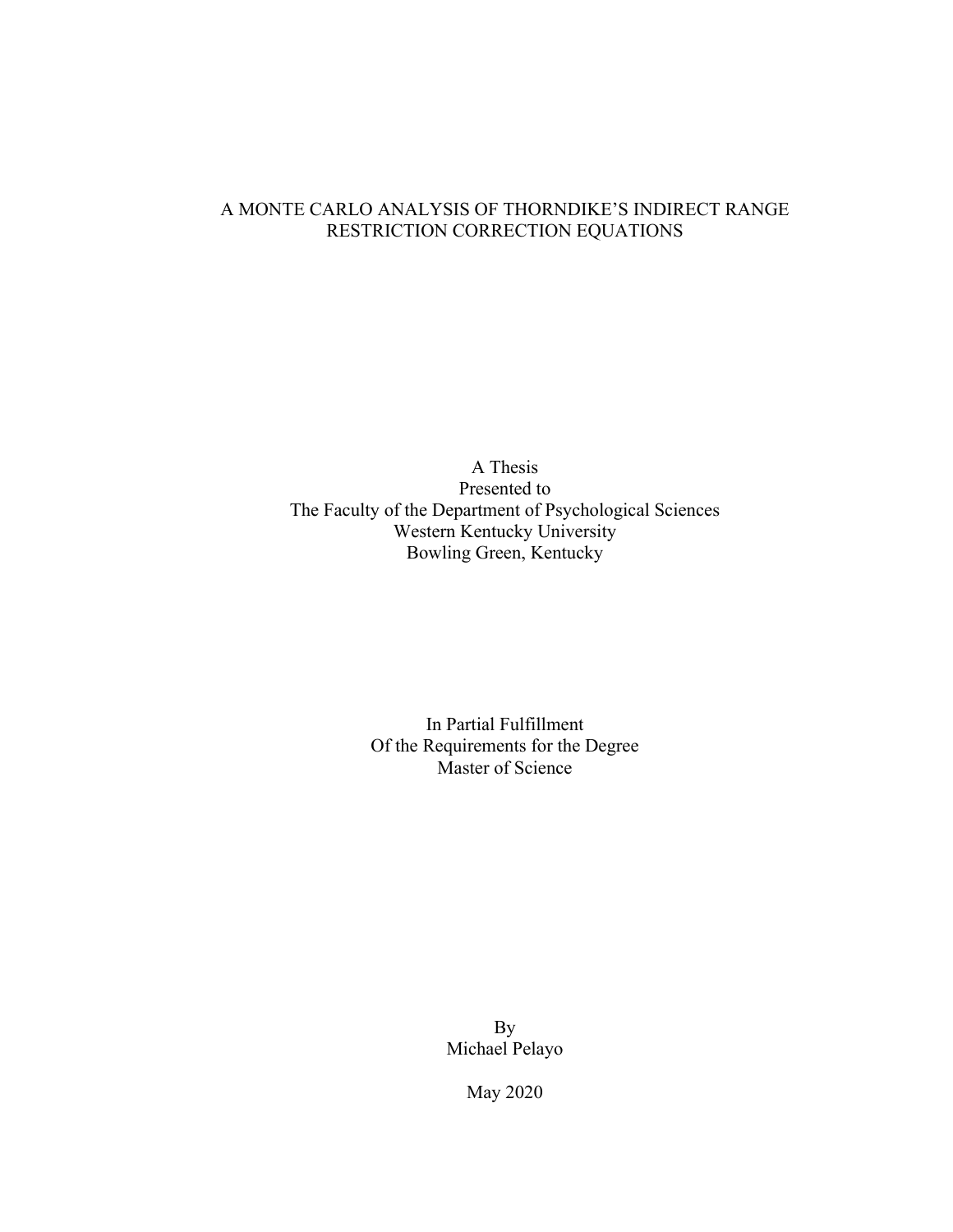### A MONTE CARLO ANALYSIS OF THORNDIKE'S INDIRECT RANGE RESTRICTION CORRECTION EQUATIONS

Date Recommended May 1, 2020 Reagan Brown Digitally signed by Reagan Brown **Reagan Brown** Dr. Reagan Brown, Director of Thesis Date: 2020.05.13 18:30:09 -05'00' Dr. Elizabeth L. Shoenfelt Katrina A. Burch Digitally signed by Katrina A. Burch  $\frac{\text{Ric}_1}{\text{Data: }2020.05.14\,16.41:16\,05'00'}}$ Elizabeth Shoenfelt Digitally signed by Elizabeth<br>
Date: 2020.05.13 18:30:09 -05'00'

Dr. Katrina A. Burch

Cheryl D Davis Digitally signed by Cheryl Cheryl  $\mathsf{D}$ 

Dean, Graduate School Date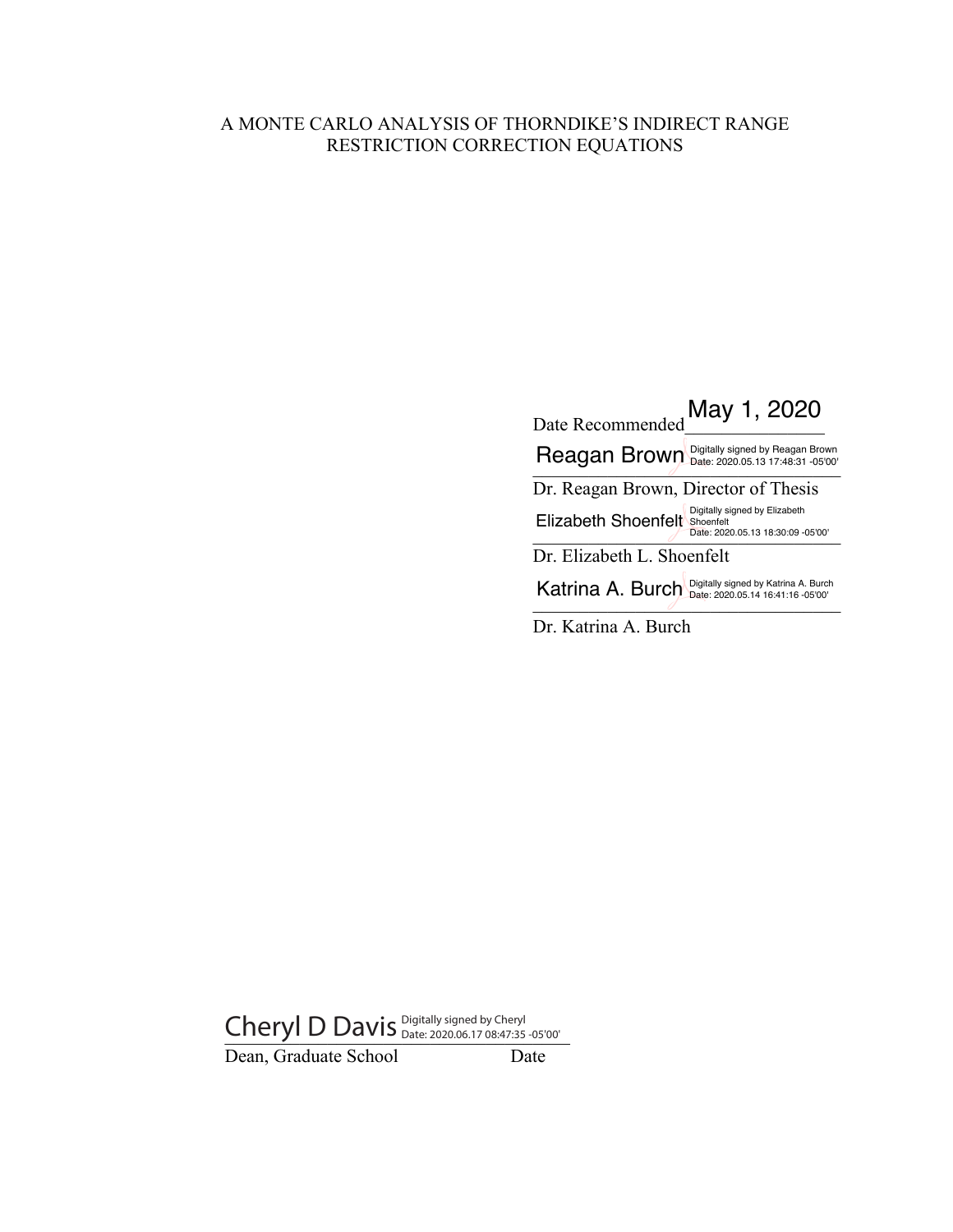I dedicate this thesis to my parents, Mike and Shawna Pelayo; and grandparents, Martin and Darlene Pelayo. From an early age, each of you instilled in me the importance of a strong education. I would not have experienced the success I have had without first learning from you all. I will always be grateful for that.

I also dedicate this thesis to my partner, Hannah. Thank you for putting up with me over these last two years, and being there for support when I needed it most. I could always count on you and our wonderful Aussies to introduce some sunshine on a cloudy day. I love you.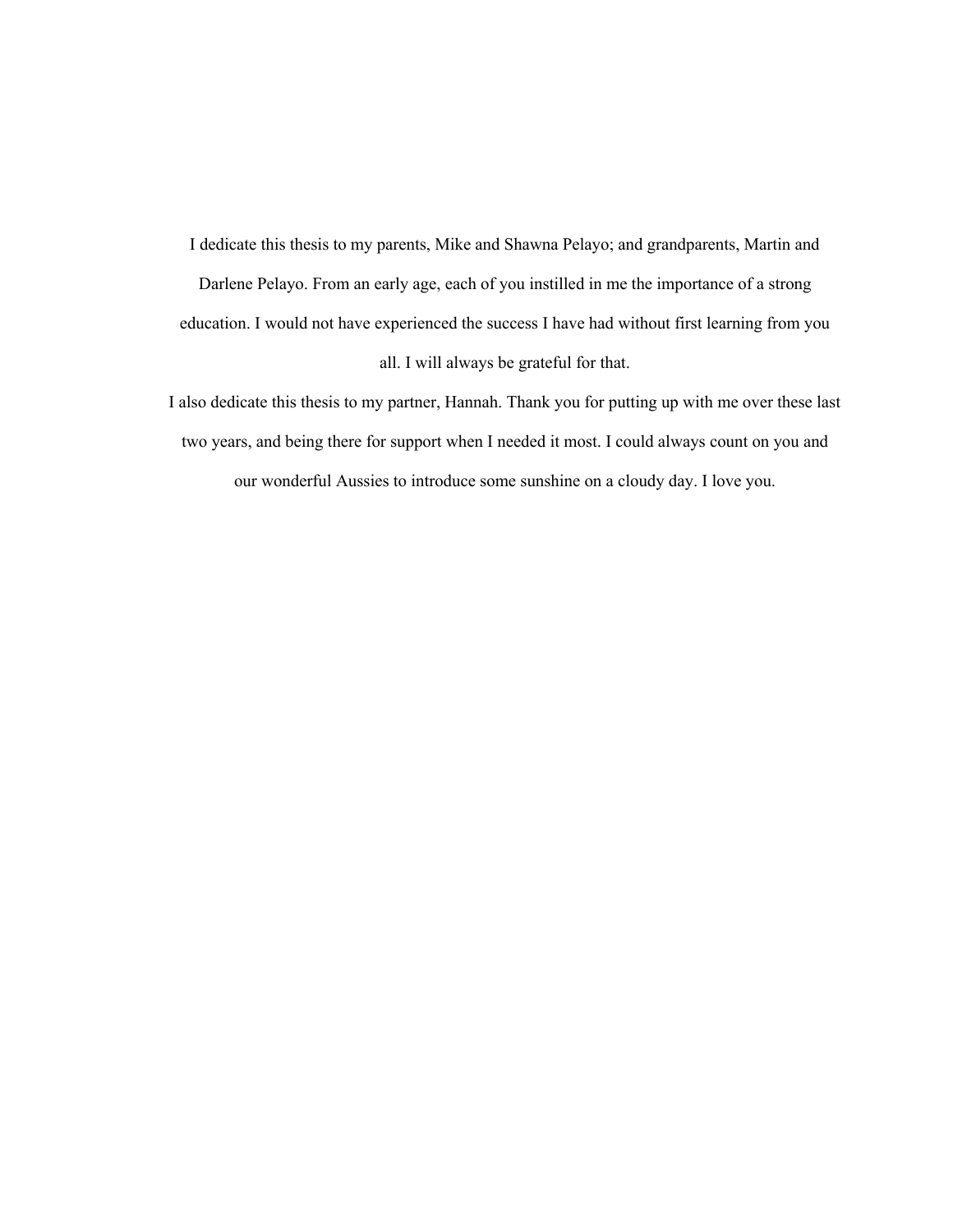#### ACKNOWLEDGEMENTS

I would like to thank all of my committee members not only for their feedback and comments throughout this entire process, but for all of the time and help they provided to me throughout my graduate career. I also would like to give special thanks to Dr. Reagan Brown, who is unquestionably the greatest teacher of statistics around. From first introducing me to this topic and helping me to reach the finish line, you were always willing to offer guidance when I needed it. Thank you.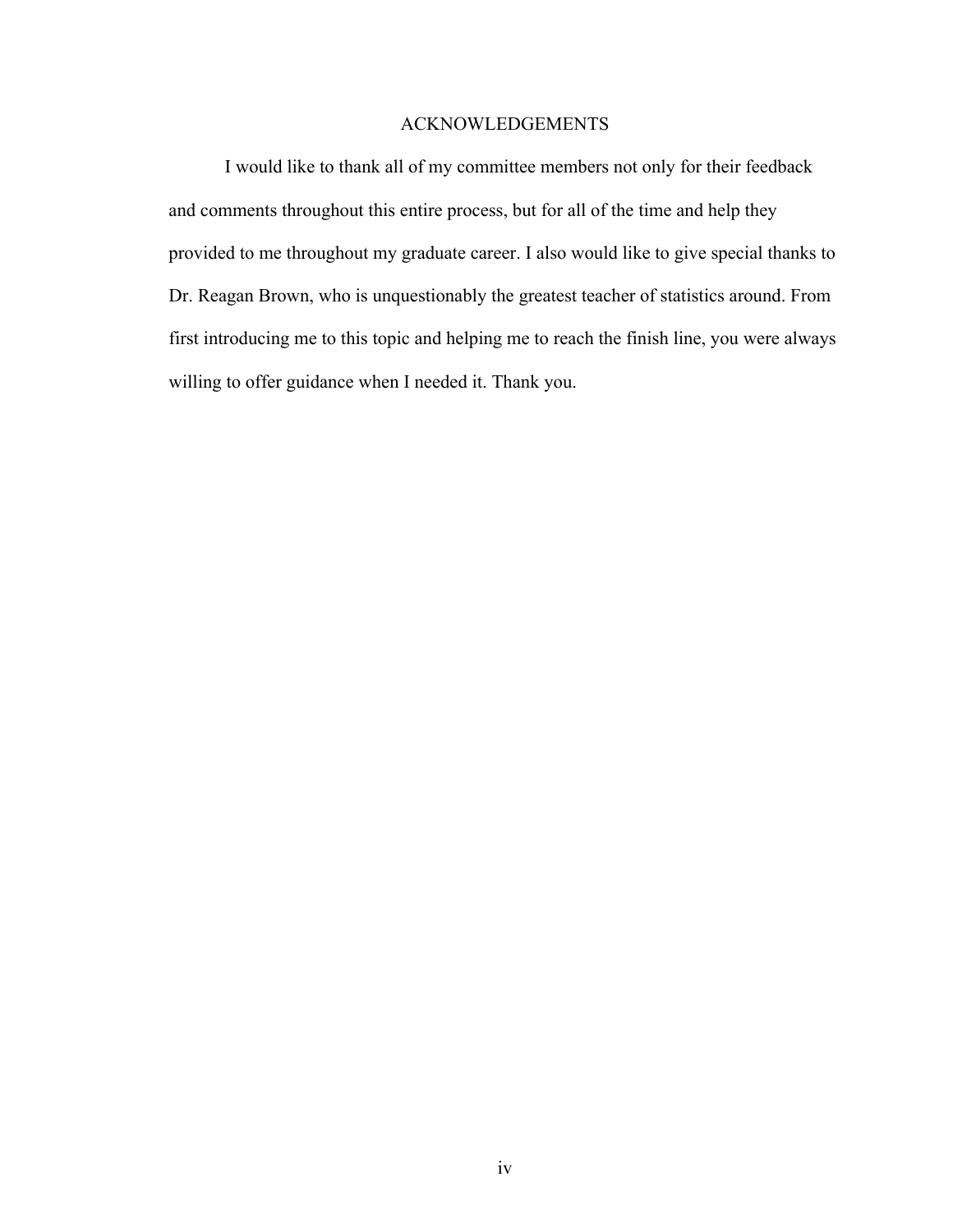## TABLE OF CONTENTS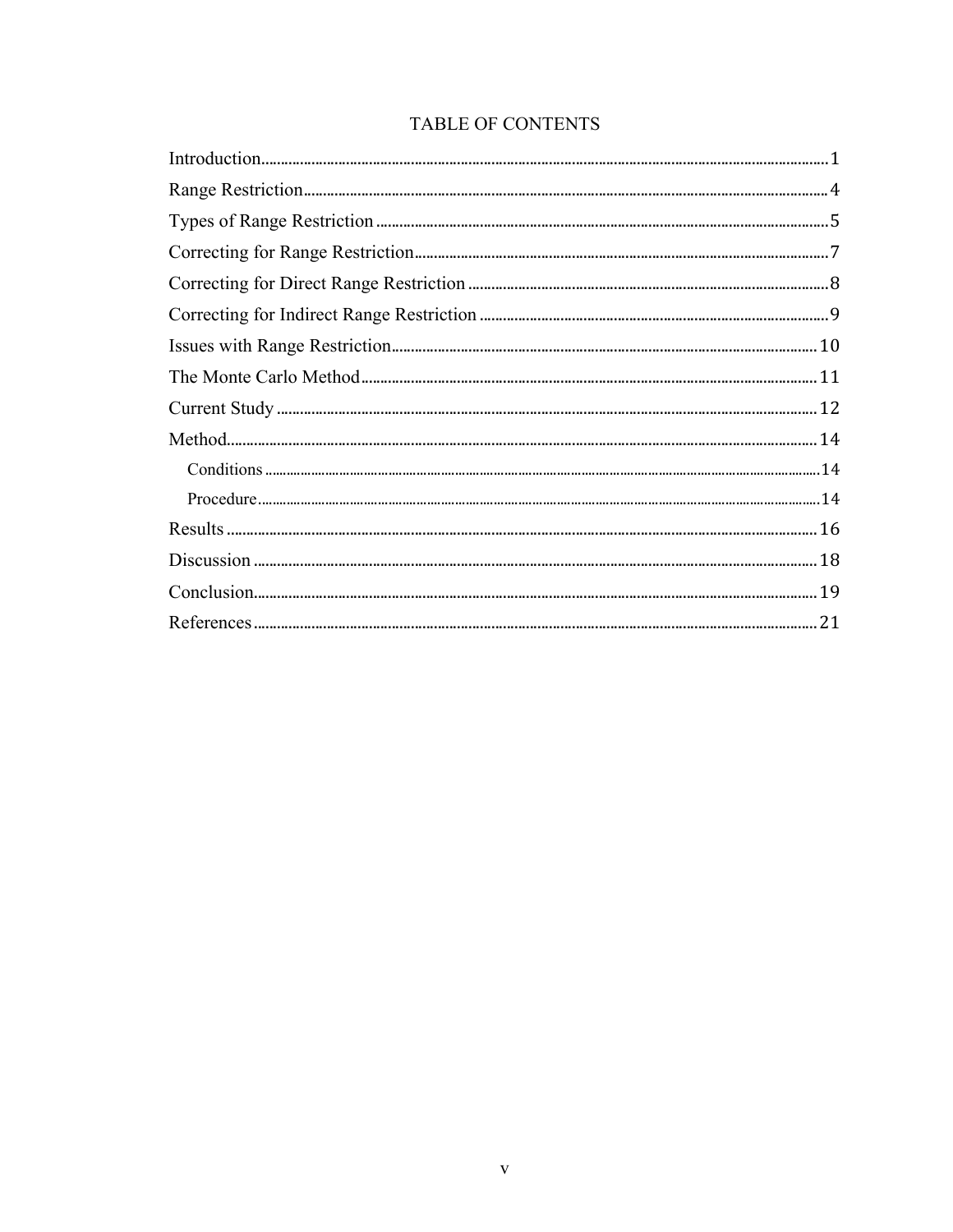### LIST OF TABLES

| Table 1: Mean and Standard Deviation of Bias (.5 Selection Ratio)27            |
|--------------------------------------------------------------------------------|
| Table 2: Mean and Standard Deviation of Squared Bias (.5 Selection Ratio)28    |
| Table 3: Mean and Standard Deviation of Bias (.1 Selection Ratio)29            |
| Table 4: Mean and Standard Deviation of Squared Bias (.1 Selection Ratio)30    |
| Table 5: Mean and Standard Deviation of Bias (.01 Selection Ratio)31           |
| Table 6: Mean and Standard Deviation of Squared Bias (.01 Selection Ratio)32   |
| Table 7: Cohen's d for Bias Compared to Baseline Condition (.5 SR)33           |
| Table 8: Cohen's d for Squared Bias Compared to Baseline Condition (.5 SR)34   |
| Table 9: Cohen's d for Bias Compared to Baseline Condition (.1 SR)35           |
| Table 10: Cohen's d for Squared Bias Compared to Baseline Condition (.1 SR)36  |
| Table 11: Cohen's d for Bias Compared to Baseline Condition (.01 SR)37         |
| Table 12: Cohen's d for Squared Bias Compared to Baseline Condition (.01 SR)38 |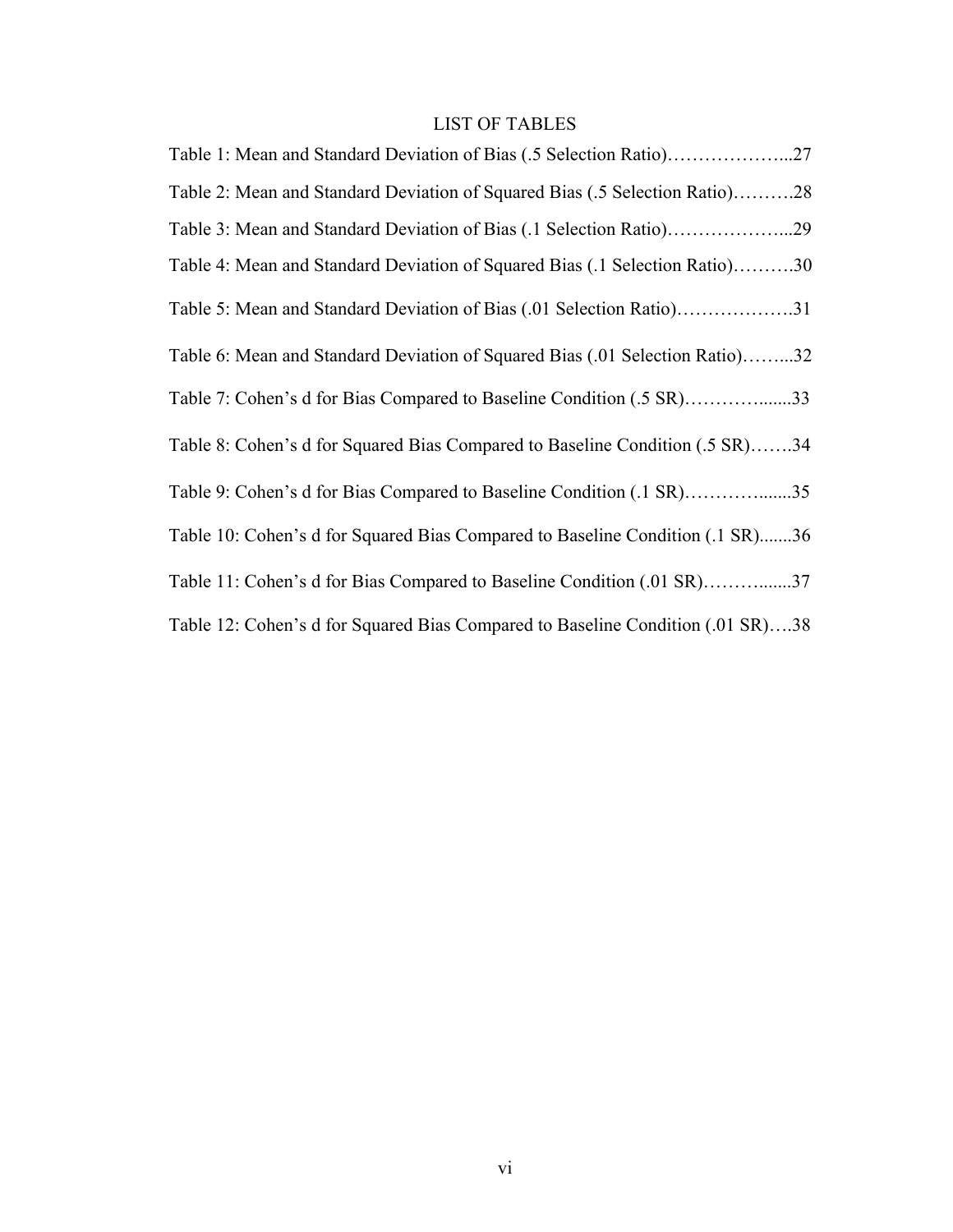#### A MONTE CARLO ANALYSIS OF THORNDIKE'S INDIRECT RANGE RESTRICTION CORRECTION EQUATIONS

Michael Pelayo May 2020 38 Pages Directed by: Reagan Brown, Elizabeth L. Shoenfelt, and Katrina A. Burch Department of Psychological Sciences Western Kentucky University

Employee selection is an important process for organizations. Organizations seek to select the best employees for their available positions. Testing is key to many selection efforts. The results of studies assessing the criterion-related validity of a selection test are affected by a number of statistical artifacts, one of which is range restriction. Range restriction has the effect of attenuating the correlation coefficient. Statistical equations exist to correct for the effects of range restriction, and they enable researchers to obtain a more accurate estimate of the validity coefficient. Thorndike (1949) developed the best known and most frequently used of these correction equations. In the present study, Monte Carlo analyses were used to compare the accuracy of two indirect range restriction correction equations. The only difference between the two equations is the nature of the predictor intercorrelation employed; one equation uses the restricted predictor intercorrelation, whereas the other uses the restricted value. The distinction between these values is important as both forms of the correlation are likely available in a predictive design, and the magnitude of each can be quite different depending on the extent of range restriction. Given these differences between the two forms of the equation, I hypothesized that the equation utilizing an unrestricted predictor intercorrelation would be more accurate. Results indicated that the equation that made use of the unrestricted correlation was generally more accurate, particularly when the selection ratio was low, and the predictors were not highly correlated.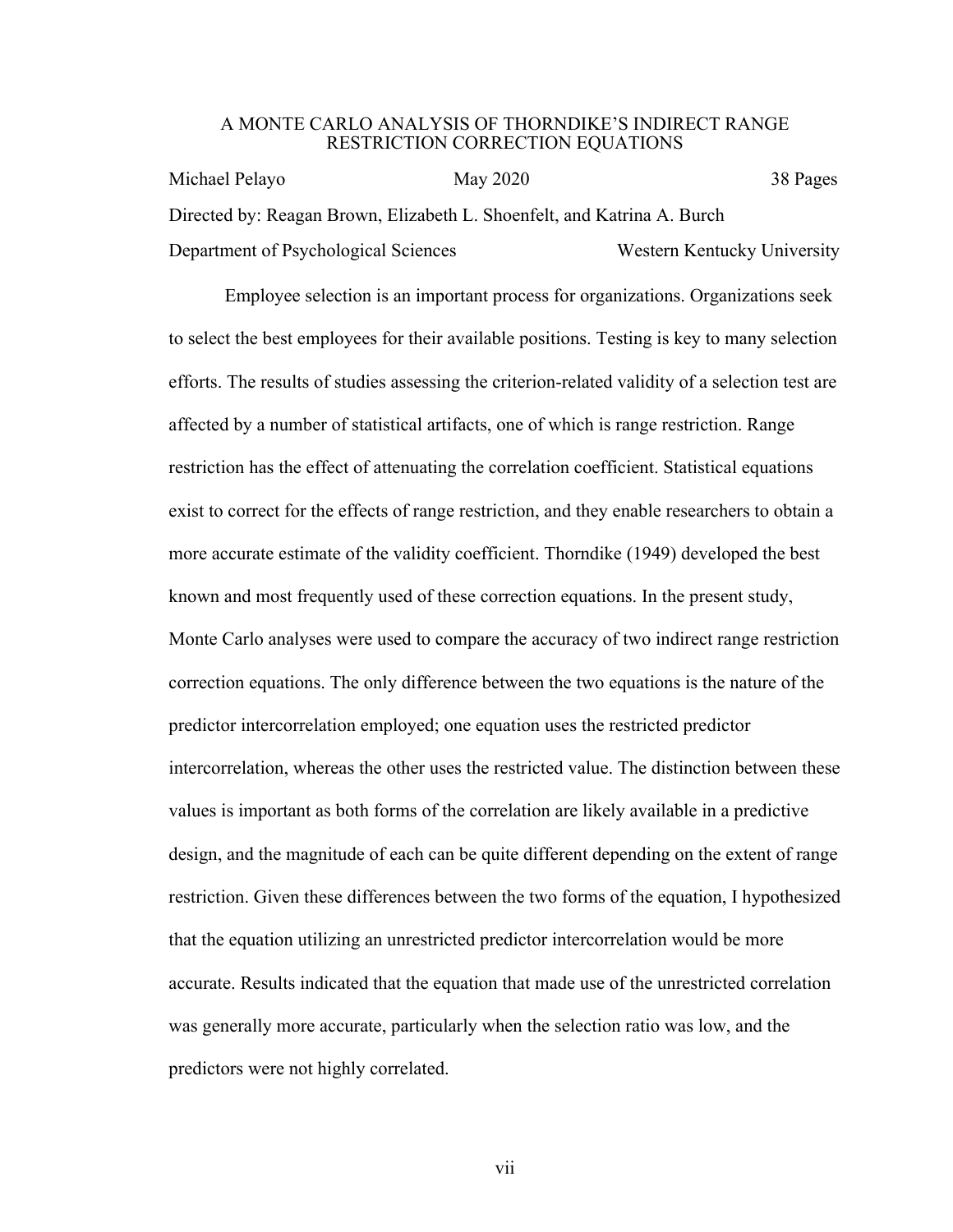#### **Introduction**

Organizations can take many shapes and sizes, ranging from a small municipal government to a large, publicly traded company. The cornerstone of any organization is its employees. An organization selects employees based on the belief that those chosen will serve to benefit the organization and help with the achievement of their mission and goals (Guion, 1998). Therefore, personnel selection has been a major topic of research in the field of industrial-organizational psychology (Schmidt & Hunter, 1998). In order to find optimal employees, organizations may test applicants with a carefully designed array of exams to determine whether or not an applicant will be successful on the job. Applicants with high scores on the exams are expected to display higher levels of job performance once on the job. Industrial-organizational psychologists are typically employed by many companies to determine if the aforementioned tests are successful at predicting future job performance, or even to find new tests that predict job performance through the use of a criterion-related validity study (Schmidt, Ones, & Hunter, 1992).

A validity study first begins with a job analysis. A job analysis is the systematic study of a job to determine the responsibilities and requirements for a particular position. When conducting a job analysis, analysts collect information related to the tasks that employees perform, the KSAs needed to complete tasks, and the equipment typically used by jobholders, among other pieces of information. This information is compiled and can be used for a variety of typical human resources functions such as the alignment of selection test procedures with the job specification information that was obtained during the job analysis (Brannick, Levine, & Morgeson, 2007). Next, there is a statement of the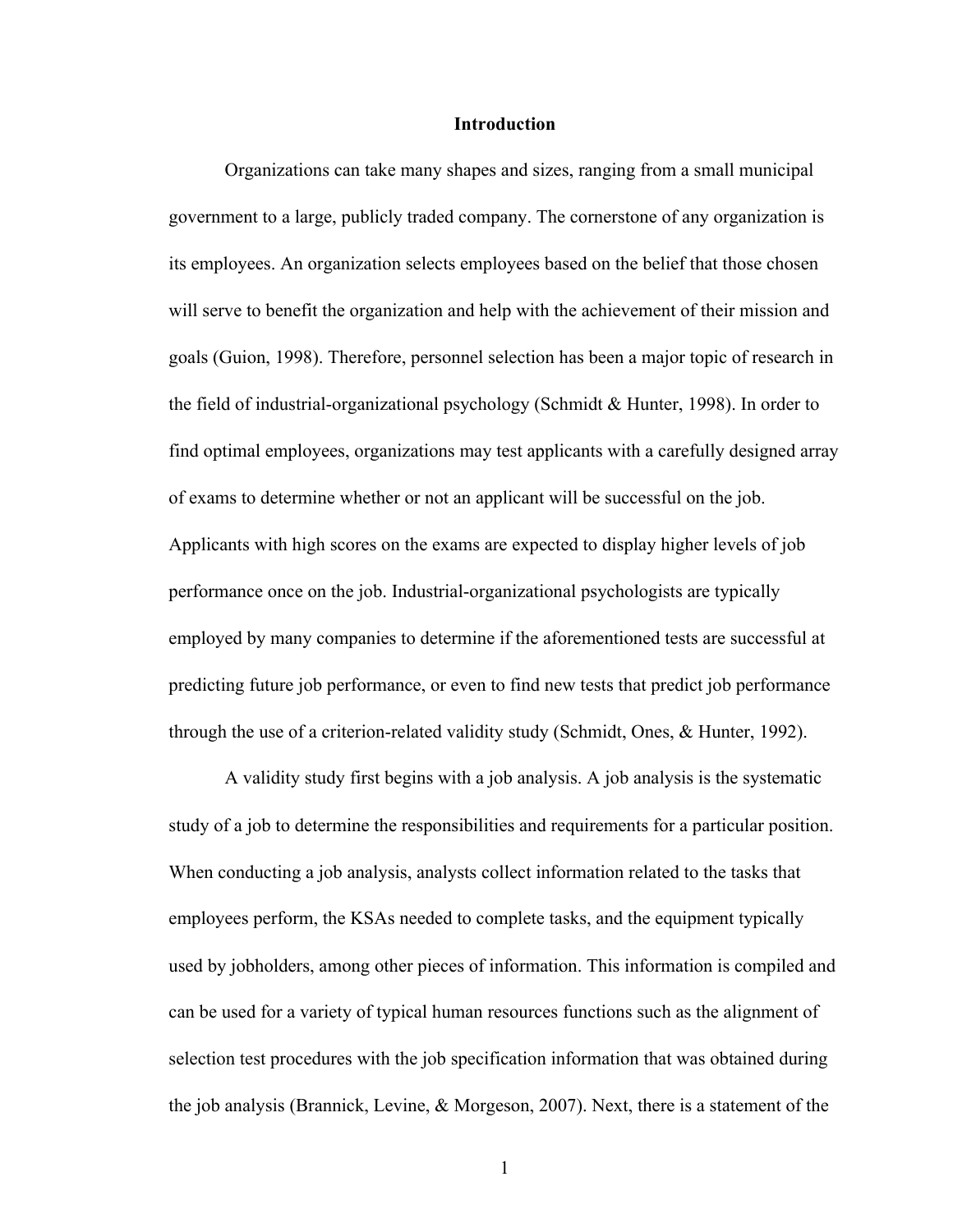proposed use of a particular test, the intended interpretations of test scores, and expected outcomes. A criterion-related validity study is a type of study in which evidence for validity is presented by the demonstration of a relationship between scores on a selection test (predictor) and a measure of work outcomes, known as the criterion (SIOP, 2018). This is done in order to obtain the operational validity of the selection test, which is an estimate of how well the predictor in practical use (e.g., when selecting job applicants) correlates with the criteria in question (Brown, Oswald, & Converse, 2017). In order to demonstrate this relationship, selection test scores are correlated with a criterion, such as job performance scores. The expected outcome is that the applicants with high scores on the test will have higher job performance scores. If this occurs, then the test is shown to be effective for its intended use. For the purpose of selection, these studies are performed in order to gather validity evidence that supports a certain interpretation of test scores, such as the prediction that high test scores will lead to higher observed job performance. The greater the evidence, the more likely the organization is to accept the findings and use the selection test in the future when selecting employees.

Criterion-related validity studies can be conducted using two distinct designs: predictive and concurrent. When using a predictive design, scores on a selection test are obtained first, from job applicants. Then, at a later date when applicants have transitioned to full-time employment, criterion scores (typically on some measure of job performance) are collected. Scores on the predictor and criterion are then corrected in order to obtain the predictor test's validity. In a concurrent validity study design, scores on the predictor and criterion are obtained at approximately the same time from employees in the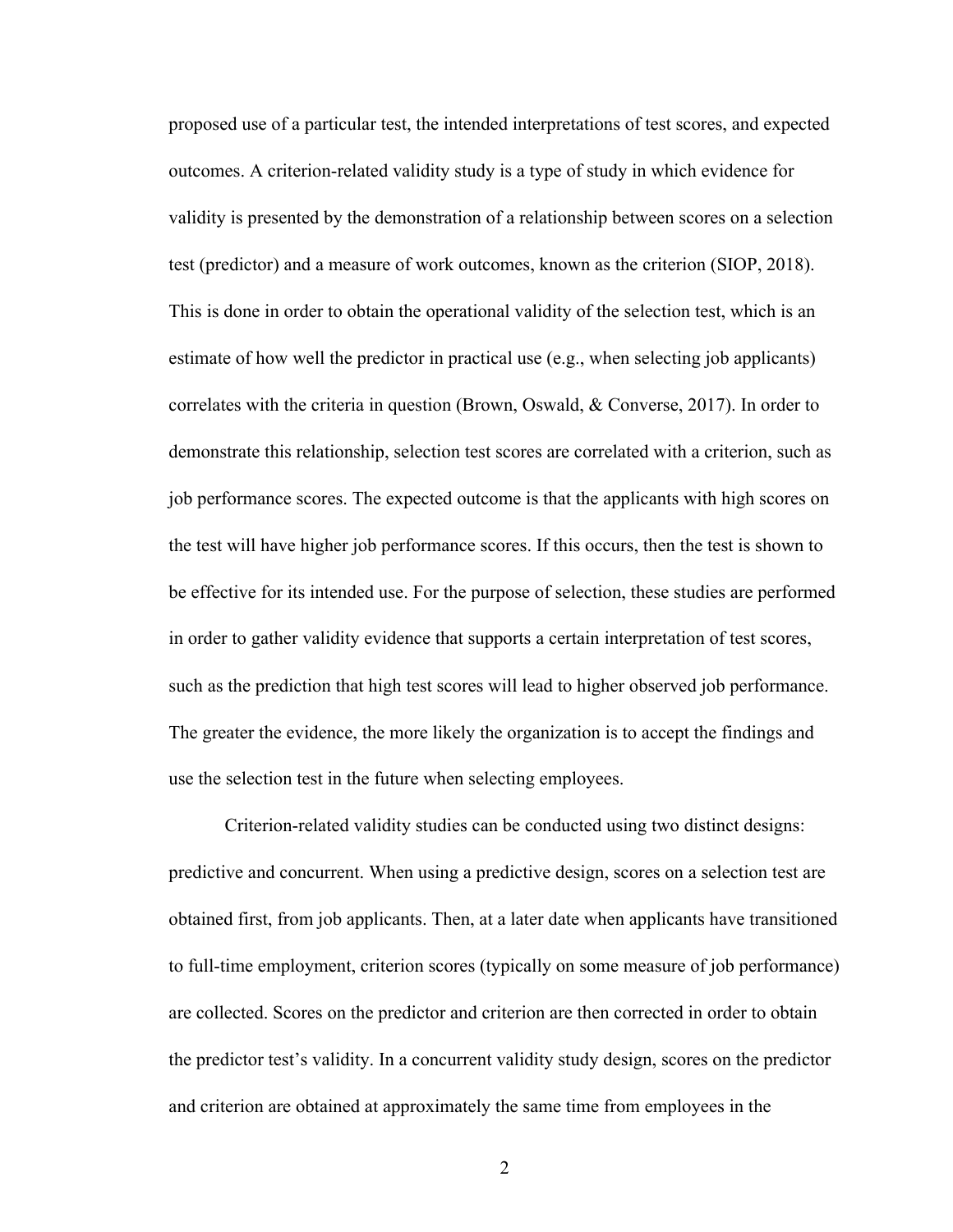organization. This is a distinct difference between predictive and concurrent designs. A predictive design collects predictor data from applicants and criterion data from them once they are actual employees, whereas a concurrent design collects both from the current pool of workers. These different designs have implications for the validity coefficient obtained in the study. When a predictive design is utilized, applicants will probably be motivated to perform well on the selection test in order to get the job. A concurrent design uses only current job holders, in other words, people who may not share the same level of motivation because they are already employed by the organization and do not see any potential benefit exerting all of their effort on the test. This score distortion will affect the data and the validity coefficient.

A criterion-related validity study is feasible if: there are adequate sample sizes, sufficient score ranges within the predictor and criterion, and an unbiased, relevant, and reliable criterion (Guion, 1998). An adequate sample helps to generalize study results to a larger population. Sufficient score ranges bring more variance that enable uncorrected coefficients to be closer to the actual population value. An acceptable criterion measure is needed so that the measure chosen actually provides a good approximation of the construct in question.

Validity is the most important aspect to consider when attempting to develop and determine the effectiveness of selection procedures (SIOP, 2018). If a selection procedure lacks validity, it is essentially useless and may lead to lawsuits against an organization if it continues to be used once evidence against it appears. Despite the best efforts of researchers, there are statistical artifacts that can serve to decrease the size of the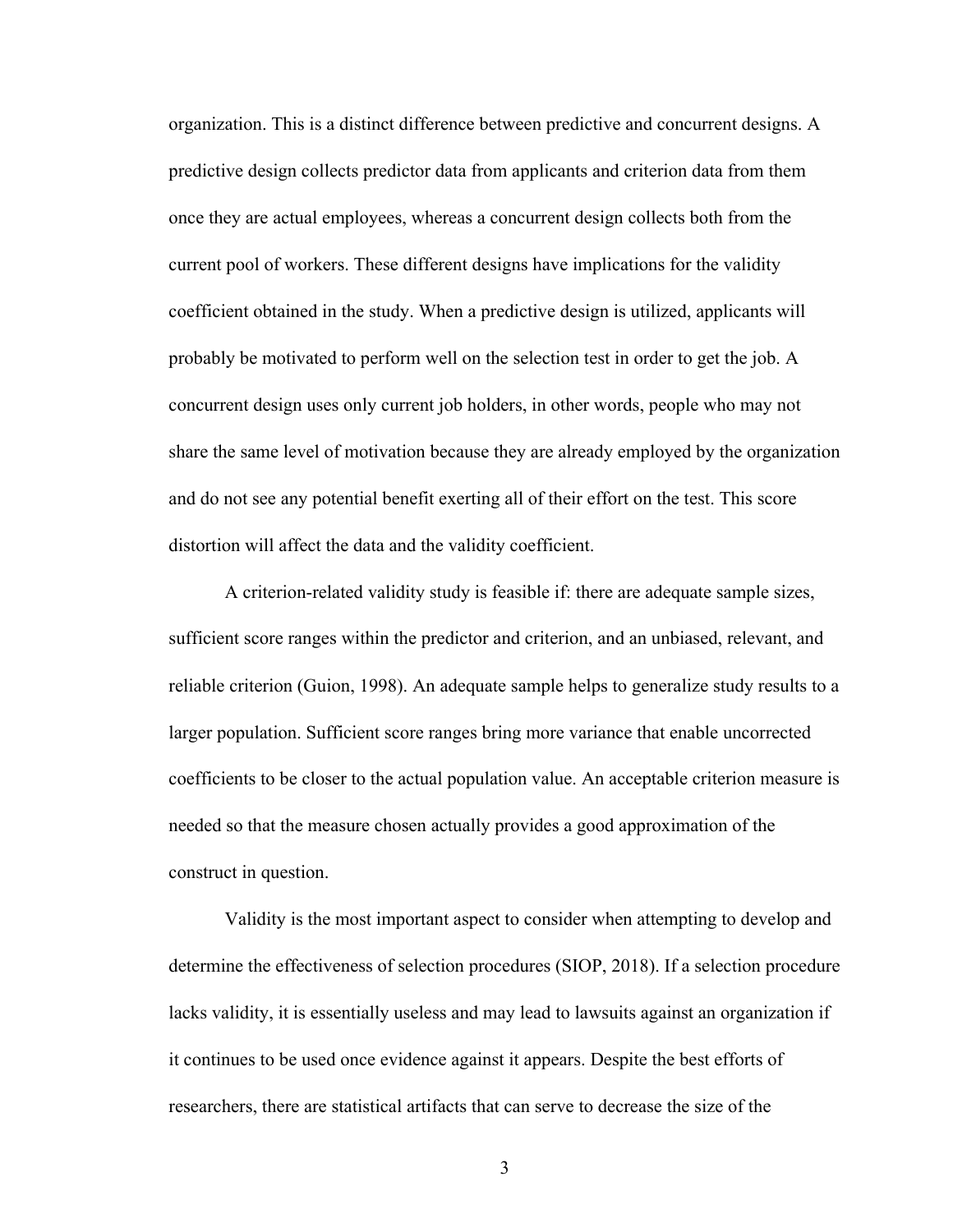estimated validity coefficient obtained from a validity study. One such artifact that can decrease a validity coefficient is range restriction (Schmidt, Hunter, & Urry, 1976). Other important artifacts to consider when conducting a validation study are predictor and criterion reliability and sampling error, as large sample sizes are needed to ensure adequate statistical power. Industrial-organizational psychologists strive to obtain accurate estimates of validity coefficients in order to accurately determine a selection test's relation with job performance. Therefore, it is necessary and important to employ correction procedures, through the use of statistical equations, to account for the effects of range restriction on the obtained validity coefficients.

#### **Range Restriction**

Range restriction occurs when a researcher is seeking to estimate the relationship between two variables (e.g., selection test and job performance), but score variability on one or both variables is reduced because of selection decisions. This reduction in variability affects the validity coefficient by distorting its size (Raju & Brand, 2003). When the variance on either the predictor or criterion is smaller in the selected sample than in the relevant population, the sample coefficient will underestimate population validity (Guion, 1998). In essence, researchers desire to find a relationship between *X* (the predictor) and *Y* (the criterion to be predicted) in an unrestricted population, but the only data available are from a restricted sample (Mendoza & Mumford, 1987).

Although selection can result in correlations of greater strength than in the population (e.g., if the middle of the distribution of scores are removed), the nature of selection in applied personnel selection (i.e., top-down selection) serves to reduce the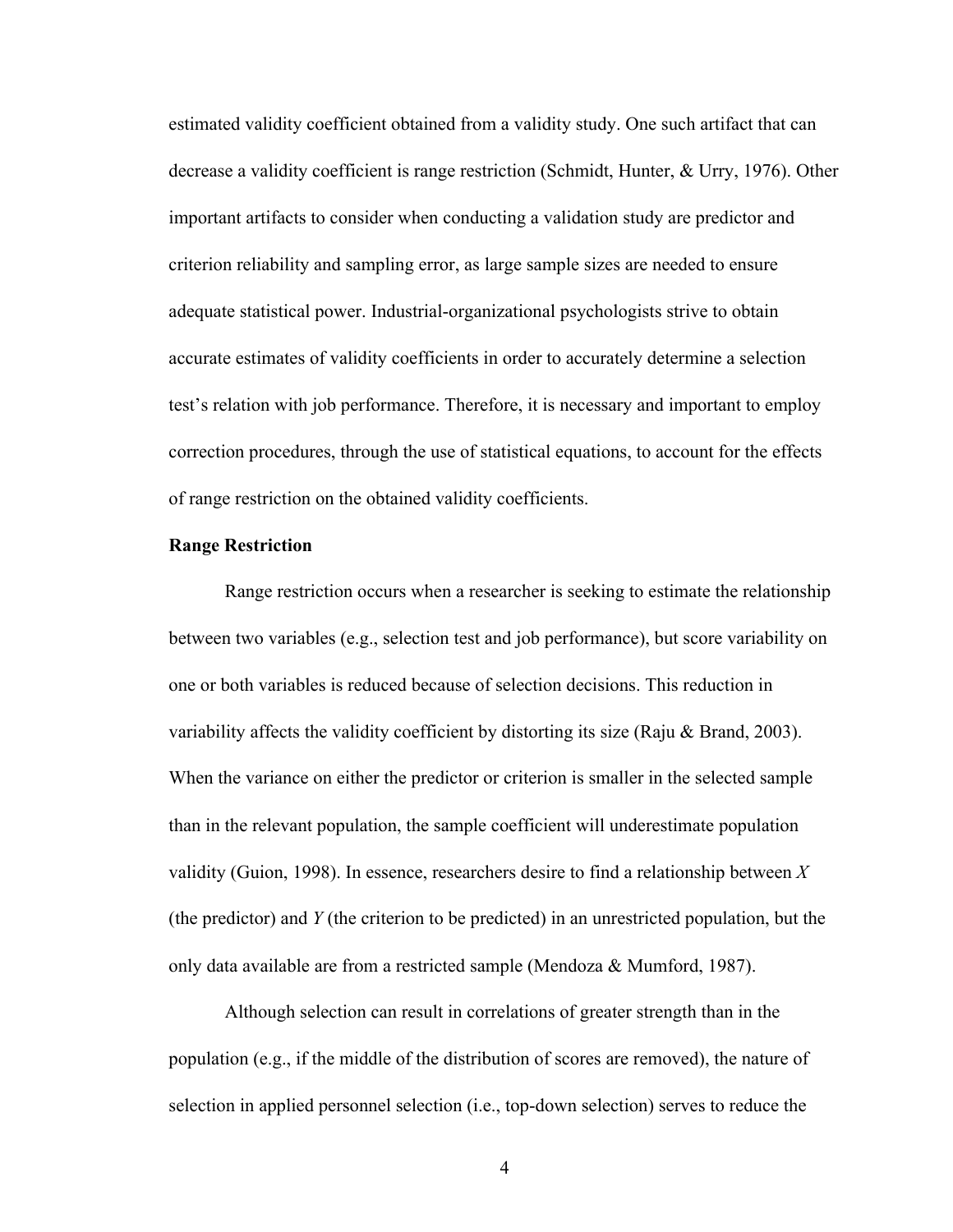strength of correlations in the selected sample. In addition to the nature of selection, range restriction may increase the correlation between two variables or even show no effect on the relationship at all if the relationship between the predictor and criterion variable is not linear (Huck, 1992).

To illustrate a situation where range restriction occurs, consider the following scenario. An organization is attempting to validate a test they believe can estimate future job performance. Those who score higher on the test are expected to perform the job better and selection decisions are made using this test. The sample of data available for the validity study only includes applicants who were actually hired. Thus, low scoring applicants are not included in the analysis, reducing the variability of scores on both predictor and criterion. This reduced variability (i.e., range restriction) reduces the resultant correlation between test scores and job performance (Thorndike, 1949). The range of scores on the selection test is restricted; therefore, the correlation between test scores and job performance can only be obtained from the restricted sample. In a situation like this, the obtained correlation is expected to be an underestimate of the population correlation (Henriksson & Wolming, 1998).

#### **Types of Range Restriction**

Range restriction in selection can take two forms, direct (also called explicit) or indirect (also called incidental). Direct range restriction occurs when applicants are selected top-down by test scores (Hunter, Schmidt, & Le, 2006; Sackett & Yang, 2000; Wiberg & Sundström, 2009). When an organization selects applicants top-down on a given selection test, there are no low scoring applicants hired; therefore, those applicants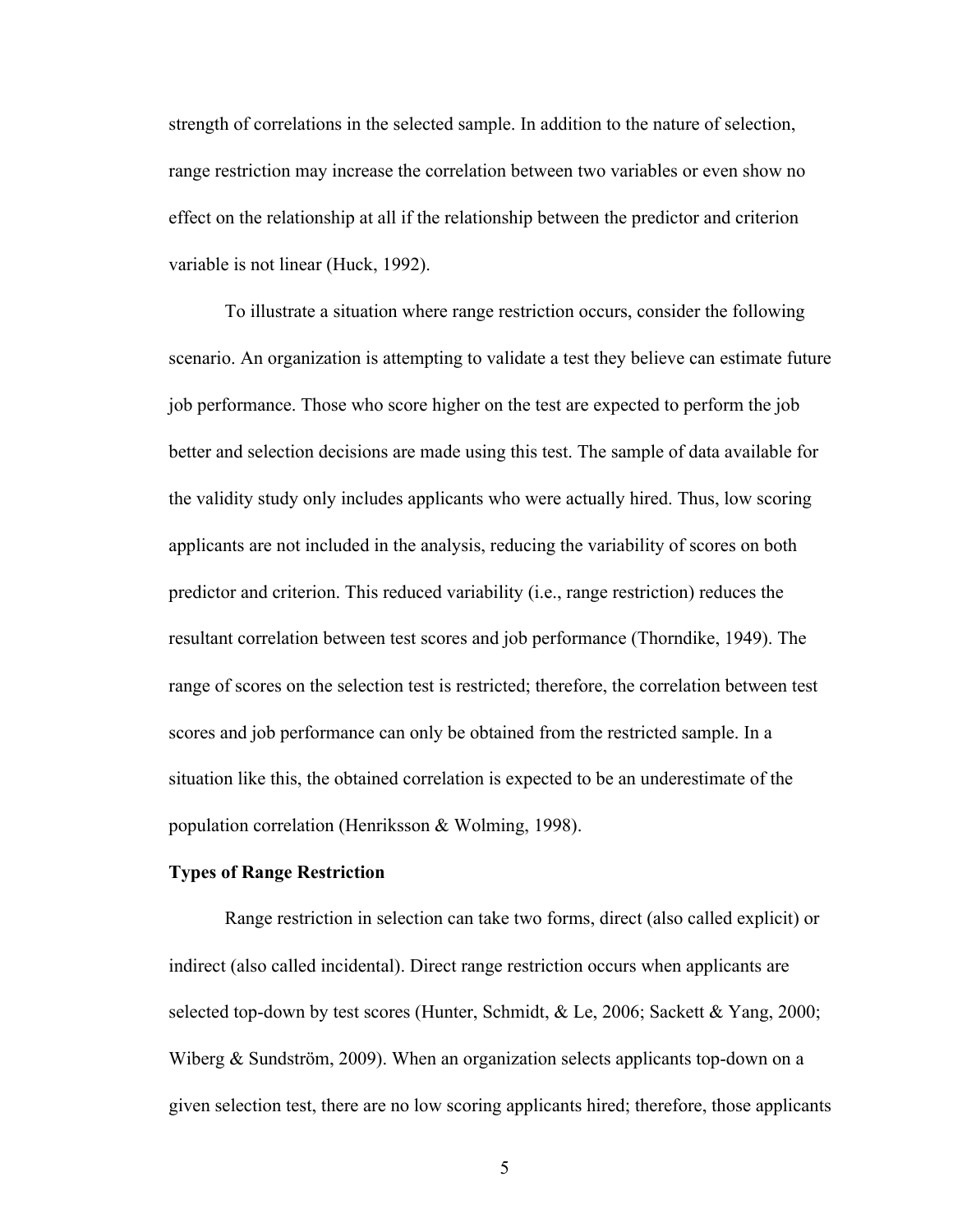are not included in a criterion-related validity study as they do not have criterion scores. Thus, a validity coefficient can only be computed from applicants who were hired. Consider college applications for a hypothetical United States university called Big State University. BSU is an institution known for its extremely rigorous admission standards. High School students must have high GPAs and standardized test scores to be admitted. Big State University will not accept students who fail to meet this high threshold. In correlating high school GPA or test scores with first year college GPA, a weak correlation would be found, contrary to expectations. As BSU only selects students with high test scores and GPAs, there is little variance in the data. This low level of variance as compared to the applicant sample is a restriction of range that leads to a low correlation.

Indirect range restriction is the second form of range restriction. In this scenario, applicants are chosen on the basis of some other third variable (*Z*) that is correlated with the predictor variable (*X*) to some extent (Hunter et al., 2006; Wiberg & Sundström, 2009; Zimmermann, Klusmann, & Hampe, 2017). As an example, to illustrate indirect range restriction in action, consider the Graduate Record Examination (GRE). The GRE is a test designed by the Educational Testing Service (ETS) and is intended to predict future performance of graduate school students (Kuncel, Hezlett, & Ones, 2001). Numerous studies have found the GRE to be a valid predictor of graduate school performance (Broadus & Elmore, 1983; Kuncel et al., 2001; Sleeper, 1961); therefore, it is typically used for graduate school selection decisions. Top-down selection of school applicants by GRE scores would result in direct range restriction. If graduate school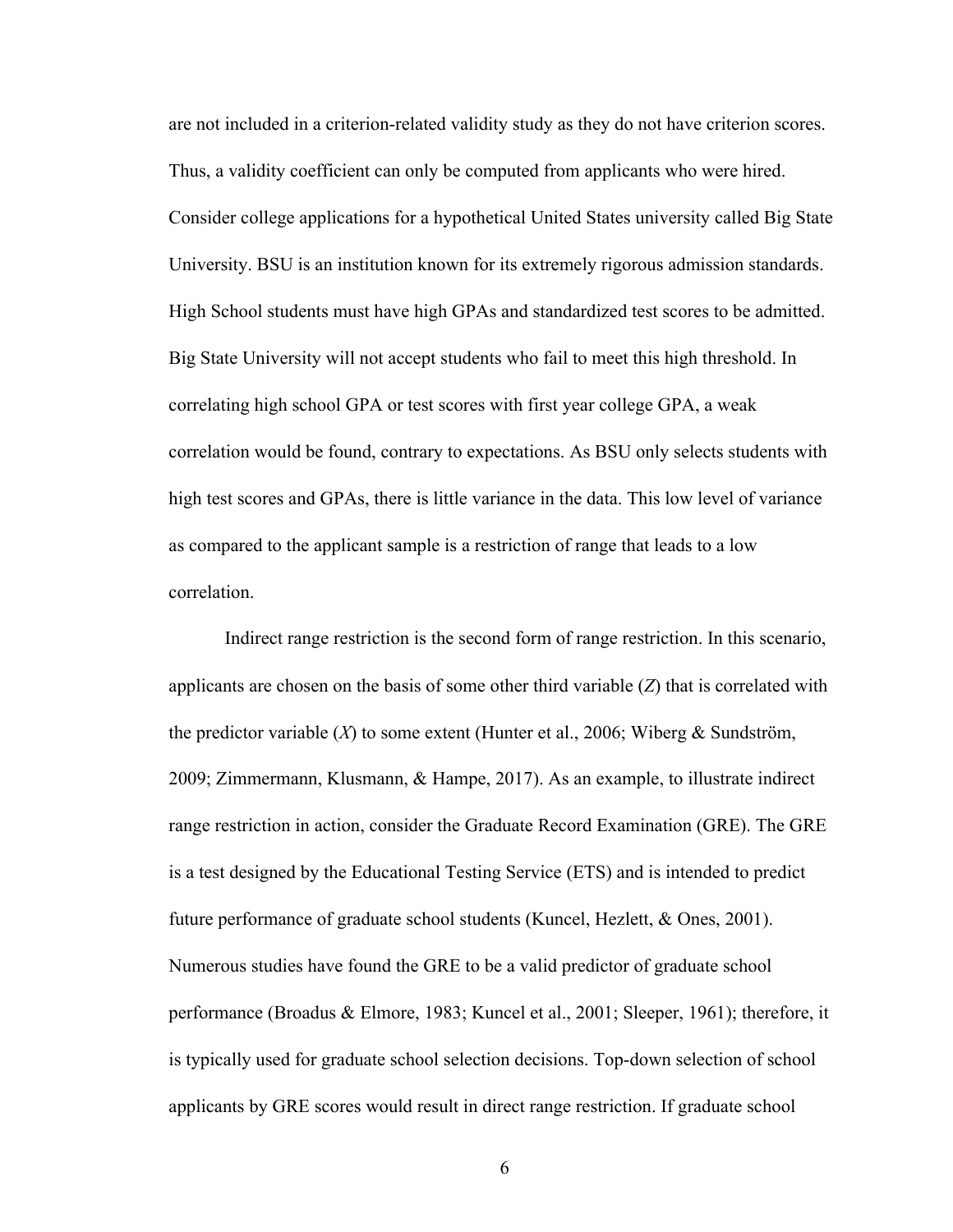applicants were instead selected on the basis of a variable correlated with GRE scores (e.g., undergraduate GPA), then the nature of the range restriction would be indirect (Hunter et al., 2006).

#### **Correcting for Range Restriction**

The Standards for Educational and Psychological Testing (AERA, APA, & NCME, 1999) and the Principles for the Validation and Use of Personnel Selection Procedures (SIOP, 2018) recommend the adjustment of validity coefficients. The Principles state, "when range restriction distorts validity coefficients, a suitable bivariate or multivariate adjustment should be made when the necessary information is available" (SIOP, 2018, p. 14). If the assumptions regarding correction formulas are met, the adjusted coefficient is the best estimate of the population validity coefficient (SIOP, 2018).

Researchers have been examining range restriction and methods for correcting validity coefficients since Pearson's (1903, 1908) work on correlations. Aitken (1934) and Lawley (1943) supplemented these early works by developing formulas that could be applied to multivariate cases of range restriction. Thorndike (1949) improved developed correction methods for direct and indirect range restriction. Corrections for range restriction have been conducted in a variety of scenarios such as test validation, selection, and, in more recent memory, validity generalization studies (Hedges & Olkin, 1985).

Thorndike's (1949) work on range restriction correction formulas has been studied over the years by a variety of researchers (Duan & Dunlap, 1997; Holmes, 1990; Linn, 1983; Ree, Carretta, Earles, & Albert, 1994). Although others have attempted to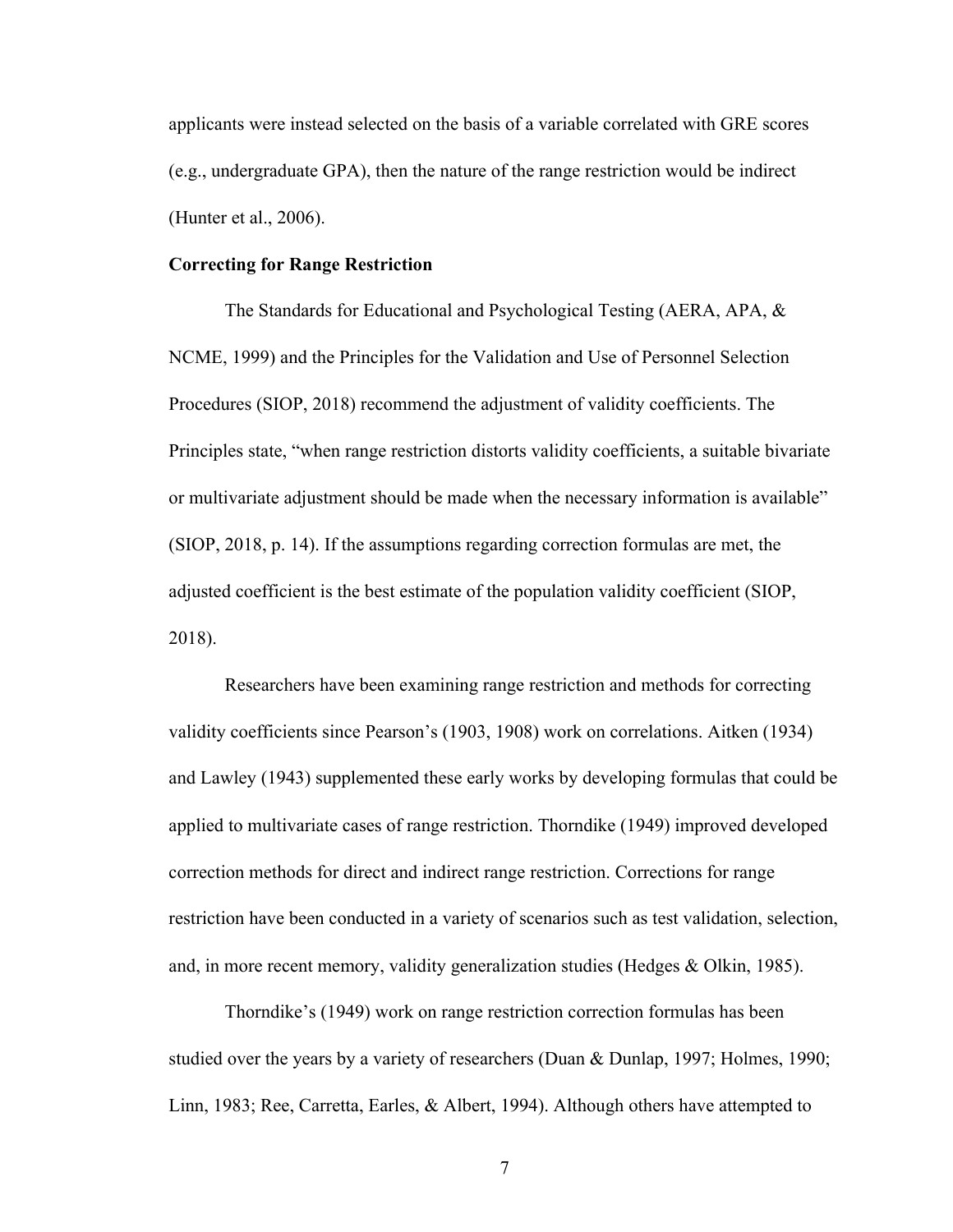develop other correction methods, Thorndike's three correction equations (referred to as Cases 1, 2, and 3 in the original literature) are still consistently used in the field (Hunter et al., 2006). It is important for researchers to use the correct formula when correcting for range restriction, as correction methods employed under the wrong conditions may alter the corrected validity coefficient in potentially damaging ways (Alexander, Carson, Alliger, & Barrett, 1984).

#### **Correcting for Direct Range Restriction**

Thorndike's (1949) Case 2 formula for correcting for direct range restriction is presented below.

$$
R_{xy} = \frac{r_{xy}(\frac{S_x}{S_x})}{\sqrt{1 + r_{xy^2}(\frac{S_x^2}{S_x^2} - 1)}}
$$

As mentioned, direct range restriction involves only two variables: *X*, the predictor variable through which selection was executed, and *Y*, the criterion.  $R_{xy}$  is the corrected (thus, unrestricted) coefficient,  $r_{xy}$  is the correlation from the restricted sample,  $S_X$  and  $S_X$ represent predictor standard deviations for unrestricted and restricted groups. This equation corrects for univariate range restriction, a scenario involving truncation of just a single variable, the predictor *X*. Direct range restriction can occur by selecting applicants above a certain cutoff score and rejecting those applicants who score below it.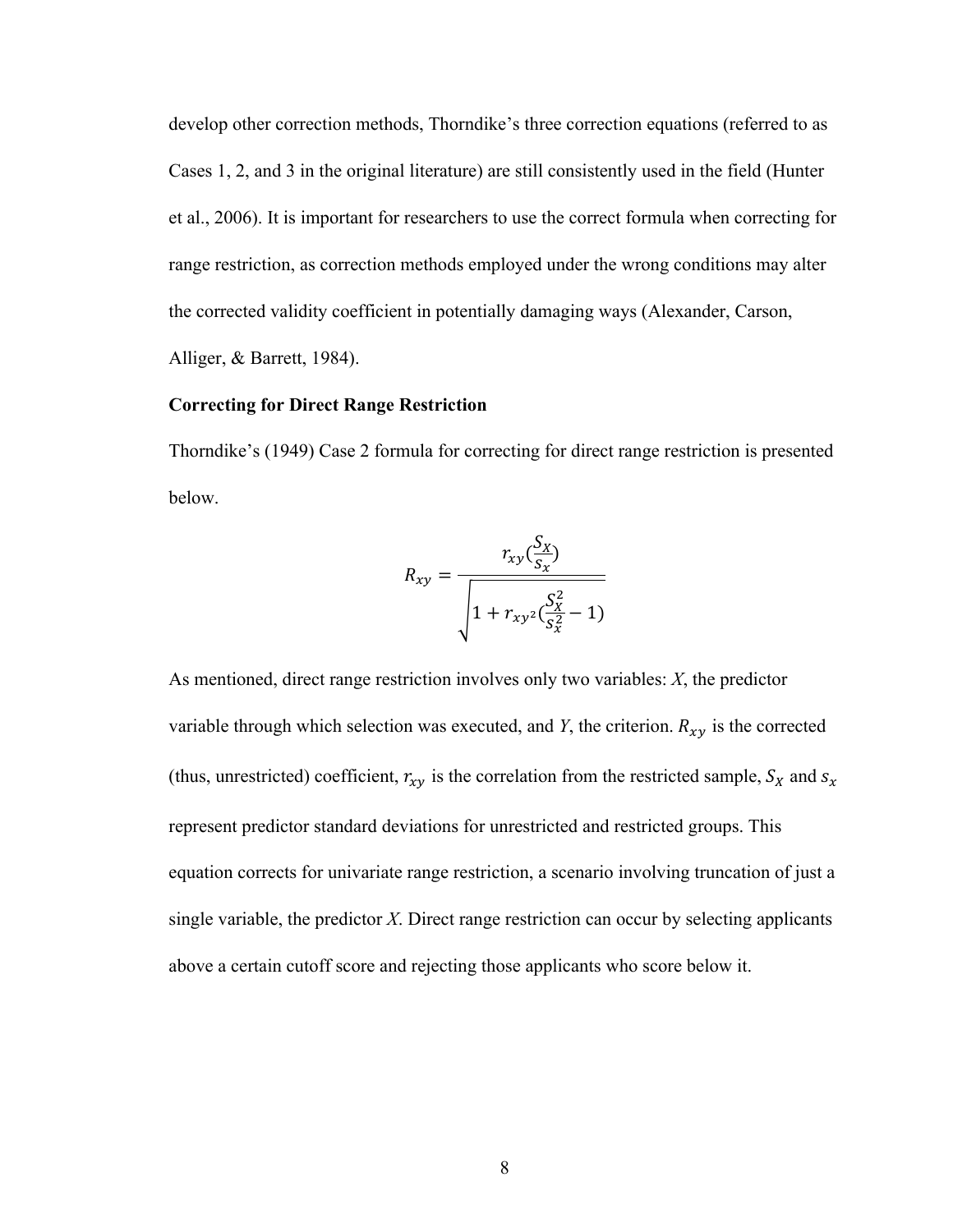#### **Correcting for Indirect Range Restriction**

Thorndike (1949) presented two equations to correct for indirect range restriction; these equations are the focus of the present study. These equations are also commonly referred to as Thorndike's Case 3.

$$
R_{xy} = \frac{r_{xy} + r_{xz}r_{yz} \left(\frac{S_z^2}{S_z^2} - 1\right)}{\sqrt{\left[1 + r_{xz}^2 \left(\frac{S_z^2}{S_z^2} - 1\right)\right] \left[1 + r_{yz}^2 \left(\frac{S_z^2}{S_z^2} - 1\right)\right]}}
$$

In this equation:  $r_{xy}$  is the restricted correlation between the experimental predictor and the criterion,  $r_{yz}$  is the restricted correlation between the criterion and the operational predictor,  $r_{xz}$  is the restricted correlation between the experimental and the operational predictors,  $S_z^2$  is the unrestricted variance of the operational predictor, and  $S_z^2$  is the restricted variance of the operational predictor. This equation demonstrates subjects being selected on the operational predictor *Z*, a third variable with a relationship to the experimental predictor *X*.

The second indirect range restriction correction equation proposed by Thorndike (1949) uses the unrestricted predictor intercorrelation (i.e., the correlation between *X* and *Z*). This second equation is listed below.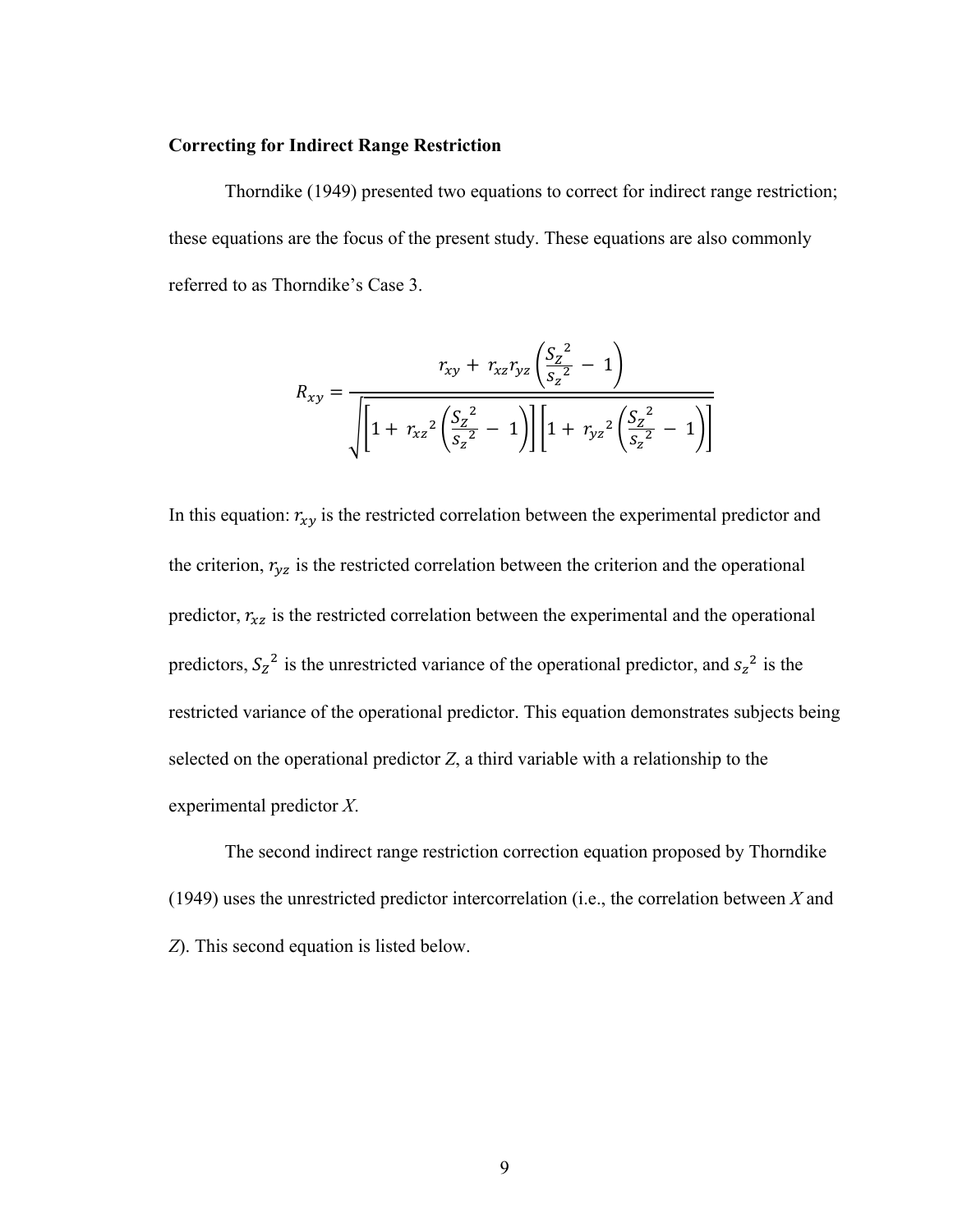$$
R_{xy} = \frac{r_{xy} \sqrt{\left[1 + R_{xz}^2 \left(\frac{S_z^2}{S_z^2} - 1\right)\right]} + R_{xz} r_{yz} \left(\frac{S_z}{S_z} - \frac{S_z}{S_z}\right)}{\sqrt{\left[1 + r_{yz}^2 \left(\frac{S_z^2}{S_z^2} - 1\right)\right]}}
$$

Aside from the substitution of the restricted predictor intercorrelation  $(r_{xz})$  with the unrestricted value  $(R_{xz})$ , all terms in this equation are the same as the first equation. In a job selection scenario,  $R_{xz}$  will be available in unrestricted form if all applicants take both selection tests.

#### **Issues with Range Restriction**

Corrections for range restriction are based on three assumptions: the linearity of regression of *Y* on *X*, homoscedasticity of error distributions, and normally distributed variables (Greener & Osburn, 1979). Lawley (1943, as cited in Greener & Osburn, 1979), however, reported that the assumption of normality is not necessary.

Lee, Miller, and Graham (1982) corrected validity coefficients for the relationship between the Navy Basic Test Battery and the Navy Enlistment Exam under five different selection ratios, finding the corrected coefficients to be slightly overcorrected but, still providing better figures than the uncorrected coefficients. Brown, Stout, Dalessio, and Crosby (1988) also found evidence of overcorrections, citing violations of assumptions as the potential reason and urging that all aspects of the predictor-criterion relationship be examined. Overcorrection is more of a concern to researchers than under-correction, as it will lead to an overstatement in the predictive value of a test (Linn, Harnisch, & Dunbar, 1981).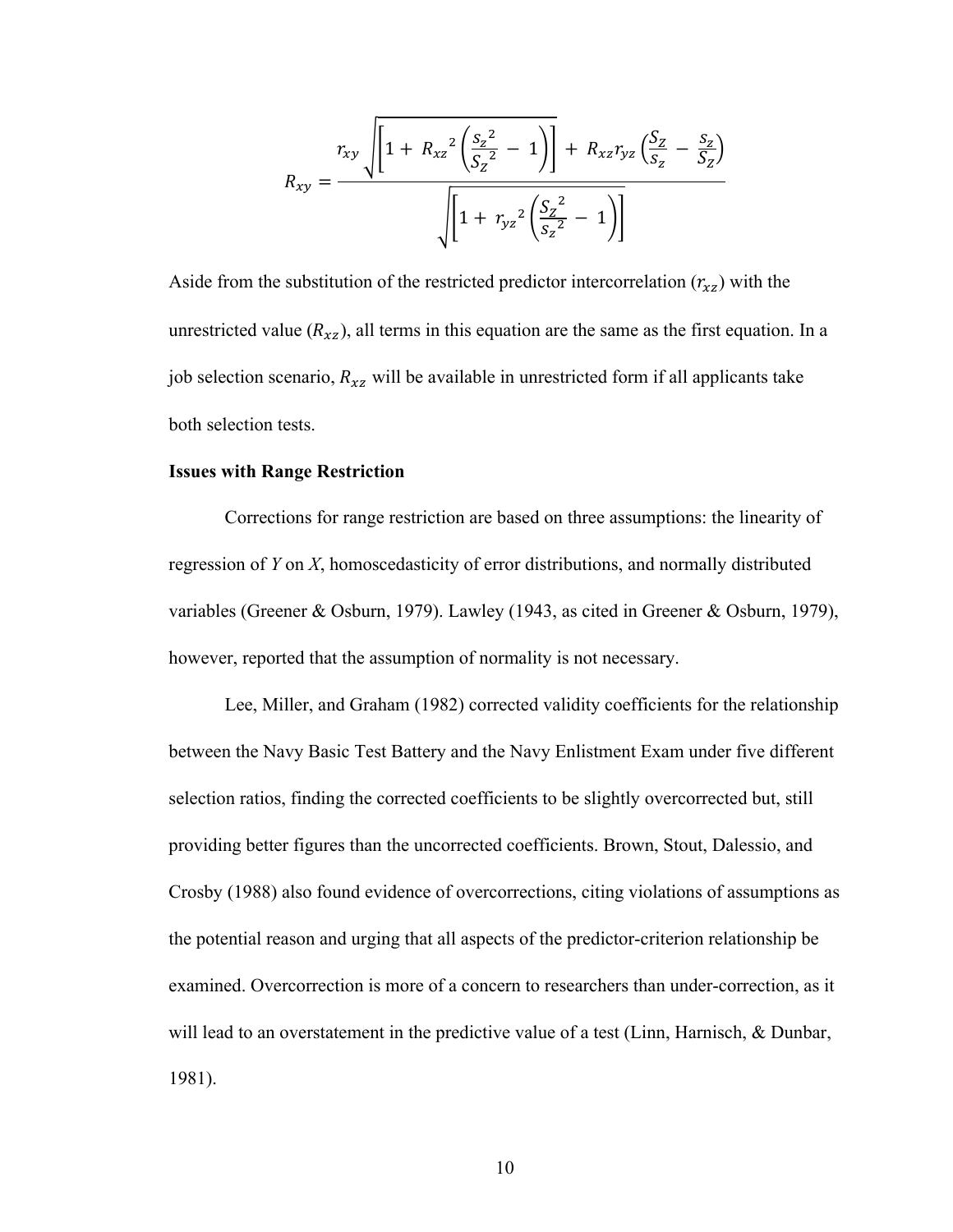Greener and Osburn (1979) studied the accuracy of corrections for direct range restriction in distributions that violated the assumption of linearity, homoscedasticity, or both. Through their corrections, they found that for small correlations between .10 and .25, correlations corrected were generally no more accurate than the uncorrected counterparts. For correlations ranging from .30 to .60, corrected coefficients were more accurate than uncorrected ones. Corrections for direct range restriction seem to be sensitive to violations of linearity but insensitive to homoscedasticity violations. Similar findings were reported by Gross and Fleischman (1983). Lord and Novick (1968) noted that violations of assumptions are inclined to happen frequently in professional practice and that these violations will mostly have only minor effects on the obtained coefficients. Nevertheless, researchers still encourage the use of range restriction correction equations due to the fact that uncorrected coefficients are more biased than those that are corrected (Gross & Kagen, 1983).

#### **The Monte Carlo Method**

The Monte Carlo method (also known as Monte Carlo simulations or analyses) is a statistical technique ideal for investigating the range restriction correction equations and their effectiveness. The Monte Carlo Method was developed by Metropolis and Uslam (1949) in the 1940s while they worked at Los Alamos Laboratory in New Mexico, a site organized for the eventual creation of the Atomic Bomb. The Monte Carlo method allows for the creation of large datasets that can be manipulated. In the case of range restriction correction equations, many variables can be manipulated for use in the equations, such as the selection ratio, predictor intercorrelation, the correlation between the criterion and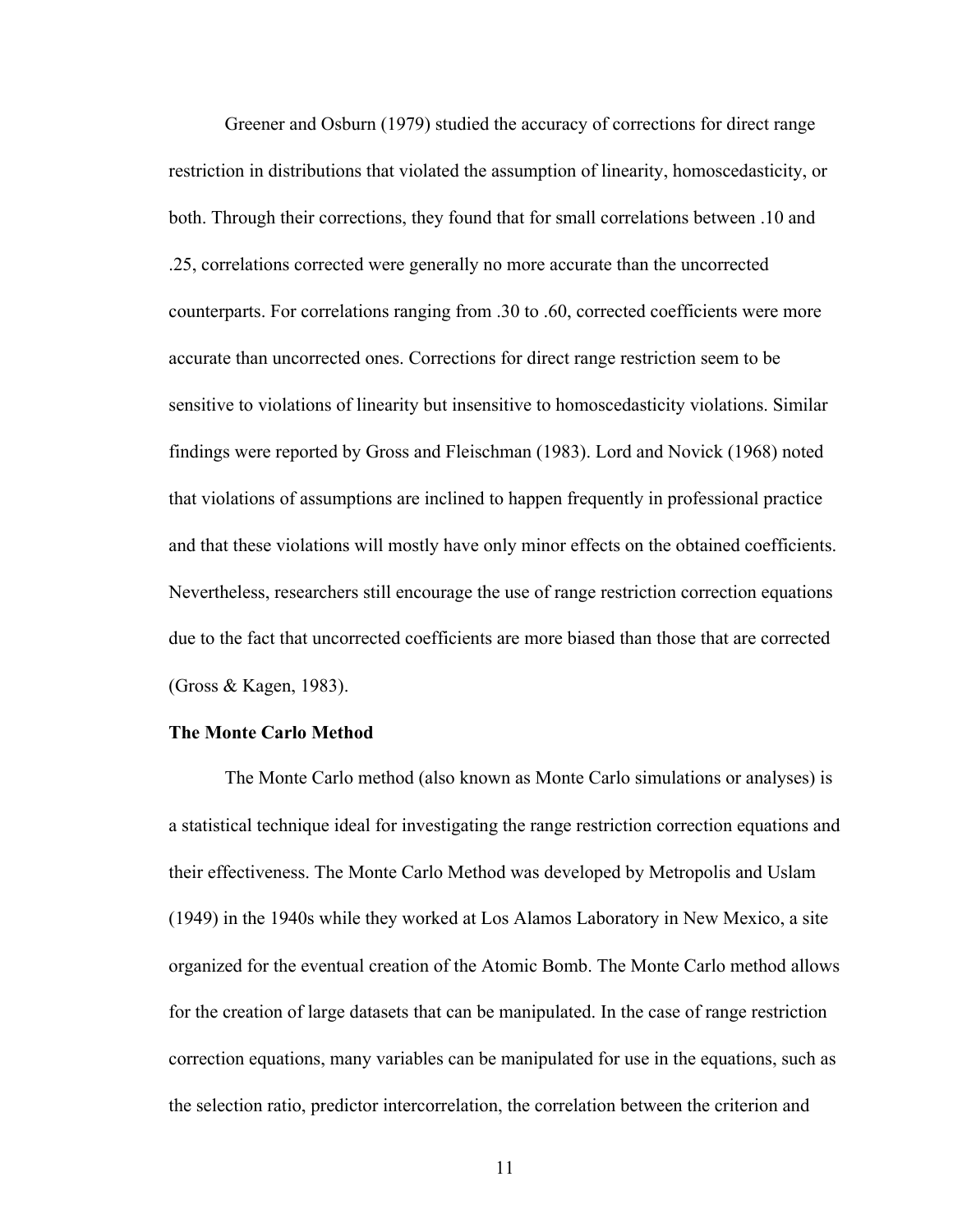operational predictor, and the correlation between the experimental predictor and the criterion. Large population sizes (e.g., a million distinct cases) can be generated through the Monte Carlo method. Regarding range restriction, a complete population dataset can be generated with a known population correlation between the predictor and criterion. Samples can then be drawn from this population, allowing a sample correlation to be computed. Next, the aforementioned variables would be manipulated and inserted into the equations. The equations would produce a corrected validity coefficient and the obtained value would be subject to comparison with the true population correlation in order to see the effectiveness under the various conditions present (e.g., different selections ratios and predictor intercorrelation).

The Monte Carlo method is extremely useful as it does not deal with real subjects, freeing the researcher from limitations imposed by practical considerations (e.g., difficulty in collecting sufficiently large samples). Monte Carlo analyses rely solely on computer algorithms for data creation. They can explore a variety of possible conditions related to the correction equations such as the level of range restriction and the strength of correlations. A disadvantage of the Monte Carlo method is that the conditions explored during the course of the analysis may not mirror actual conditions in a real-world setting.

#### **Current Study**

Thorndike (1949) offered two different methods for use in correcting indirect range restriction. The equations are similar with the only differences due to the nature of the predictor intercorrelation; the correlation between *X* and *Z* is restricted in one version, whereas it is unrestricted in the other. When correcting for indirect range restriction, the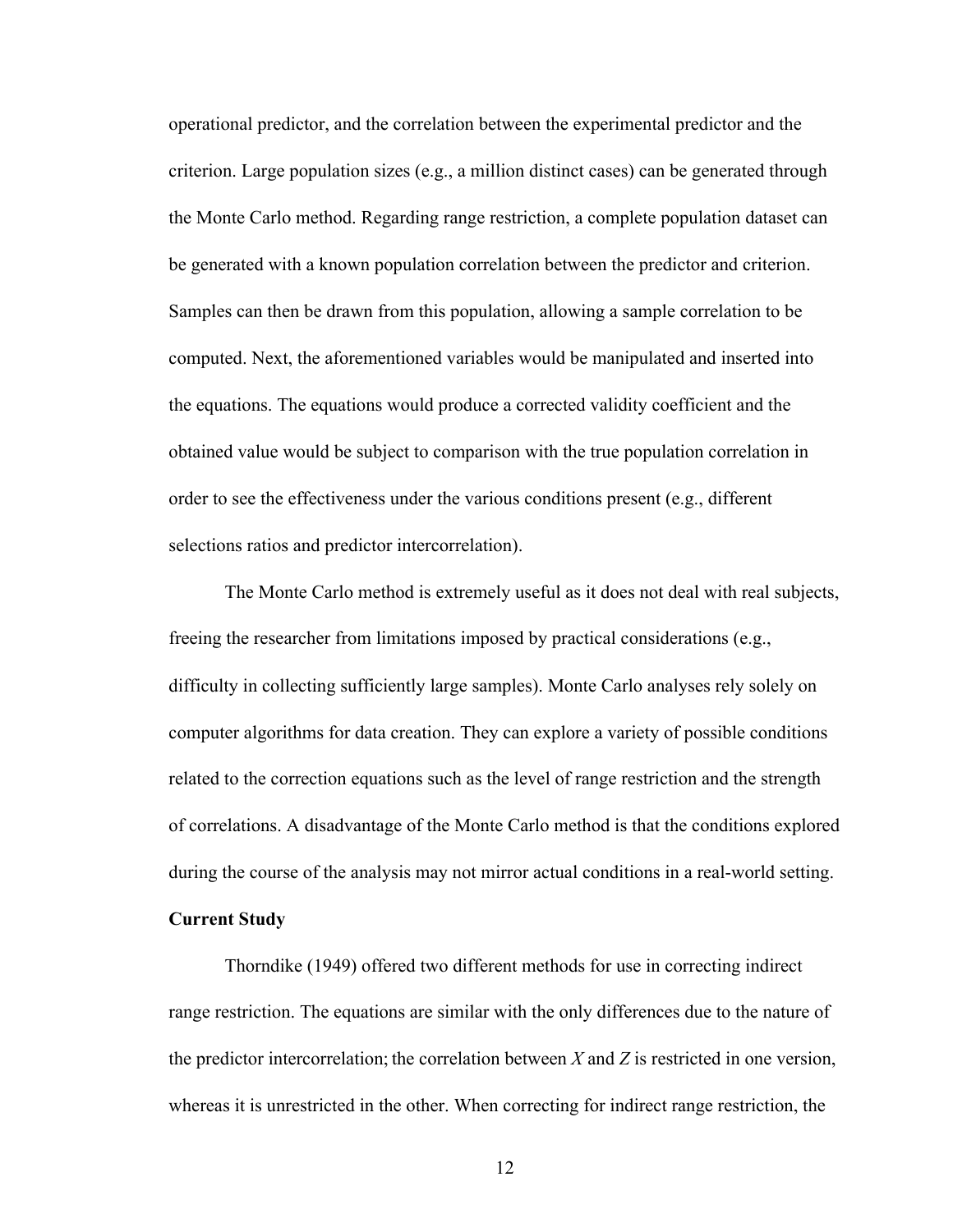equation using the restricted predictor intercorrelation is commonly used (Zimmerman et al., 2017) and is often the only version of the correction printed in personnel psychology textbooks (cf. Guion, 1998). Thorndike's unrestricted predictor intercorrelation equation has the potential to provide more accurate results (i.e., estimates of the unrestricted correlation between  $X$  and  $Y$  that are closer to the actual unrestricted value) than the more common form that uses the restricted predictor correlation. There are two reasons to hypothesize this greater accuracy. First, a larger sample size is employed in the unrestricted predictor intercorrelation, thereby reducing the effects of sampling error. Second, use of the unrestricted correlation avoids the additional error that arises from any range restriction correction; in the case of the common Thorndike correction, the restricted correlation between *X* and *Z* is itself corrected for direct range restriction so that the correlation between *X* and *Y* may be corrected for indirect range restriction.

When selection decisions are made in organizations, the unrestricted predictor intercorrelation is available if all applicants take both tests (i.e., the operational and experimental predictors). The present study employed Monte Carlo techniques to investigate the accuracy of the two indirect range restriction equations developed by Thorndike (1949). It is hypothesized that the indirect range restriction equation that uses the unrestricted predictor intercorrelation will be more accurate than the form of the equation utilizing a restricted predictor intercorrelation.

Four variables were manipulated in this study: the selection ratio and the three bivariate correlations between *X*, *Y*, and *Z*. Correlations from a range restricted sample were computed and adjusted with both indirect range restriction correction equations.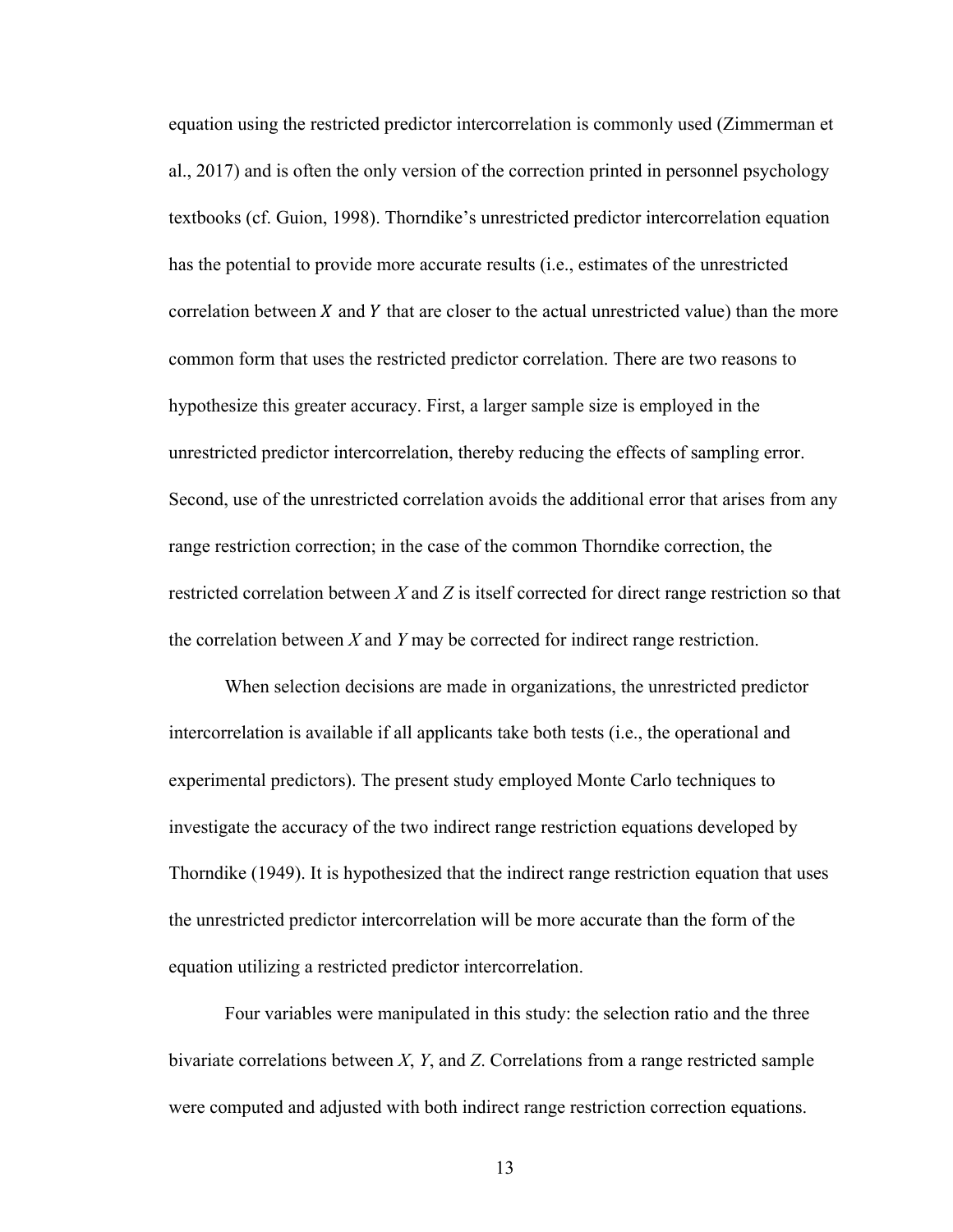Accuracy of the equations were determined by comparing the corrected sample value with the known population value.

#### **Method**

#### **Conditions**

Four variables were manipulated in this study. The selection ratio, the proportion of the number of hired to the job to the number in the applicant sample, was set to .01, .1 and .5 (e.g., when the selection ratio  $= .5, 300$  cases were randomly selected from the population to serve as the applicant sample, 150 of which were selected for the hired sample). The population correlation between the experimental predictor and the criterion (i.e.,  $R_{XY}$ ) was set to .3 and .5. The population correlation between the operational predictor and experimental predictor (i.e.,  $R_{ZX}$ ) was set to .3, .5, and .7. Finally, the population correlation between the operational predictor and criterion (i.e.,  $R_{YZ}$ ) was set to .3 and .5. Thus, the experiment consisted of 36 conditions, three selection ratio conditions and twelve correlational conditions for 3 x 2 x 3 x 2 design.

#### **Procedure**

For each of the twelve correlational conditions a dataset was generated to form a population of 1,000,000 cases, each with scores on the experimental predictor (*X*), the operational predictor  $(Z)$ , and the criterion variable  $(Y)$ . Scores on all three variables were standardized with a mean of zero and a standard deviation of 1.0. Within each condition, a random sample of cases was drawn from the population to serve as the applicant sample. From this applicant sample, cases with the top 150 scores on the operational predictor were selected (i.e., top-down selection) for the hired sample, thereby inducing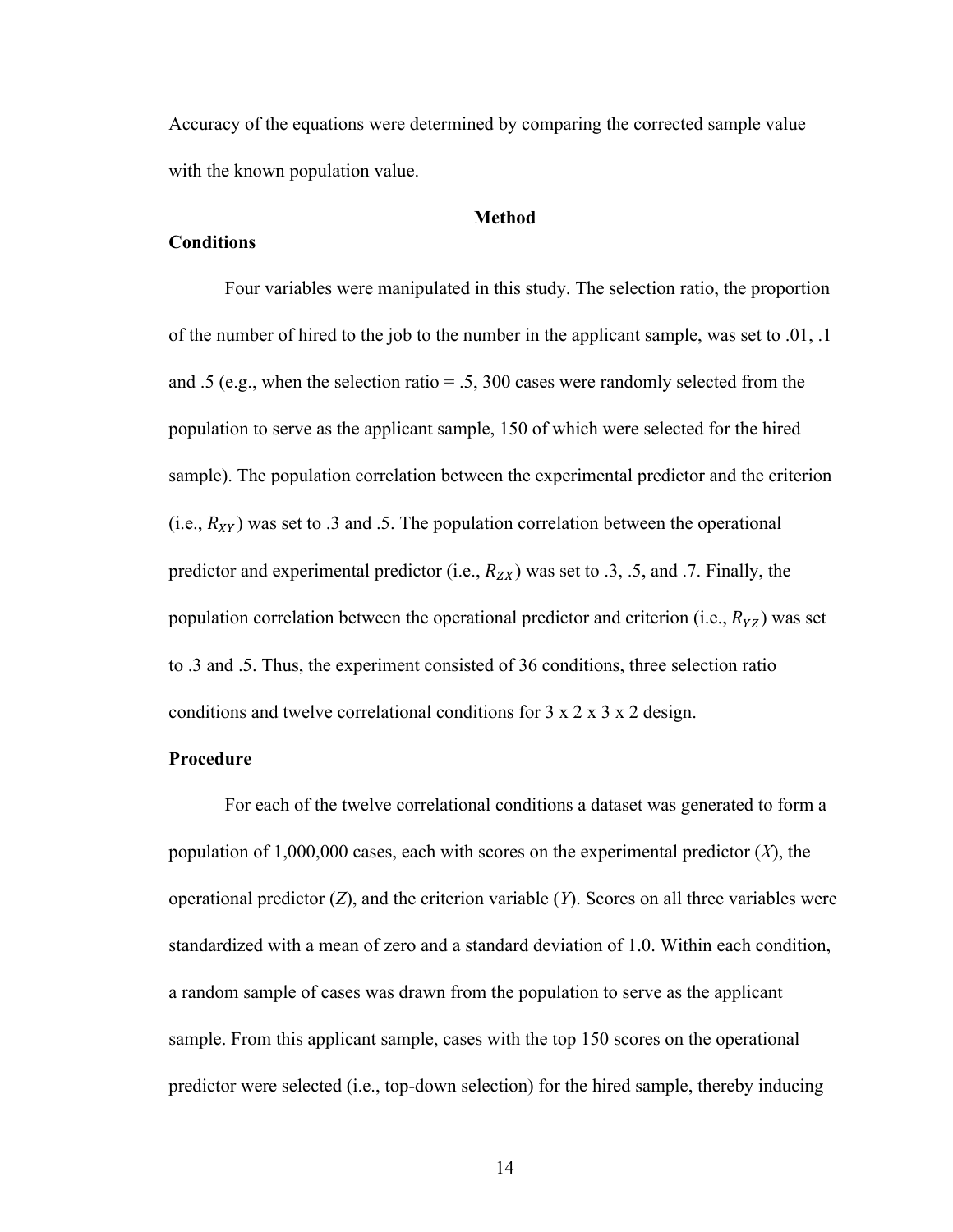indirect range restriction on the experimental predictor. Thus, the sample size was 100 for all of the restricted correlations. A range-restricted correlation was then computed within each sample. This correlation was corrected using both versions of Thorndike's (1949) Case 3 correction equations, the equation utilizing the restricted predictor intercorrelation (i.e., the more common version) and the equation that calls for the use of the unrestricted predictor intercorrelation (i.e., the less common version). The corrected correlations were then compared to the known population correlation to determine the accuracy of each equation. Finally, a third corrected correlation was generated by correcting the sample correlation via a misapplication of the restricted predictor intercorrelation equation. For this correction, the more common equation, which calls for the restricted correlation between the operational and experimental predictor, was used with the unrestricted predictor intercorrelation. This correction was performed to determine the amount of error caused by a simple misapplication of the equation. Finally, a no range restriction condition in which cases from the applicant sample were randomly selected for the hired sample was created to serve as a baseline for accuracy for the corrected correlations.

In summary, range restricted correlations were corrected three ways: with the restricted predictor intercorrelation equation, with the unrestricted predictor intercorrelation equation, and with a misapplication of the restricted predictor intercorrelation equation in which the unrestricted predictor intercorrelation is employed instead of the restricted value. There was also an uncorrected condition in which cases were randomly selected in order to avoid the effects of range restriction.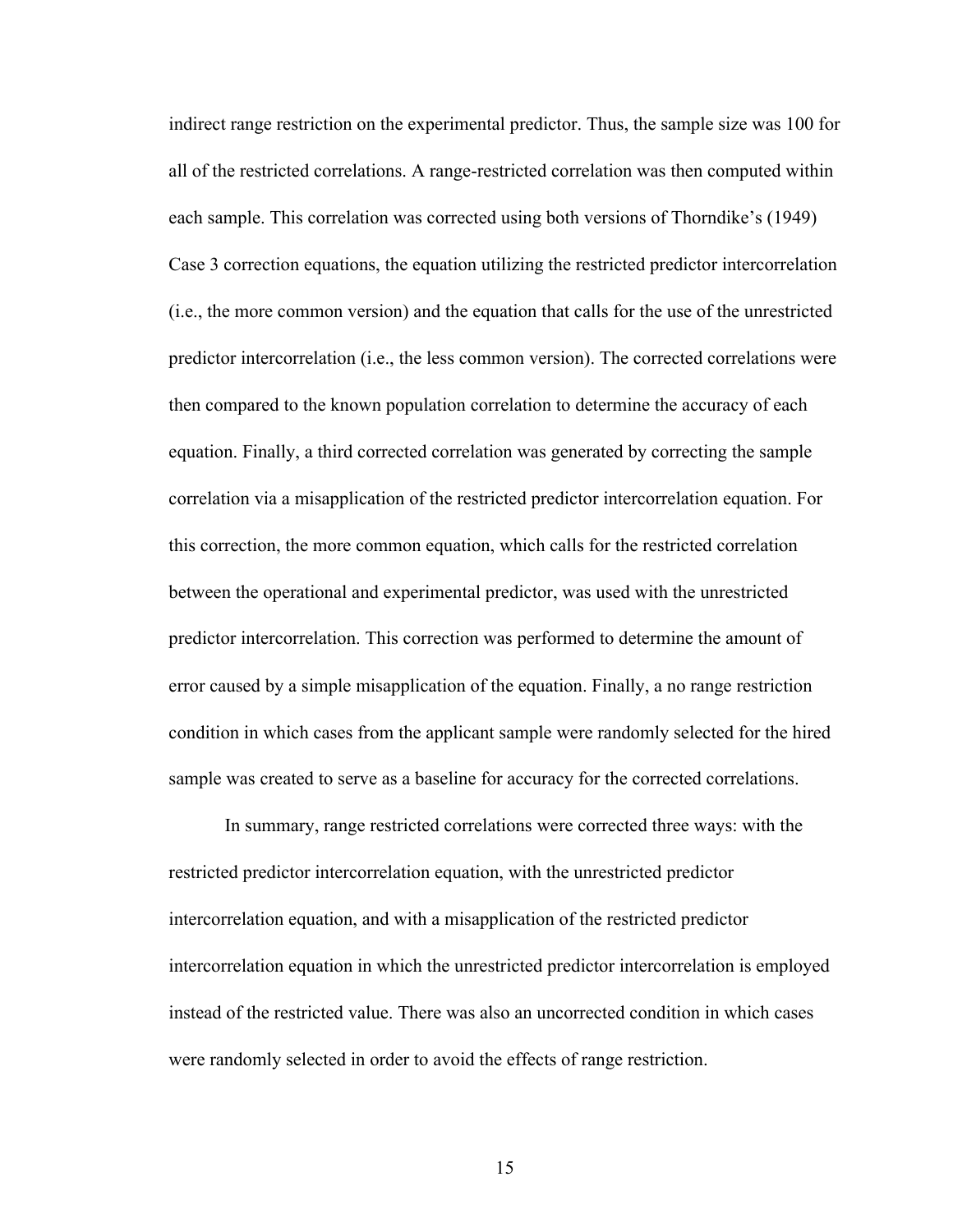For all corrected correlations accuracy was determined by the signed (i.e., raw) difference between the population correlation (i.e.,  $\rho_{XY}$ ) and the various sample correlations corrected for indirect range restriction as well as the squared difference between these values. Results were averaged across 1,000 replications for each condition.

#### **Results**

Tables 1-6 list mean bias (i.e., mean error) and mean squared bias (i.e., mean squared error) for the three selection ratios employed in the study for a no range restriction (and thus, no correction) baseline condition, range restriction corrected with the two equations (the restricted predictor intercorrelation and the unrestricted predictor intercorrelation versions), and range restriction corrected with an incorrect application of the more common equation (where the unrestricted predictor intercorrelation is used in place of the restricted value called for by the equation). Tables 7-12 list Cohen's *d* values for the comparison of bias and squared bias for each of the three correction equations to the no range restriction (and thus no correction) condition. These Cohen's *d* values indicate how much more bias and squared bias is present with the range restricted corrected values as compared to a condition where there were no range restriction effects.

Inspection of these tables offers some information regarding the effectiveness of these correction equations. Bias was similar across all selection ratios, although the unrestricted predictor intercorrelation correction equation provided slightly more accurate estimates. As to squared bias, the two equations displayed comparable levels across all selection ratios when the operational and experimental predictors were highly correlated (.7). However, when the selection ratios were low (.1 and .01) and the two predictors were not highly correlated ( $R_{XZ}$  = .5 and .3), squared bias was greater when correlations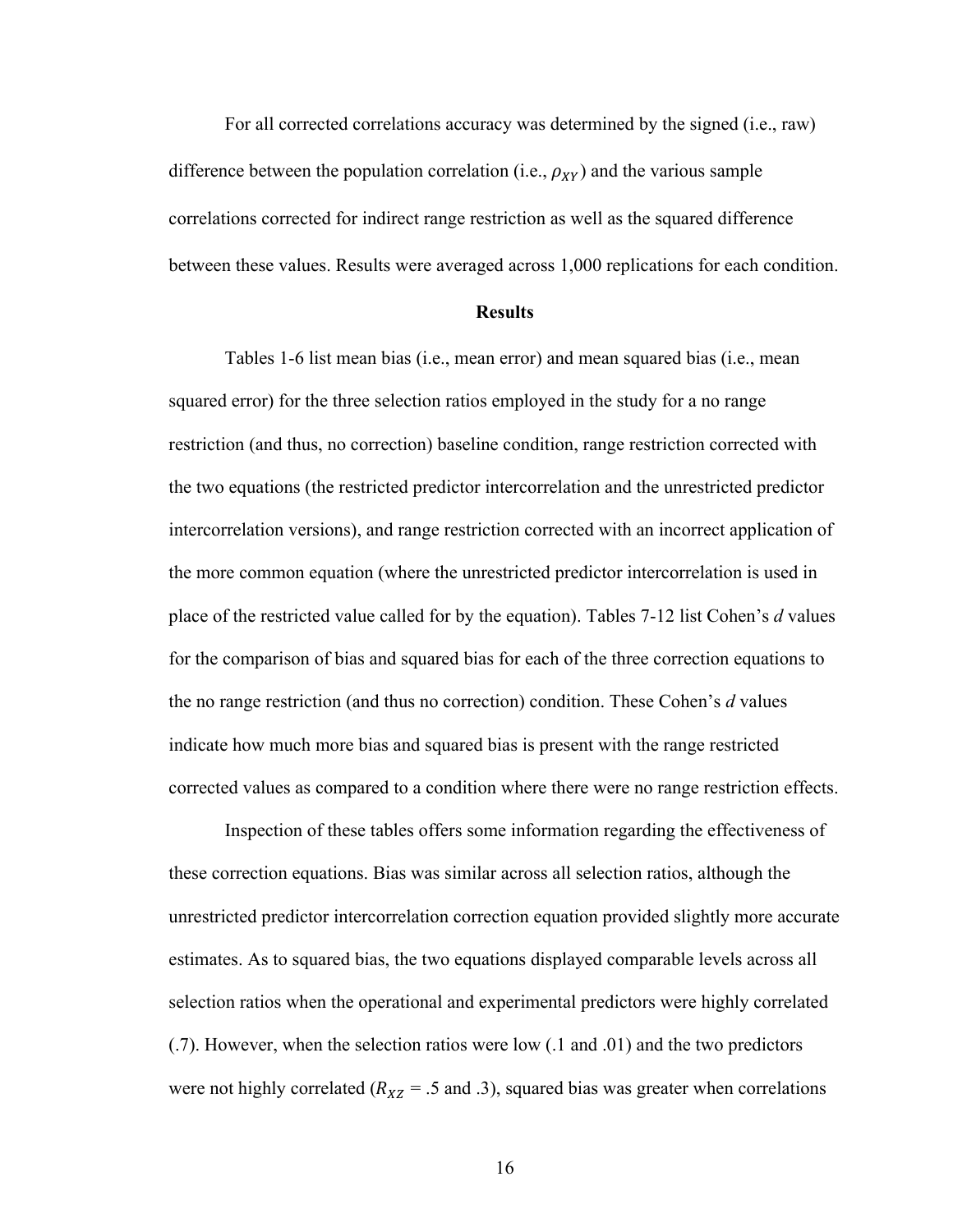were corrected using the restricted predictor intercorrelation equation than with the unrestricted predictor intercorrelation equation. For example, when the selection ratio was .01 and when  $R_{XY} = .3$ ,  $R_{XY} = .5$ , and  $R_{XZ} = .3$ , Cohen's *d* for the restricted predictor intercorrelation was .635 whereas *d* for the unrestricted predictor intercorrelation equation was .033. These results provide support for our hypothesis that the unrestricted predictor intercorrelation equation provides more accurate (lower levels of squared bias) estimates than is provided by the restricted predictor intercorrelation equation.

Incorrect usage (inserting the unrestricted predictor intercorrelation into the equation which calls for the restricted correlation) provided less precise estimates across all conditions. This effect was best illustrated when a .01 selection ratio was utilized as Cohen's *d* values for squared bias ranged from .60 to 1.22. Similar values were also found for bias when incorrect usage occurred. For example, when  $R_{XY} = .3, R_{XY} = .5,$ and  $R_{XZ} = .3$ , Cohen's *d* for bias was -1.38. Incorrect usage resulted in less accurate estimates for selection ratios of .1 and .5, as well. In one scenario where  $R_{XY} = .3, R_{XY} =$ .5, and  $R_{XZ} = .7$ , and SR = .1, Cohen's d for bias was -.75. When SR = .5 in this condition, Cohen's  $d$  was  $-34$ . However, across both selection ratios within this same condition, Cohen's  $d$  values for both the restricted predictor intercorrelation and unrestricted predictor intercorrelation equations ranged from .13 to .16, highlighting just how inaccurate estimates can be when the correction equation is used in an inaccurate manner. In summary, although there are situations where the bias and squared bias are comparable for correct application of the two equations (e.g., when predictor intercorrelations or selection ratios are high), there is always a price to be paid in accuracy when the traditional equation is used incorrectly.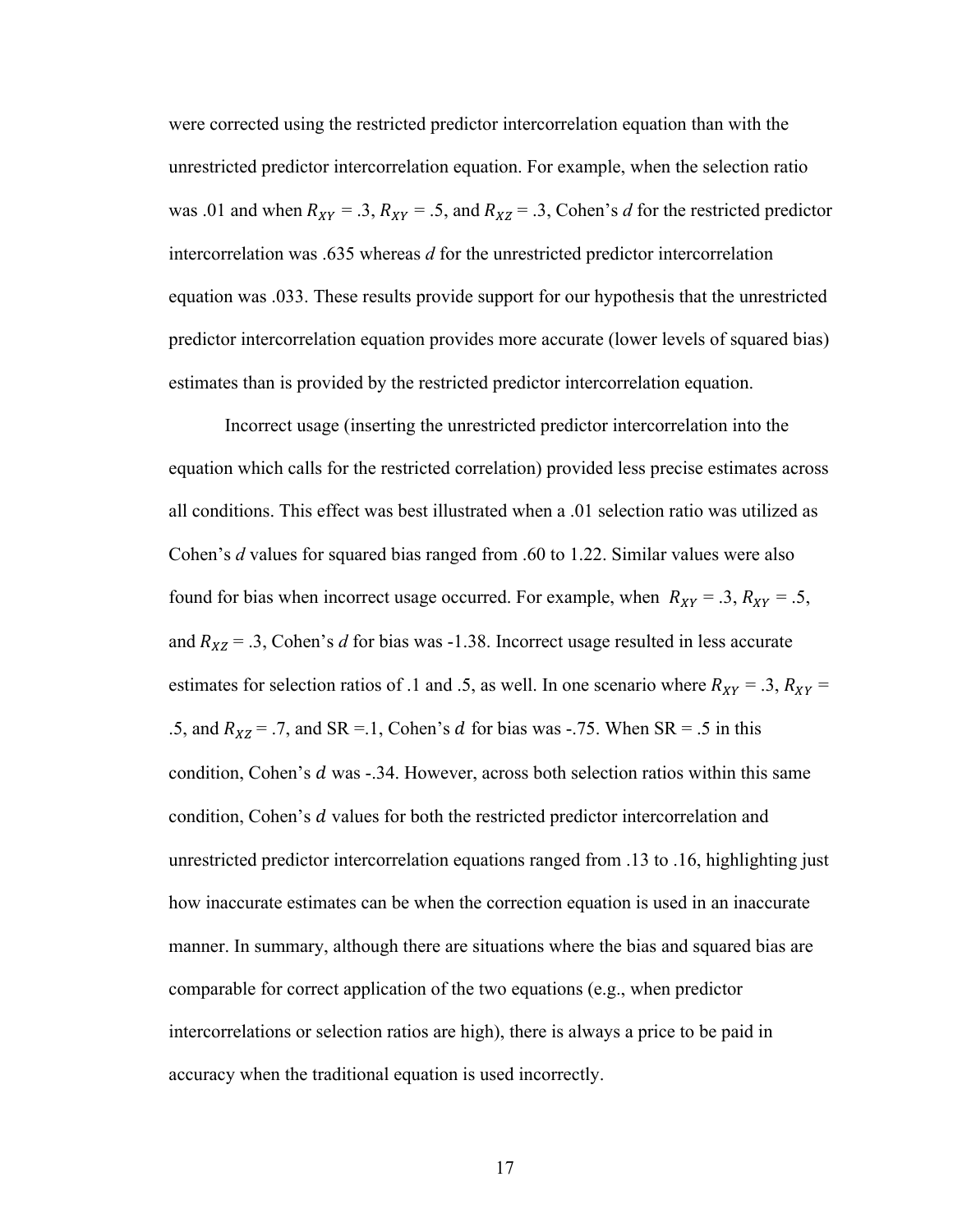#### **Discussion**

The purpose of this study was to determine if the unrestricted predictor intercorrelation form of the Thorndike (1949) equation correcting for indirect range restriction would provide more accurate estimates (closer to the population correlation) than the restricted predictor intercorrelation form of the equation. Industrialorganizational psychologists routinely use predictive validity studies in order to determine a relationship between selection test scores and later job performance. Indirect range restriction occurs when applicants are selected on the basis of higher scores on the operational predictor, a predictor that is not the focus of the validation study. Researchers and practitioners want the most accurate estimate possible of the unrestricted population correlation to make informed decisions. As mentioned, when selection decisions are made in organizations, the unrestricted predictor intercorrelation will be available if all applicants take both tests (i.e., the operational and experimental predictors) in a predictive design. Therefore, it is of value to know which equation estimates the population correlation with greater accuracy as well as the conditions under which it does so.

Across many of the conditions examined in this study, use of the unrestricted predictor intercorrelation equation over the restricted predictor intercorrelation equation did not affect estimated unrestricted correlation. However, there were some conditions in which the unrestricted predictor intercorrelation equation estimate was decidedly closer to the population correlation than its counterpart. When the correlation between the two predictors and the selection ratio were both low, the unrestricted predictor intercorrelation equation displayed lower levels of squared bias. Additionally, incorrect usage of the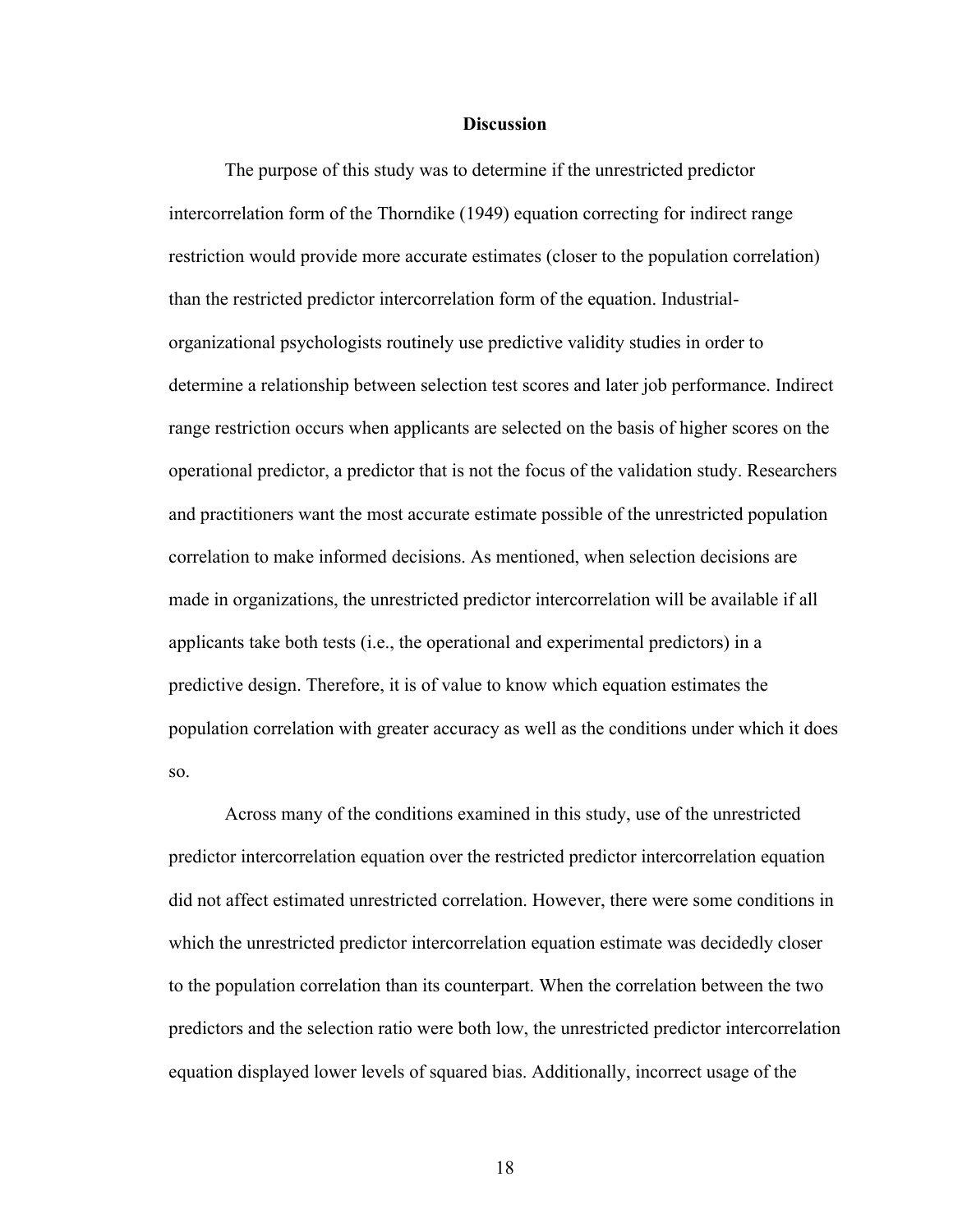traditional correction equation resulted in greater inaccuracy than both the traditional and alternate equation. In fact, incorrect usage frequently resulted in massive errors, with Cohen's *d* values for squared bias as high as 1.21.

It is not surprising that the restricted predictor intercorrelation and the unrestricted predictor intercorrelation forms of the correction equations performed similarly when range restriction was moderate (.5 selection ratio) and diverged in quality when range restriction effects were more extreme (.1 and .01 selection ratios) as the increased levels of range restriction led to larger corrections, and larger corrections magnify errors in the correction. More extreme levels of range restriction are likely to magnify weaknesses inherent to an equation. What is surprising is that for a given selection ratio, lower levels of predictor intercorrelation also demonstrated this pattern of results where the unrestricted predictor intercorrelation equation outperformed the restricted predictor intercorrelation correction equation. Because the restricted predictor intercorrelation and unrestricted predictor intercorrelation versions of the indirect range restriction correction vary only on whether the restricted or unrestricted predictor intercorrelation is used, it might be expected that their results would converge at lower levels of this correlation as the difference between the two values would be at a minimum. Our study found the opposite effect: lower levels of predictor intercorrelation led to the greatest differences between the two equations in terms of squared bias; squared bias was comparable between the two equations at higher levels of predictor intercorrelation.

#### **Conclusion**

Researchers and practitioners need guidance for performing adjustments for the effects of range restriction. It is necessary to have the most accurate estimate of the true population correlation to make sound research and business decisions, such as the hiring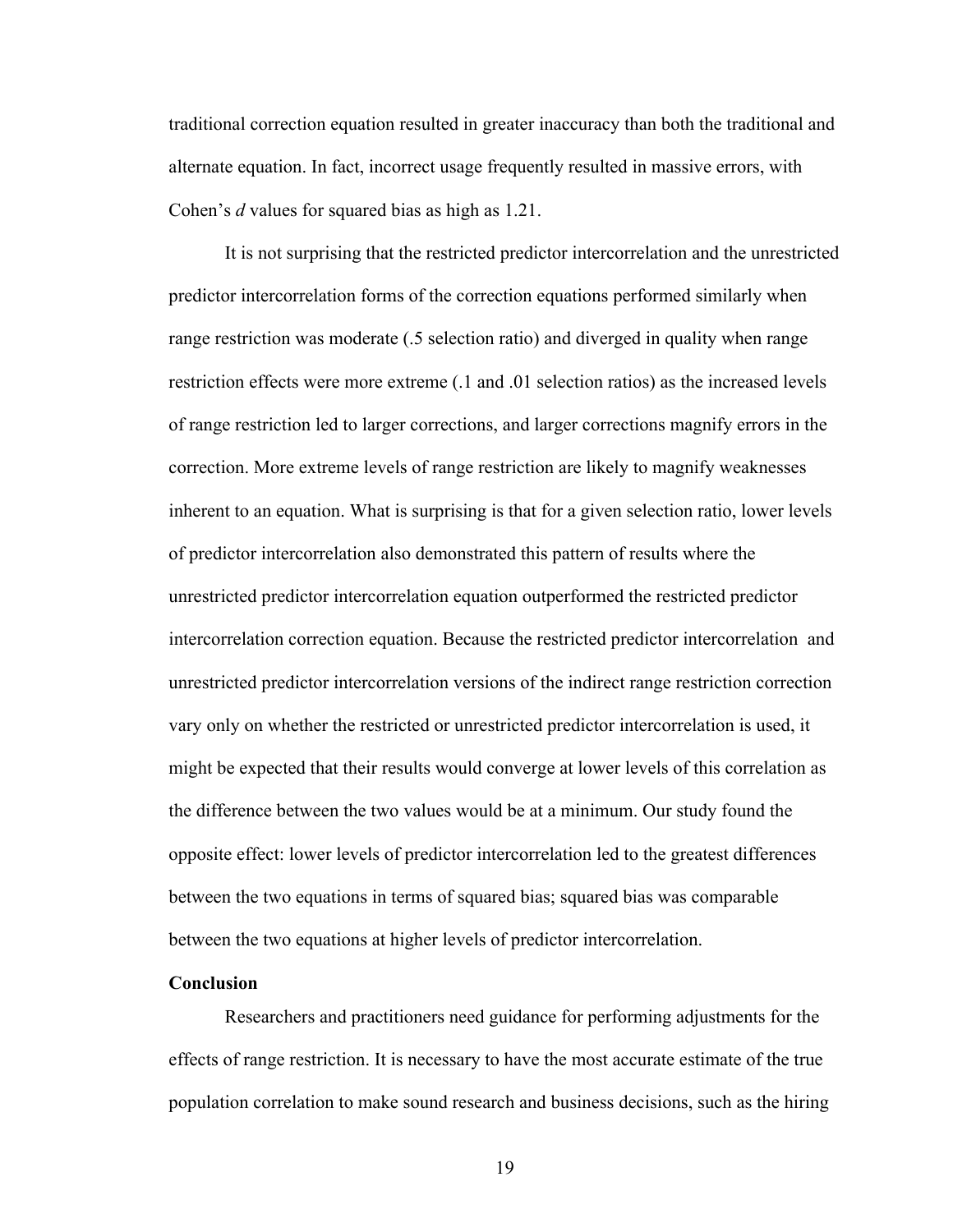of employees. The results of this study indicate that it would be beneficial for scholars and practitioners to correct for indirect range restriction using the equation that calls for the unrestricted predictor intercorrelation when that correlation is available.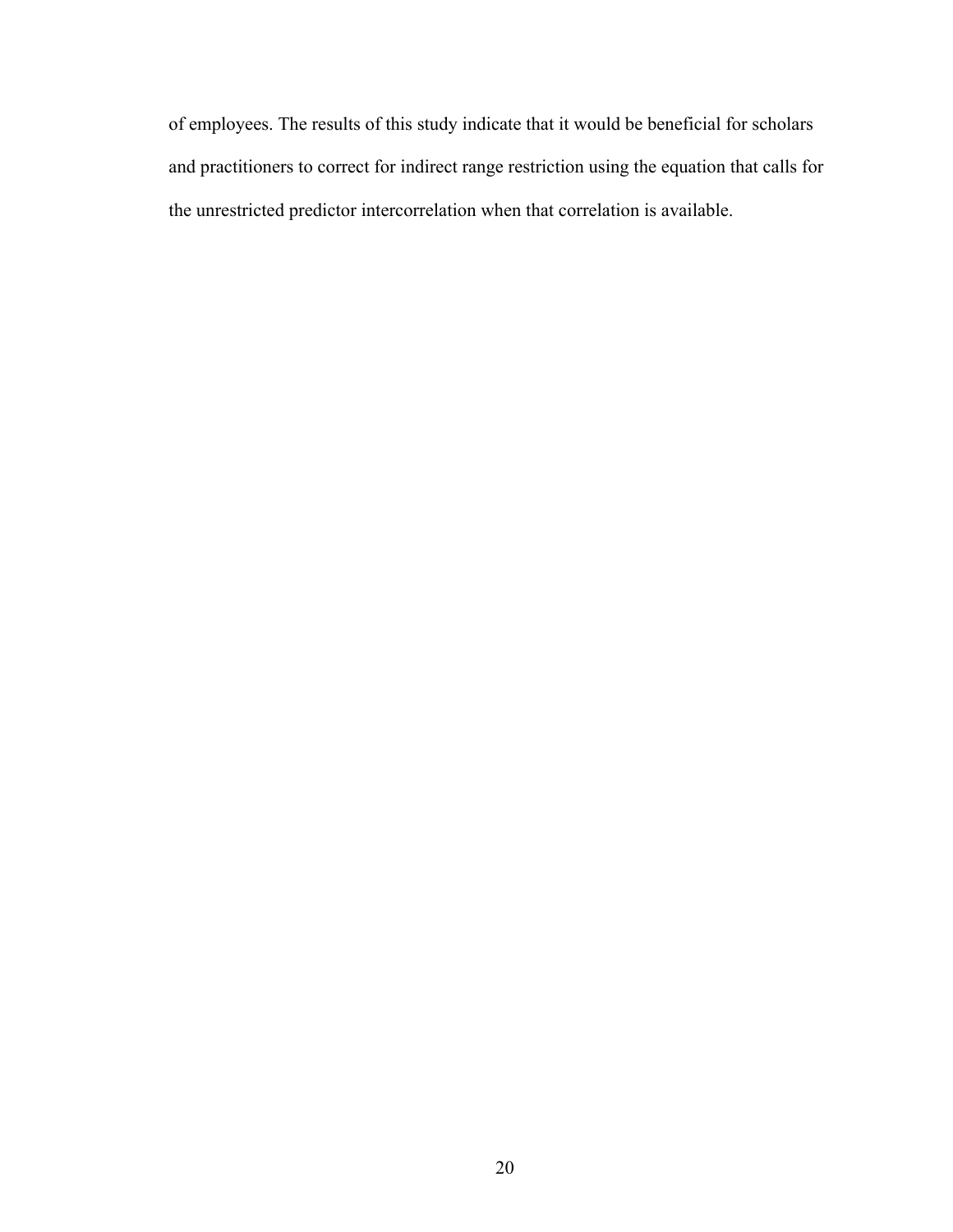#### References

- Alexander, R. A., Carson, K. P., Alliger, G. M., & Barrett, G. V. (1984). Correction for restriction of range when both X and Y are truncated. *Applied Psychological Measurement*, *8*, 231-241.
- AERA, APA, & NCME (1999). *Standards for educational and psychological testing*. Washington, DC: American Psychological Association.
- Aitken, A. C. (1934). Note on selection from a multivariate normal population. *Proceedings of the Edinburgh Mathematical Society, 4,* 106-110.
- Brannick, M. T., Levine, E. L., & Morgeson, F. P. (2007). *Job and work analysis: Methods, research, and applications for human resource management.* Thousand Oaks, CA: Sage.
- Broadus, R. N., & Elmore, K. E. (1983). The comparative validities of undergraduate grade point average and of part scores on the Graduate Record Examinations in the prediction of two criterion measures in a graduate library school program. *Educational and Psychological Measurement*, *43*, 543-546.
- Brown, R. D., Oswald, F. L., & Converse, P. D. (2017). Estimating operational validity under incidental range restriction: Some important but neglected issues. *Practical Assessment, Research & Evaluation*, *22*(6).
- Brown, S. H., Stout, J. D., Dalessio, A. T., & Crosby, M. M. (1988). Stability of validity indices through test score ranges. *Journal of Applied Psychology, 73,* 736-742. doi:10.1037/0021-9010.73.4.736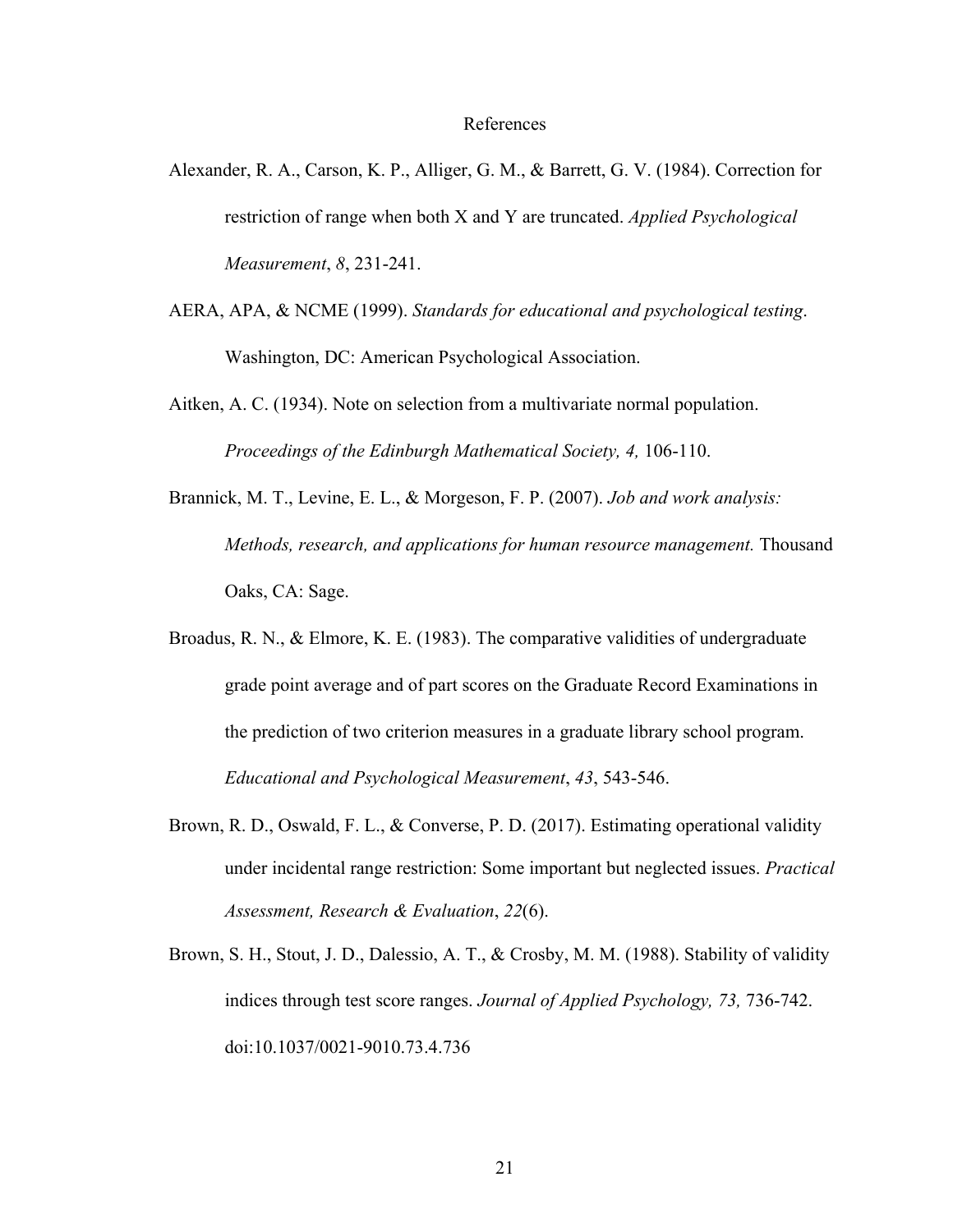- Duan, B., & Dunlap, W. P. (1997). The accuracy of different methods for estimating the standard error of correlations corrected for range restriction. *Educational and Psychological Measurement*, *57*, 254-265. doi:10.1177/0013164497057002005
- Greener, J. M., & Osburn, H. G. (1979). An empirical study of the accuracy of corrections for restriction in range due to explicit selection. *Applied Psychological Measurement*, *3*, 31-41. doi:10.1177/014662167900300104
- Gross, A. L., & Fleischman, L. (1983). Restriction of range corrections when both distribution and selection assumptions are violated. *Applied Psychological Measurement, 7,* 227-237. doi:10.1177/014662168300700210
- Gross, A. L., & Kagen, E. (1983). Not correcting for restriction of range can be advantageous. *Educational and Psychological Measurement*, *43*, 389-396.doi: 10.1177/001316448304300208
- Guion, R. M. (1998). *Assessment, measurement, and prediction for personnel decisions.* Mahwah, NJ: Erlbaum.
- Hedges, L.V. & Olkin, I. (1985). *Statistical methods for meta-analysis*. New York, NY: Academic Press.

Henriksson, W., & Wolming, S. (1998). Academic performance in four study programmes: A comparison of students admitted on the basis of GPA and SweSAT scores, with and without credits for work experience. *Scandinavian Journal of Educational Research*, *42*, 135-150. doi:10.1080/0031383980420203

Huck, S. W. (1992). Group heterogeneity and Pearson's r. *Educational and Psychological Measurement*, *52*, 253-260. doi:10.1177/0013164492052002001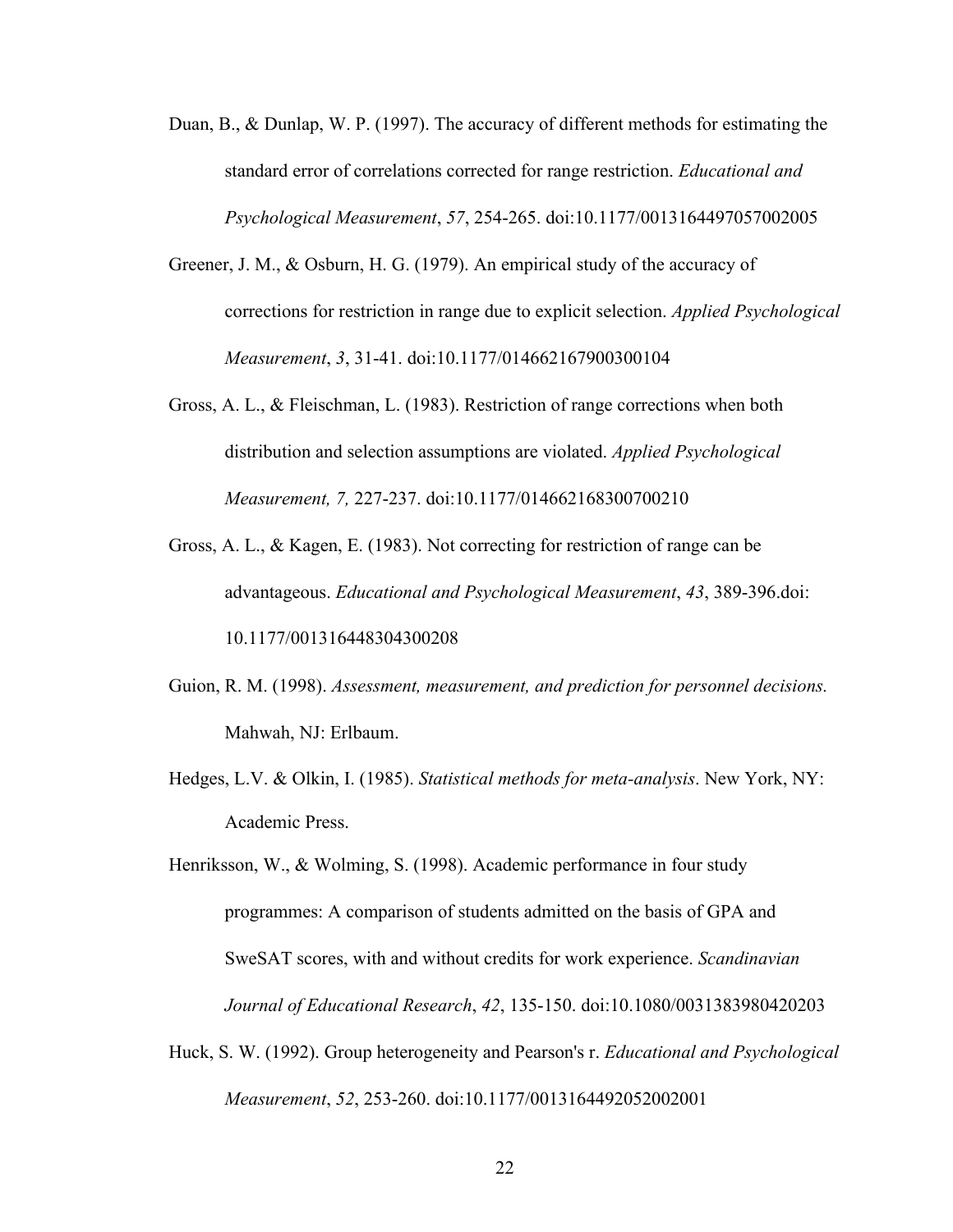- Hunter, J. E., Schmidt, F. L., & Le, H. (2006). Implications of direct and indirect range restriction for meta-analysis methods and findings. *Journal of Applied Psychology*, *91*, 594-612. doi:10.1037/0021-9010.91.3.594
- Holmes, D. J. (1990). The robustness of the usual correction for restriction in range due to explicit selection. *Psychometrika*, *55*, 19-32.
- Kuncel, N. R., Hezlett, S. A., & Ones, D. S. (2001). A comprehensive meta-analysis of the predictive validity of the graduate record examinations: Implications for graduate student selection and performance. *Psychological Bulletin*, *127*, 162- 181. doi:10.1037/0033-2909.127.1.162
- Lawley, D. N. (1943). XXIII.—On problems connected with item selection and test construction. *Proceedings of the Royal Society of Edinburgh Section A: Mathematics*, *61*, 273-287.
- Lee, R., Miller, K. J., & Graham, W. K. (1982). Corrections for restriction of range and attenuation in criterion-related validation studies. *Journal of Applied Psychology*, *67*, 637-639. doi:10.1037/0021-9010.67.5.637
- Linn, R. L., Harnisch, D. L., & Dunbar, S. B. (1981). Corrections for range restriction: An empirical investigation of conditions resulting in conservative corrections. *Journal of Applied Psychology*, *66*, 655-663. doi:10.1037/0021-9010.66.6.655
- Lord, F. M., & Novick, M. R. (1968). *Statistical theories of mental test scores*. Reading, MA: Addison-Wesley.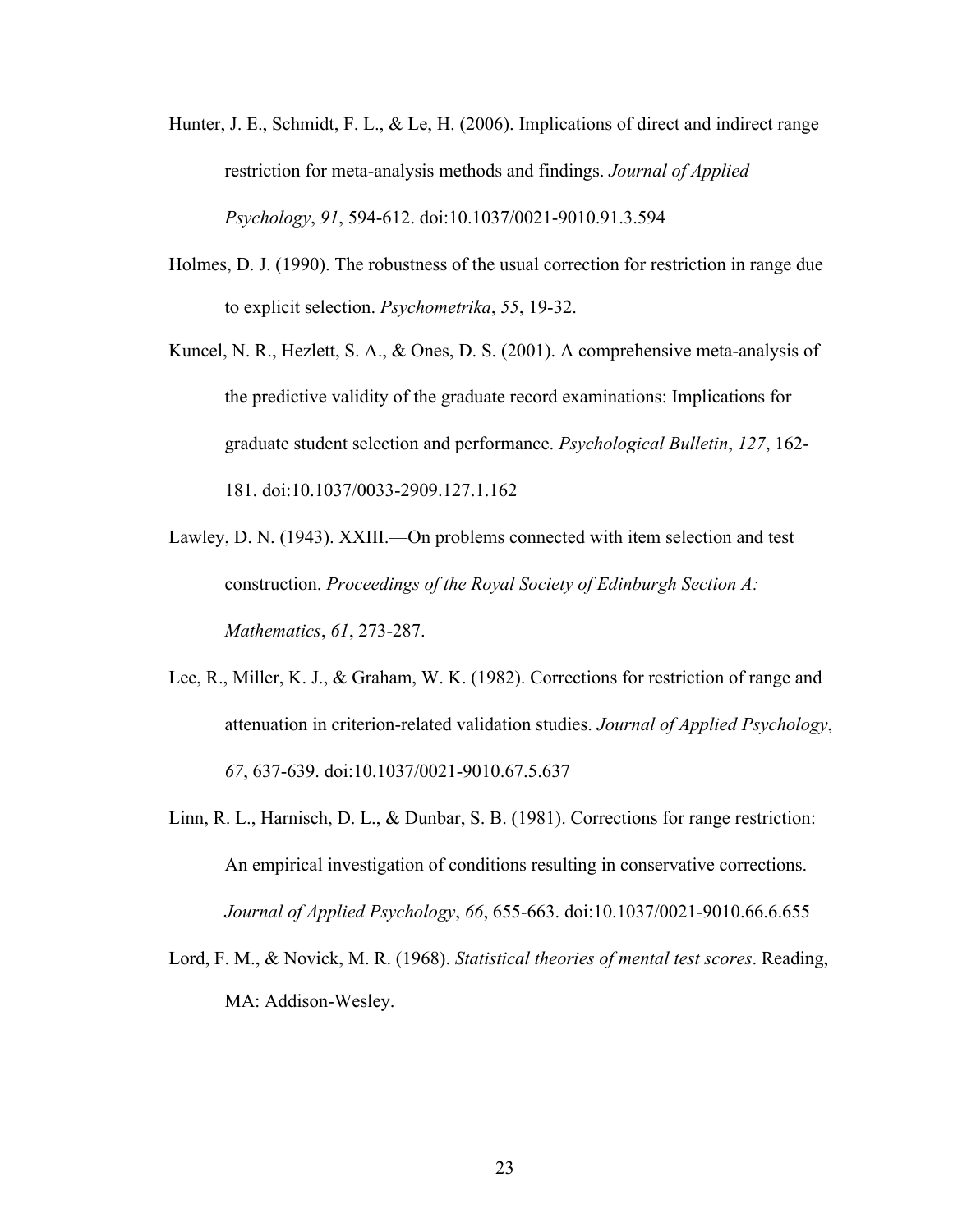- Mendoza, J. L., & Mumford, M. (1987). Corrections for attenuation and range restriction on the predictor. *Journal of Educational Statistics*, *12*, 282-293. doi: 10.3102/10769986012003282
- Metropolis, N., & Ulam, S. (1949). The Monte Carlo method. *Journal of the American Statistical Association*, *44*, 335-341.
- Pearson, K. (1903). Mathematical contributions to the theory of evolution: XI. On the influence of natural selection on the variability and correlation of organs. *Philosophical Transactions of the Royal Society of London. Series A,* 200, 1-66.
- Pearson, K. (1908). On the influence of double selection on the variation and correlation of two characters. *Biometrika, 6,* 111-112.
- Raju, N. S., & Brand, P. A. (2003). Determining the significance of correlations corrected for unreliability and range restriction. *Applied Psychological Measurement*, *27*, 52-71. doi:10.1177/0146621602239476
- Ree, M. J., Carretta, T. R., Earles, J. A., & Albert, W. (1994). Sign changes when correcting for range restriction: A note on Pearson's and Lawley's selection formulas. *Journal of Applied Psychology*, *79*, 298-301. doi:10.1037/0021- 9010.79.2.298
- Sackett, P. R., & Yang, H. (2000). Correction for range restriction: An expanded typology. *Journal of Applied Psychology*, *85*, 112-118. doi:10.1037//0021- 9010.85.1.112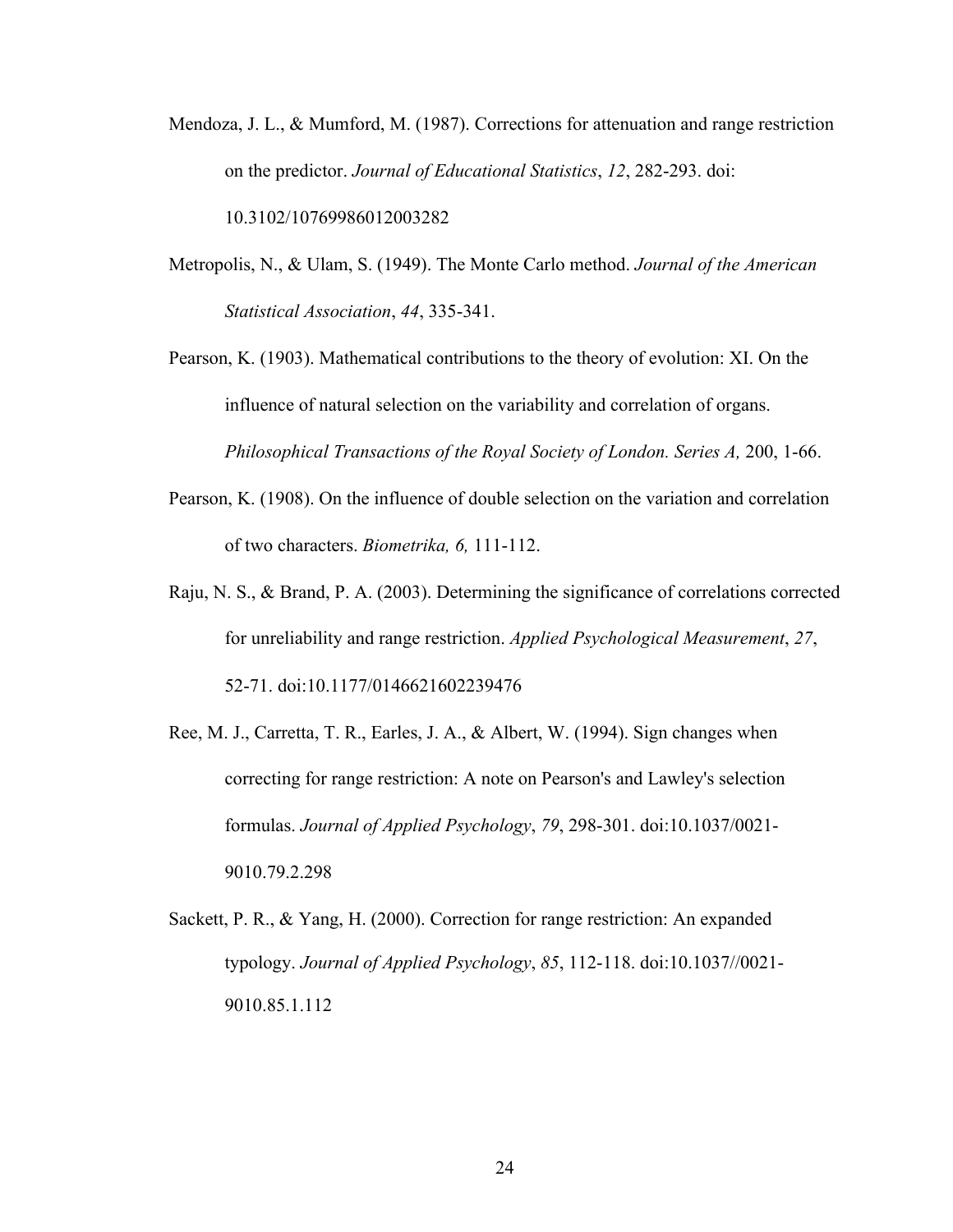- Schmidt, F. L., & Hunter, J. E. (1998). The validity and utility of selection methods in personnel psychology: Practical and theoretical implications of 85 years of research findings. *Psychological Bulletin*, *124*(2), 262.
- Schmidt, F. L., Hunter, J. E., & Urry, V. W. (1976). Statistical power in criterion-related validation studies. *Journal of Applied Psychology*, *61*, 473-485. doi:10.1037/0021-9010.61.4.473
- Schmidt, F. L., Ones, D. S., & Hunter, J. E. (1992). Personnel selection. *Annual Review of Psychology*, *43*, 627-670.

Sleeper, M. L. (1961). Relationship of scores on the Graduate Record Examination to grade point averages of graduate students in occupational therapy. *Educational and Psychological Measurement*, *21,* 1039-1040.

doi:10.1177/001316446102100435

- Society for Industrial Organizational Psychology, Inc. (2018). *Principles for the validation and use of personnel selection procedures* (5<sup>th</sup> ed.). Bowling Green, OH: Author.
- Thorndike, R. L. (1949). Personnel selection: Test and measurement techniques. New York: Wiley.
- Wiberg, M., & Sundström, A. (2009). A comparison of two approaches to correction of restriction of range in correlation analysis. *Practical Assessment, Research & Evaluation*, *14*, 1-9.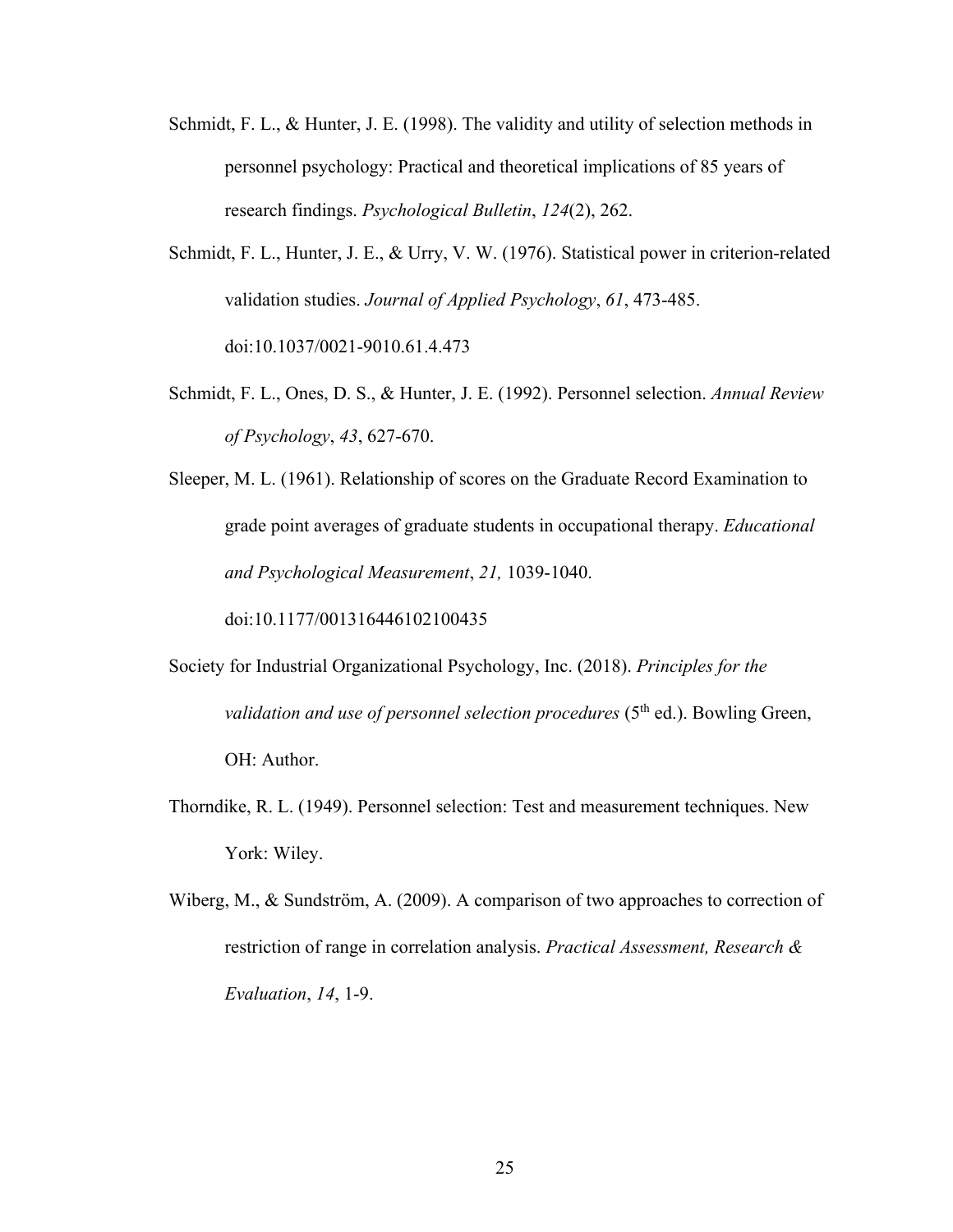Zimmermann, S., Klusmann, D., & Hampe, W. (2017). Correcting the predictive validity of a selection test for the effect of indirect range restriction. *BMC medical education*, *17*, 246. doi:10.1186/s12909-017-1070-5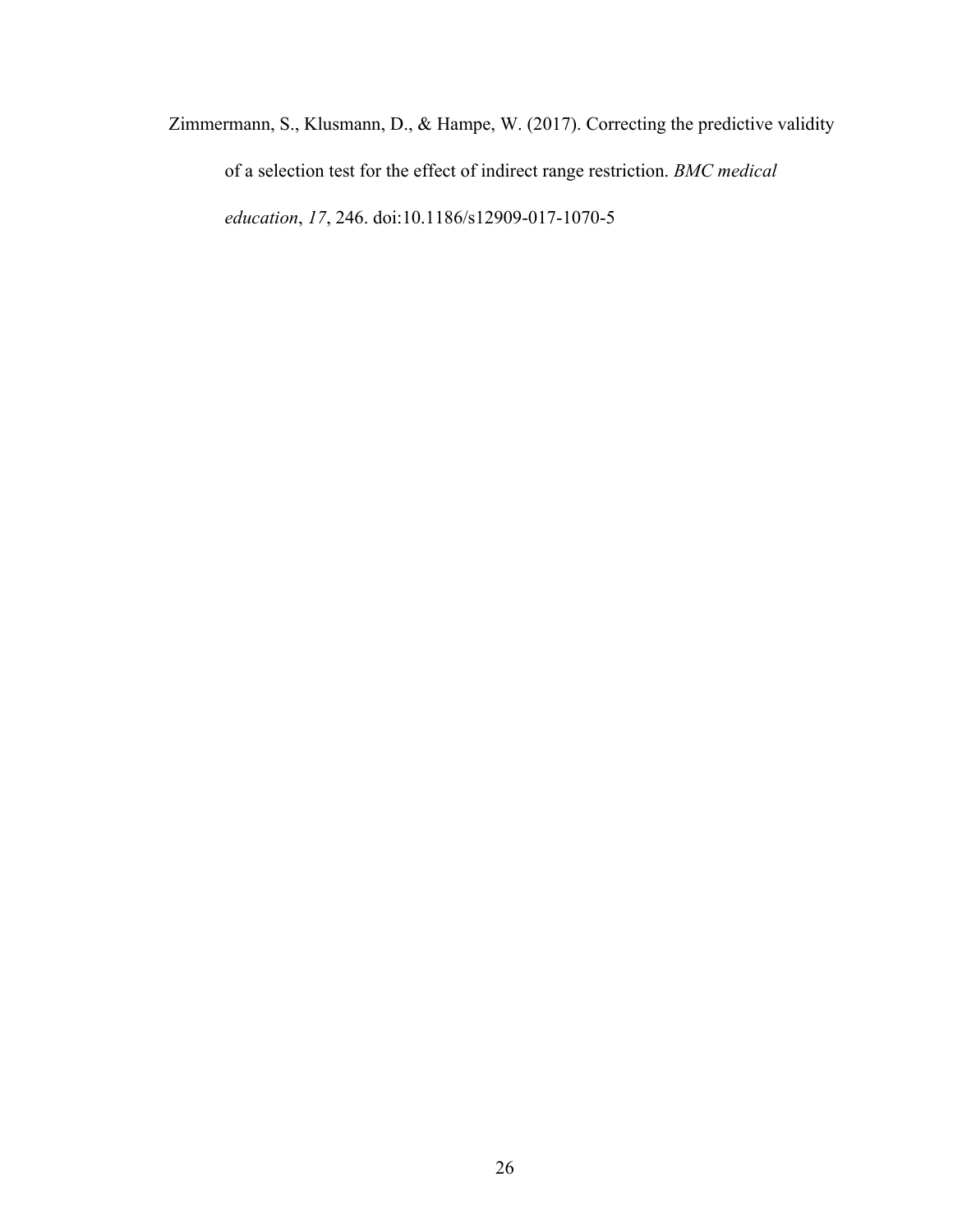| Population<br>Correlation<br>$\rho_{XY}$ $\rho_{ZY}$ $\rho_{XZ}$ | Baseline (no<br>restriction) |      | Restricted $r_{XZ}$<br>Equation |             | Unrestricted<br>$r_{XZ}$ Equation |      | Incorrect<br>Usage |      |
|------------------------------------------------------------------|------------------------------|------|---------------------------------|-------------|-----------------------------------|------|--------------------|------|
|                                                                  | $\cal M$                     | SD   | M                               | $\sqrt{SD}$ | $\cal M$                          | SD   | $\cal M$           | SD   |
| $\cdot$ 3<br>$\cdot$ .3<br>$\cdot$ 3                             | .007                         | .075 | .004                            | .083        | .005                              | .079 | $-.015$            | .082 |
| $\cdot$ 3<br>.5<br>$\cdot$ 3                                     | .0001                        | .072 | $-.002$                         | .087        | $-.002$                           | .084 | $-.019$            | .089 |
| $\cdot$ 3<br>$\cdot$ 3<br>.7                                     | $-.0003$                     | .077 | .007                            | .093        | .007                              | .093 | $-.002$            | .097 |
| $\cdot$ 3<br>$.5\,$<br>$\cdot$ 3                                 | .0004                        | .072 | .0004                           | .087        | $-.001$                           | .073 | $-.045$            | .076 |
| $.5\,$<br>.5<br>$\cdot$ 3                                        | .006                         | .077 | .006                            | .09         | .004                              | .081 | $-.044$            | .083 |
| $\cdot$ 3<br>.5<br>.7                                            | $-.004$                      | .074 | .009                            | .089        | .007                              | .087 | $-.031$            | .088 |
| .5<br>.3<br>$\cdot$ .3                                           | $-.001$                      | .062 | .006                            | .067        | .007                              | .065 | $-.005$            | .067 |
| .5<br>.3<br>$\cdot$ .5                                           | .002                         | .063 | .005                            | .077        | .006                              | .077 | .007               | .083 |
| $\cdot$ 3<br>$\cdot$ .7<br>$\cdot$ .5                            | .0007                        | .063 | .004                            | .087        | .004                              | .087 | .018               | .094 |
| .5<br>$.5\,$<br>$\cdot$ .3                                       | .001                         | .062 | .004                            | .07         | .004                              | .059 | $-.029$            | .061 |
| .5<br>.5<br>.5                                                   | .001                         | .061 | .007                            | .071        | .006                              | .065 | $-.023$            | .068 |
| .5<br>$.5\,$<br>.7<br><i>Note</i> , $N = 1000$ for all values.   | .0006                        | .061 | .005                            | .071        | .005                              | .07  | $-.011$            | .072 |

*Mean and Standard Deviation of Bias (.5 Selection Ratio)*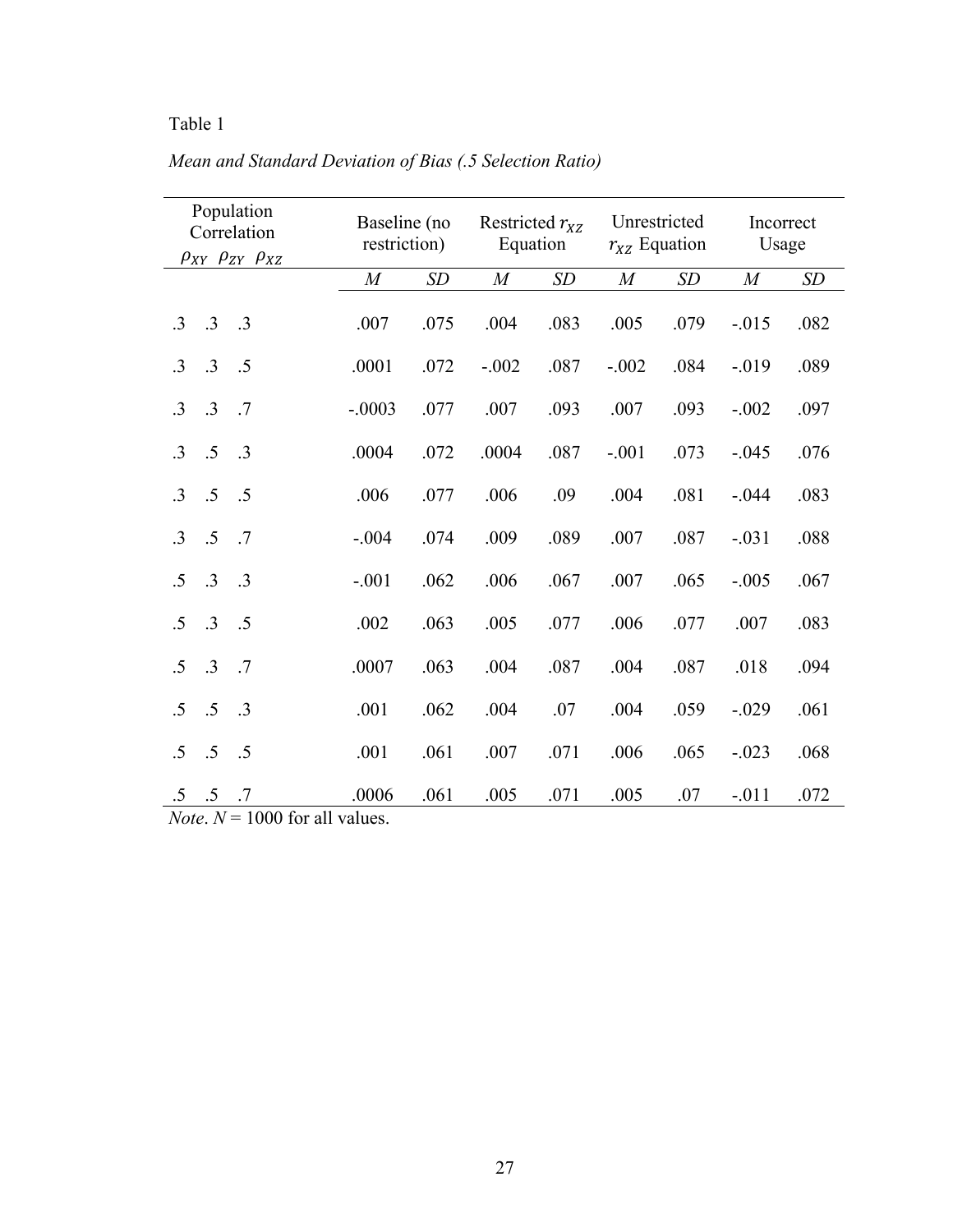| Population<br>Correlation<br>$\rho_{XY}$ $\rho_{ZY}$ $\rho_{XZ}$ | Baseline (no<br>restriction) |      | Restricted $r_{XZ}$<br>Equation |      | Unrestricted<br>$r_{XZ}$ Equation |      | Incorrect<br>Usage |            |
|------------------------------------------------------------------|------------------------------|------|---------------------------------|------|-----------------------------------|------|--------------------|------------|
|                                                                  | $\cal M$                     | SD   | $\mathbf M$                     | SD   | M                                 | SD   | $\mathbf M$        | ${\rm SD}$ |
| .3<br>$\cdot$ 3<br>$\cdot$ 3                                     | .006                         | .008 | .007                            | .01  | .006                              | .009 | .006               | .009       |
| .3<br>$\cdot$ 3<br>.5                                            | .005                         | .007 | .008                            | .01  | .007                              | .01  | .008               | .011       |
| .3<br>$\cdot$ 3<br>.7                                            | .006                         | .008 | .009                            | .012 | .009                              | .012 | .009               | .013       |
| .5<br>$\cdot$ 3<br>$\cdot$ 3                                     | .005                         | .007 | .008                            | .011 | .005                              | .008 | .008               | .01        |
| .5<br>.5<br>$\cdot$ 3                                            | .006                         | .008 | .008                            | .012 | .007                              | .009 | .009               | .012       |
| .5<br>.7<br>$\cdot$ 3                                            | .006                         | .008 | .009                            | .011 | .008                              | .011 | .009               | .011       |
| $\cdot$ 3<br>$\cdot$ 3<br>.5                                     | .004                         | .005 | .005                            | .006 | .004                              | .006 | .005               | .006       |
| .3<br>.5<br>.5                                                   | .004                         | .006 | .006                            | .009 | .006                              | .009 | .007               | .011       |
| .3<br>.7<br>.5                                                   | .004                         | .005 | .008                            | .011 | .008                              | .011 | .009               | .014       |
| .5<br>.3<br>.5                                                   | .004                         | .005 | .005                            | .007 | .004                              | .005 | .005               | .006       |
| .5<br>.5<br>.5                                                   | .004                         | .005 | .005                            | .007 | .004                              | .006 | .005               | .006       |
| $.5\,$<br>$.5\,$<br>.7                                           | .004                         | .006 | .005                            | .007 | .005                              | .007 | .005               | .007       |

*Mean and Standard Deviation of Squared Bias (.5 Selection Ratio)*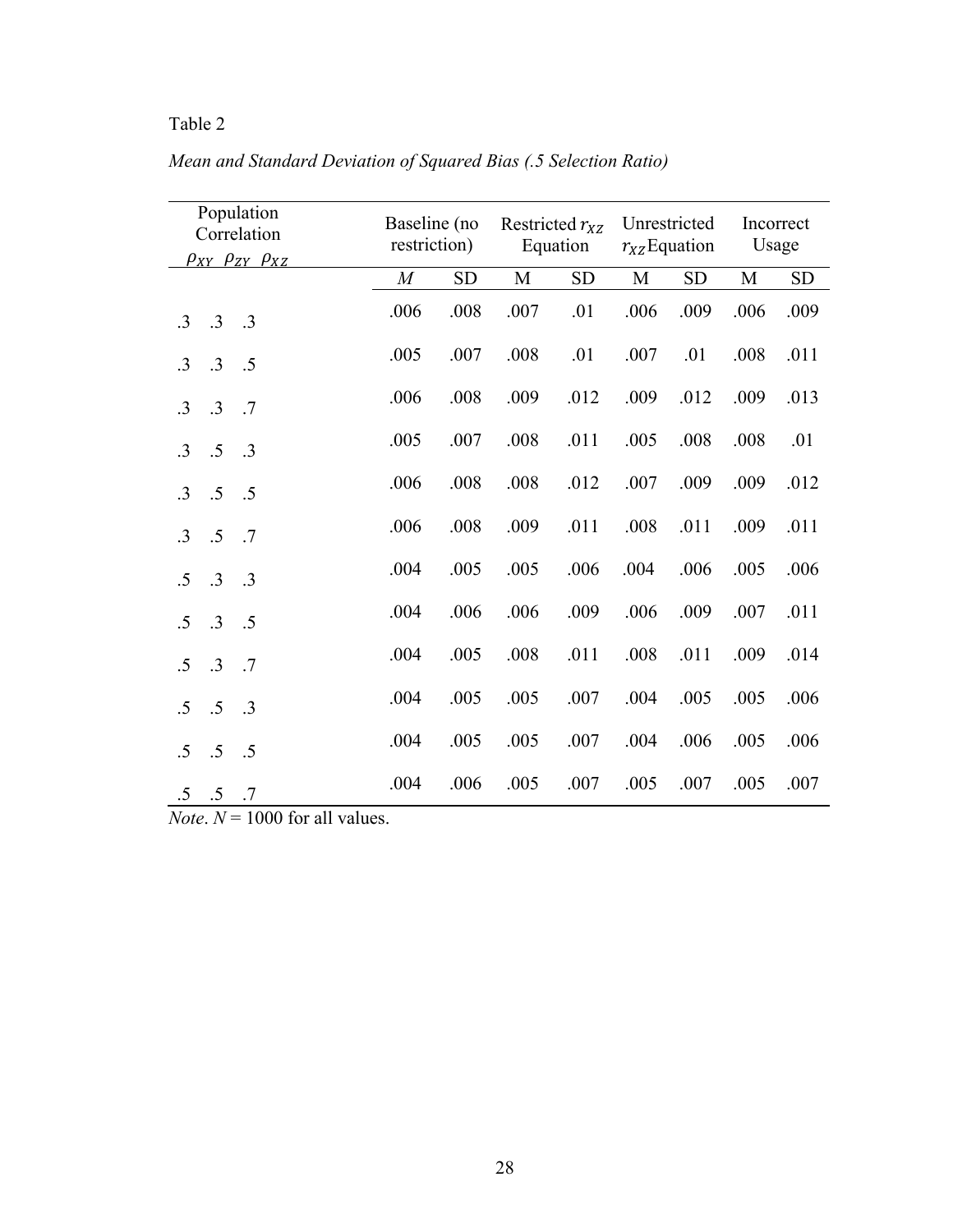|           |                 | Population<br>Correlation<br>$\rho_{XY}$ $\rho_{ZY}$ $\rho_{XZ}$ | Baseline (no<br>restriction) |      | Restricted $r_{XZ}$<br>Equation |      | Unrestricted<br>$r_{XZ}$ Equation |      | Incorrect<br>Usage |      |
|-----------|-----------------|------------------------------------------------------------------|------------------------------|------|---------------------------------|------|-----------------------------------|------|--------------------|------|
|           |                 |                                                                  | $\cal M$                     | SD   | $\cal M$                        | SD   | M                                 | SD   | $\cal M$           | SD   |
| $\cdot$ 3 | .3              | $\cdot$ .3                                                       | $-.0005$                     | .075 | .009                            | .095 | .008                              | .085 | $-.033$            | .11  |
| $\cdot$ 3 | $.3\phantom{0}$ | $\cdot$ .5                                                       | .003                         | .072 | .012                            | .11  | .012                              | .104 | $-.017$            | .135 |
| $\cdot$ 3 | .3              | $\cdot$ .7                                                       | .001                         | .074 | .019                            | .132 | .018                              | .131 | .002               | .152 |
| $\cdot$ 3 | $.5\,$          | $\cdot$ .3                                                       | $-.004$                      | .075 | .009                            | .105 | .004                              | .074 | $-.099$            | .087 |
| $\cdot$ 3 | $.5\,$          | $\cdot$ .5                                                       | .002                         | .074 | .004                            | .107 | .003                              | .087 | $-.099$            | .11  |
| $\cdot$ 3 | .5              | $\cdot$ .7                                                       | .004                         | .075 | .019                            | .115 | .016                              | .11  | $-.072$            | .122 |
| .5        | .3              | .3                                                               | $-.0009$                     | .063 | .009                            | .078 | .013                              | .069 | .0009              | .095 |
| .5        | $.3\phantom{0}$ | $\cdot$ .5                                                       | $-.0004$                     | 0.06 | .013                            | .09  | .017                              | .09  | .034               | .125 |
| .5        | .3              | $\cdot$ .7                                                       | .004                         | .064 | .003                            | .108 | .005                              | .11  | .044               | .133 |
| .5        | .5              | $\cdot$ .3                                                       | .001                         | .064 | .007                            | .085 | .007                              | .057 | $-.066$            | .072 |
| .5        | .5              | $\cdot$ .5                                                       | .001                         | .06  | .01                             | .085 | .006                              | .069 | $-.05$             | .09  |
| $.5\,$    | $.5 \t .7$      | $N_{\text{etc}}$ $N = 1000$ for all values                       | $-.0007$                     | .06  | .015                            | .101 | .013                              | .096 | $-.013$            | .112 |

## *Mean and Standard Deviation of Bias (.1 Selection Ratio)*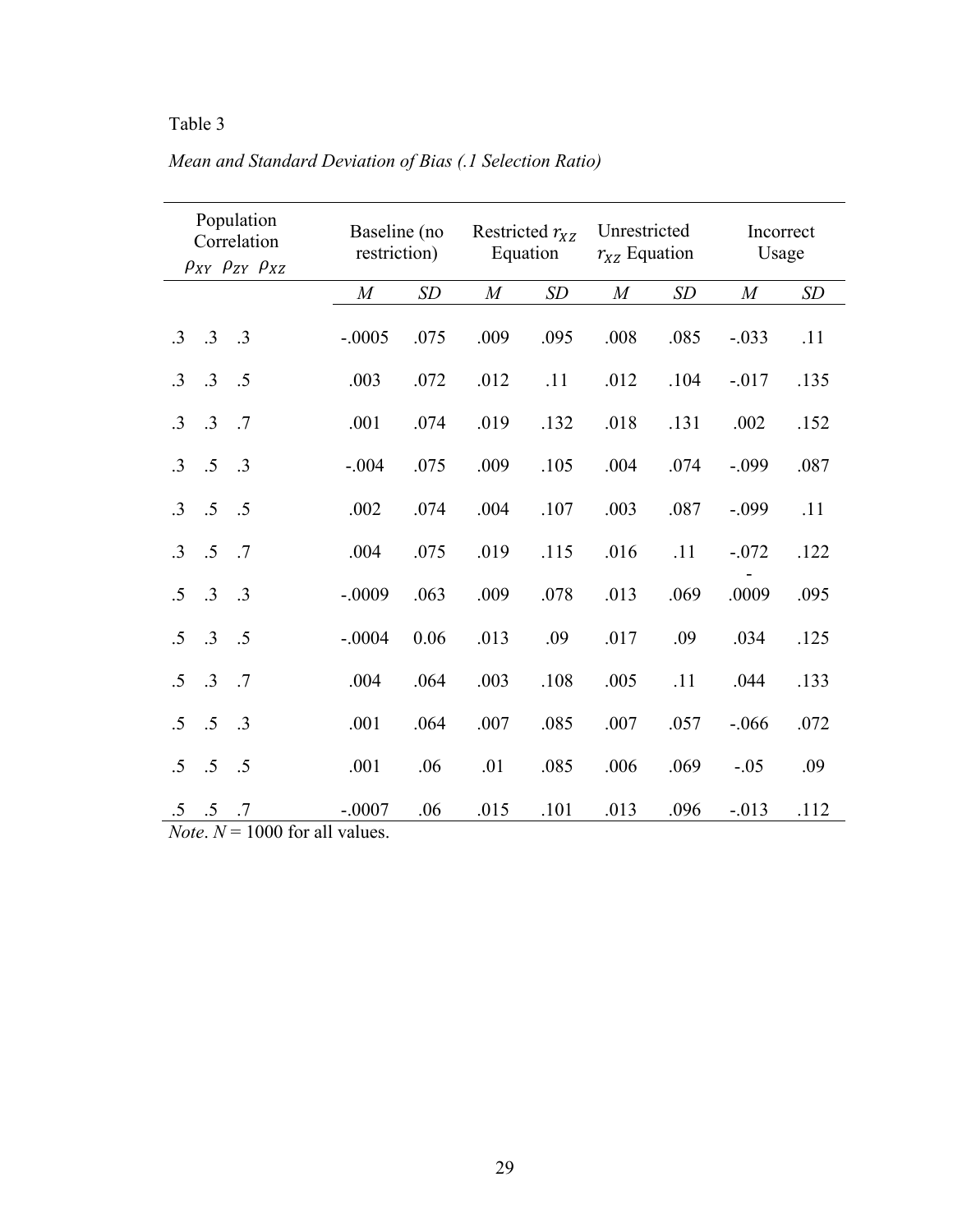| Population<br>Correlation<br>$\rho_{XY}$ $\rho_{ZY}$ $\rho_{XZ}$ | Baseline (no<br>restriction) |      | Restricted $r_{\text{XZ}}$<br>Equation |      | Unrestricted<br>$r_{XZ}$ Equation |            | Incorrect<br>Usage |            |
|------------------------------------------------------------------|------------------------------|------|----------------------------------------|------|-----------------------------------|------------|--------------------|------------|
|                                                                  | $\boldsymbol{M}$             | SD   | $\mathbf M$                            | SD   | M                                 | ${\rm SD}$ | $\mathbf M$        | ${\rm SD}$ |
| $\cdot$ 3<br>$\cdot$ 3<br>$\cdot$ .3                             | .006                         | .008 | .009                                   | .012 | .007                              | .01        | .013               | .016       |
| .3<br>$\cdot$ 3<br>.5                                            | .005                         | .008 | .012                                   | .017 | .011                              | .016       | .012               | .026       |
| .3<br>$\cdot$ 3<br>.7                                            | .005                         | .008 | .018                                   | .026 | .018                              | .027       | .023               | .034       |
| $.5\,$<br>$\cdot$ 3<br>$\cdot$ .3                                | .006                         | .008 | .011                                   | .015 | .005                              | .008       | .018               | .018       |
| $.5\,$<br>$\cdot$ .5<br>$\cdot$ 3                                | .006                         | .008 | .011                                   | .016 | .008                              | .011       | .021               | .023       |
| .5<br>.7<br>$\cdot$ 3                                            | .006                         | .008 | .014                                   | .02  | .012                              | .019       | .02                | .023       |
| .3<br>$\cdot$ 3<br>.5                                            | .004                         | .005 | .006                                   | .009 | .005                              | .008       | .009               | .014       |
| .3<br>.5<br>$\cdot$ .5                                           | .004                         | .005 | .008                                   | .013 | .008                              | .014       | .017               | .027       |
| .3<br>$\cdot$ .7<br>.5                                           | .004                         | .005 | .012                                   | .018 | .012                              | .019       | .02                | .033       |
| .5<br>.5<br>$\cdot$ 3                                            | .004                         | .006 | .007                                   | .01  | .003                              | .005       | .009               | .01        |
| $.5\,$<br>$.5\,$<br>.5                                           | .004                         | .005 | .007                                   | .01  | .005                              | .007       | .011               | .013       |
| $.5\,$<br>$.5 \t .7$                                             | .004                         | .005 | .01                                    | .016 | .009                              | .016       | .013               | .019       |

*Mean and Standard Deviation of Squared Bias (.1 Selection Ratio)*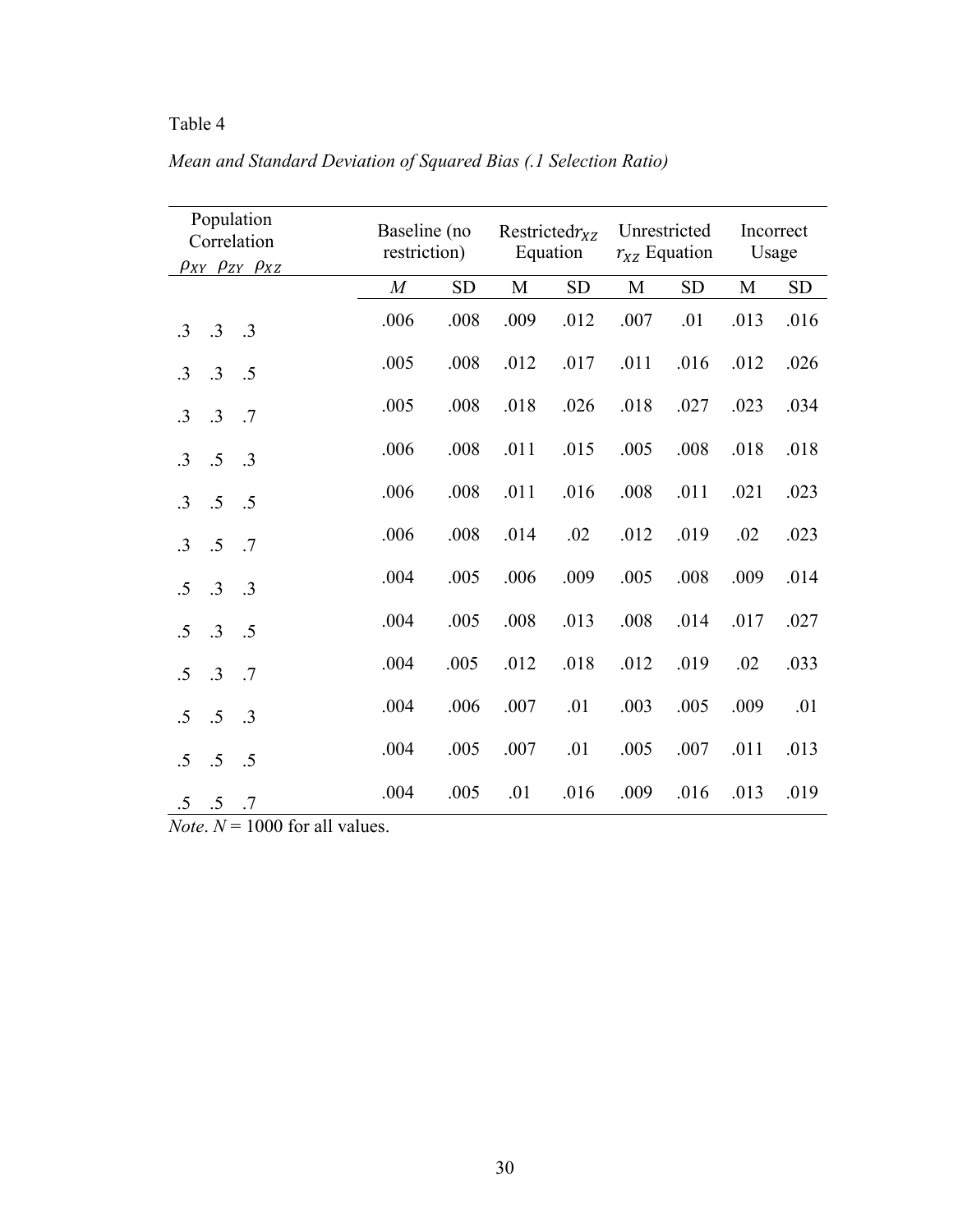|            |                  | Population<br>Correlation<br>$\rho_{XY}$ $\rho_{ZY}$ $\rho_{XZ}$ | Baseline (no<br>restriction) |      | Restricted $r_{XZ}$<br>Equation |      | Unrestricted<br>$r_{XZ}$ Equation |      | Incorrect<br>Usage |      |
|------------|------------------|------------------------------------------------------------------|------------------------------|------|---------------------------------|------|-----------------------------------|------|--------------------|------|
|            |                  |                                                                  | $\overline{M}$               | SD   | $\boldsymbol{M}$                | SD   | $\boldsymbol{M}$                  | SD   | M                  | SD   |
| $\cdot$ 3  | $\cdot$ 3        | $\cdot$ .3                                                       | $-.0008$                     | .076 | $-.0009$                        | .114 | .009                              | .09  | $-.042$            | .155 |
| $\cdot$ 3  | $\cdot$ 3        | $\cdot$ .5                                                       | $-.0007$                     | .074 | $-.012$                         | .129 | $-.011$                           | .115 | $-.05$             | .181 |
| $\cdot$ 3  | .3               | .7                                                               | .002                         | .076 | .04                             | .154 | .035                              | .158 | .019               | .199 |
| $\cdot$ 3  | $.5\,$           | $\cdot$ .3                                                       | .0000                        | .074 | .003                            | .125 | .003                              | .076 | $-.135$            | .117 |
| $\cdot$ 3  | $.5\,$           | $\cdot$ .5                                                       | .0007                        | .077 | .044                            | .131 | .021                              | .106 | $-.108$            | .153 |
| $\cdot$ 3  | .5               | .7                                                               | .0003                        | .075 | .04                             | .15  | .027                              | .14  | $-.096$            | .168 |
| .5         | $.3\phantom{0}$  | $\cdot$ .3                                                       | $-.0002$                     | .063 | .02                             | .089 | .024                              | .073 | .009               | .137 |
| $\cdot$ .5 | $\cdot$ 3        | $\cdot$ .5                                                       | .0009                        | .061 | .012                            | .107 | .02                               | .109 | .07                | .179 |
| .5         | .3               | .7                                                               | .004                         | .062 | .024                            | .134 | .032                              | .143 | .106               | .19  |
| .5         | $.5\,$           | $\cdot$ .3                                                       | .004                         | .063 | .002                            | .102 | .01                               | .059 | $-.092$            | .103 |
| .5         | $.5\,$           | .5                                                               | $-.001$                      | .06  | .039                            | .115 | .032                              | .098 | $-.007$            | .163 |
|            | $.5 \t .5 \t .7$ | $N_{\text{etc}}$ $N = 1000$ for all values                       | .003                         | .062 | .04                             | .129 | .035                              | .126 | .005               | .164 |

*Mean and Standard Deviation of Bias (.01 Selection Ratio)*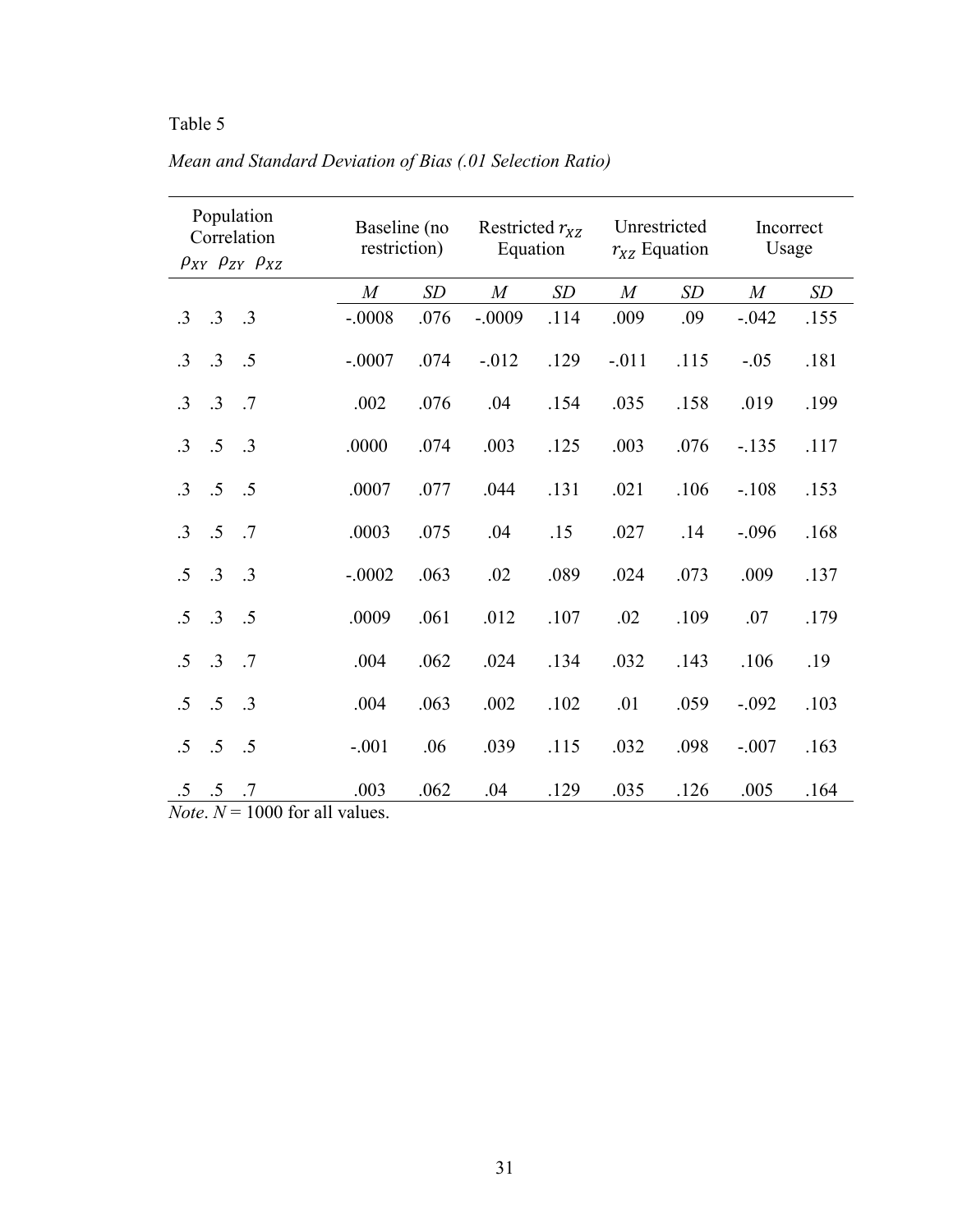|           |                  | Population<br>Correlation<br>$\rho_{XY}$ $\rho_{ZY}$ $\rho_{XZ}$ | restriction)     | Baseline (no | Restricted $r_{XZ}$<br>Equation |      | Unrestricted<br>$r_{XZ}$ Equation |      | Incorrect<br>Usage |      |
|-----------|------------------|------------------------------------------------------------------|------------------|--------------|---------------------------------|------|-----------------------------------|------|--------------------|------|
|           |                  |                                                                  | $\boldsymbol{M}$ | SD           | $\boldsymbol{M}$                | SD   | $\boldsymbol{M}$                  | SD   | $\boldsymbol{M}$   | SD   |
| $\cdot$ 3 | .3               | $\cdot$ 3                                                        | .006             | .008         | .013                            | .019 | .008                              | .013 | .026               | .033 |
| $\cdot$ 3 | $\cdot$ 3        | .5                                                               | .006             | .007         | .017                            | .025 | .013                              | .019 | .035               | .043 |
| $\cdot$ 3 | .3               | .7                                                               | .006             | .009         | .025                            | .037 | .026                              | .04  | .04                | .057 |
| $\cdot$ 3 | .5               | $\cdot$ .3                                                       | .005             | .008         | .016                            | .021 | .006                              | .009 | .032               | .03  |
| $\cdot$ 3 | .5               | .5                                                               | .006             | .009         | .019                            | .027 | .012                              | .02  | .035               | .038 |
| $\cdot$ 3 | .5               | .7                                                               | .006             | .008         | .024                            | .038 | .02                               | .035 | .037               | .045 |
| .5        | .3               | $\cdot$ 3                                                        | .004             | .005         | .008                            | .013 | .006                              | .011 | .019               | .034 |
| .5        | .3               | .5                                                               | .004             | .005         | .012                            | .016 | .012                              | .019 | .037               | .06  |
| .5        | .3               | .7                                                               | .004             | .006         | .019                            | .029 | .022                              | .035 | .047               | .076 |
| .5        | .5               | $\cdot$ 3                                                        | .004             | .005         | .01                             | .015 | .004                              | .007 | .019               | .02  |
| .5        | .5               | .5                                                               | .004             | .005         | .015                            | .021 | .011                              | .02  | .027               | .044 |
|           | $.5 \t .5 \t .7$ | $N_{\text{etc}}$ $N = 1000$ for all values                       | .004             | .005         | .018                            | .03  | .017                              | .032 | .027               | .045 |

*Mean and Standard Deviation of Squared Bias (.01 Selection Ratio)*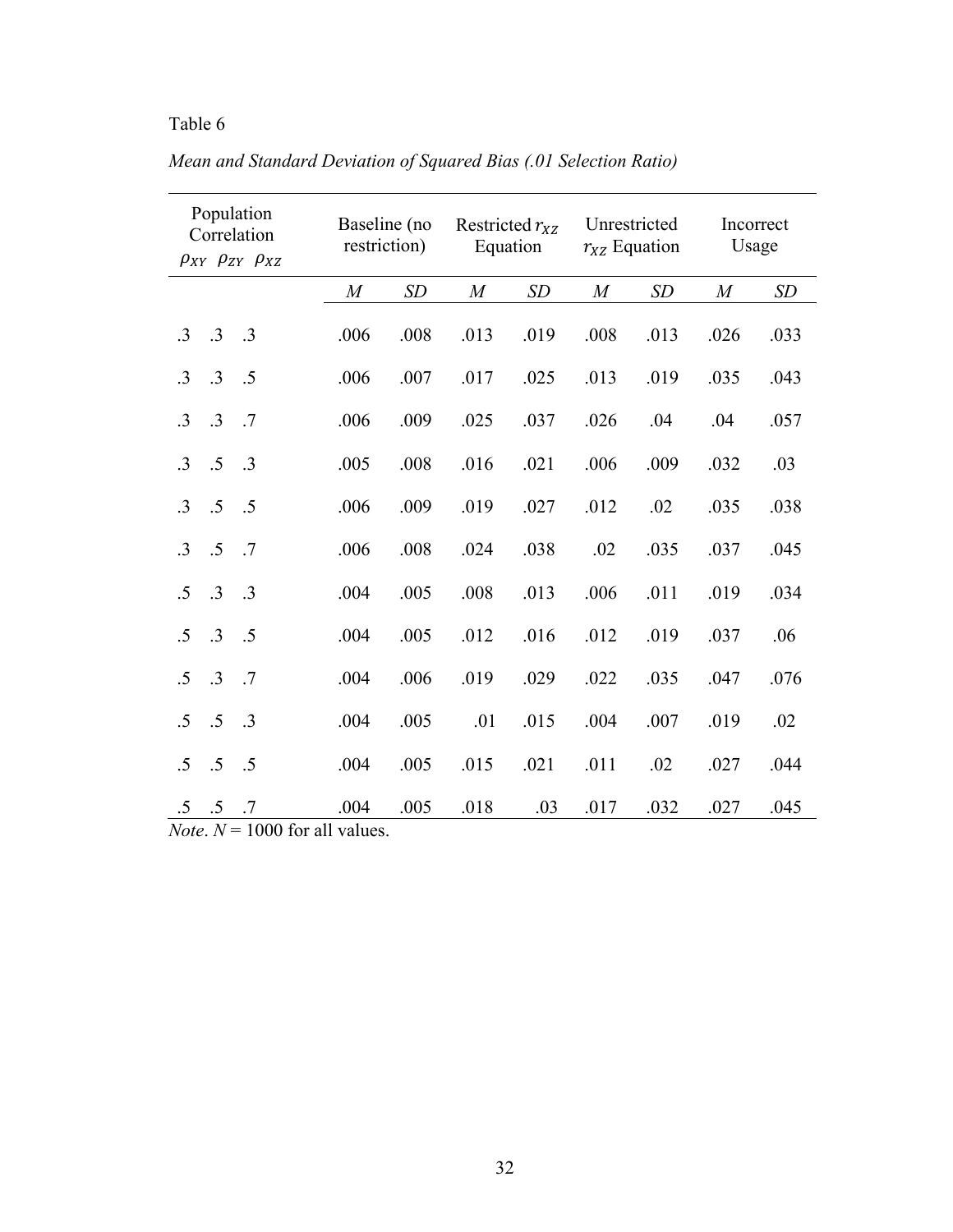|                              | Population<br>Correlation<br>$\rho_{XY}$ $\rho_{ZY}$ $\rho_{XZ}$ | Restricted<br>$r_{XZ}$<br>Equation | Unrestricted<br>$r_{XZ}$<br>Equation | Incorrect<br>Usage |
|------------------------------|------------------------------------------------------------------|------------------------------------|--------------------------------------|--------------------|
| $\cdot$ 3                    | $.3 \t .3$                                                       | $-0.02$                            | $-0.02$                              | $-0.28$            |
| $\cdot$ 3                    | $.3 \t .5$                                                       | $-0.02$                            | $-0.03$                              | $-0.24$            |
| $\cdot$ 3                    | $.3 \t .7$                                                       | 0.09                               | 0.09                                 | $-0.02$            |
| $\overline{.5}$<br>$\cdot$ 3 | .3                                                               | 0.001                              | $-0.02$                              | $-0.62$            |
| $.3 \quad .5$                | $\cdot$ .5                                                       | 0.002                              | $-0.02$                              | $-0.63$            |
| $.3 \quad .5$                | $\cdot$ .7                                                       | 0.15                               | 0.13                                 | $-0.34$            |
| $.5 \t .3$                   | $\cdot$ .3                                                       | 0.11                               | 0.12                                 | $-0.06$            |
| $\cdot$ .3<br>$.5\,$         | $\overline{5}$                                                   | 0.05                               | 0.07                                 | 0.07               |
| .3<br>$.5\,$                 | .7                                                               | 0.04                               | 0.05                                 | 0.22               |
| $.5\,$<br>$\cdot$ .5         | .3                                                               | 0.04                               | 0.05                                 | $-0.5$             |
| .5<br>$.5\,$                 | $\cdot$ .5                                                       | 0.07                               | 0.07                                 | $-0.37$            |
| $.5\,$<br>$.5\,$             | .7                                                               | 0.07                               | 0.06                                 | $-0.18$            |

*Cohen's d for Bias as Compared to Baseline Condition (.5 Selection Ratio)*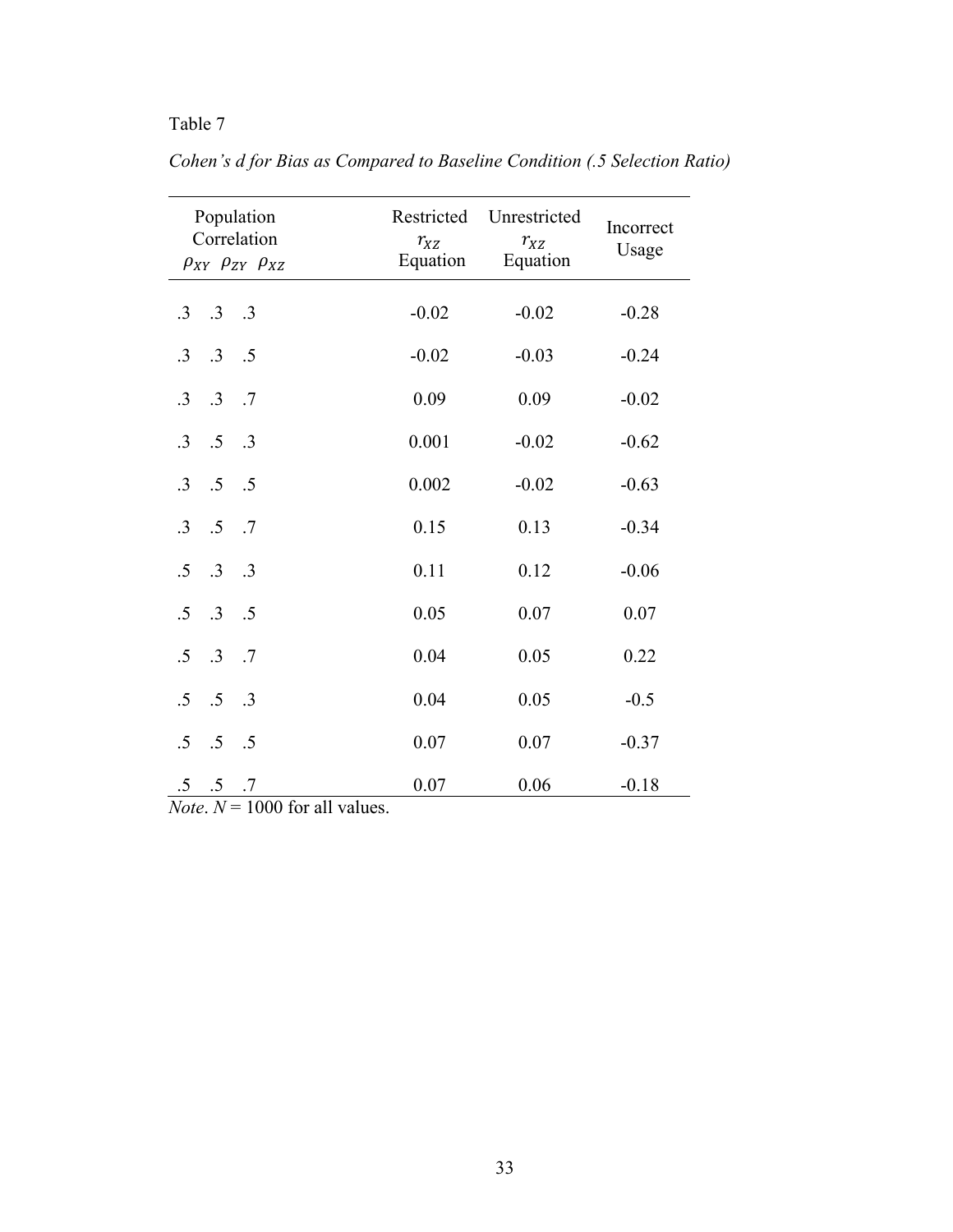| Population<br>Correlations<br>$\rho_{XY}$ $\rho_{ZY}$ $\rho_{XZ}$ | Restricted<br>$r_{XZ}$<br>Equation | Unrestricted<br>$r_{XZ}$<br>Equation | Incorrect<br>Usage |
|-------------------------------------------------------------------|------------------------------------|--------------------------------------|--------------------|
| $.3 \t .3$<br>$\cdot$ 3                                           | 0.14                               | 0.07                                 | 0.15               |
| $.3 \t .5$<br>$\cdot$ 3                                           | 0.28                               | 0.24                                 | 0.34               |
| $.3 \t .7$<br>$\cdot$ 3                                           | 0.27                               | 0.26                                 | 0.32               |
| $\overline{.5}$<br>$\cdot$ 3<br>$\cdot$ .3                        | 0.26                               | 0.03                                 | 0.29               |
| $\overline{5}$<br>$\cdot$ 3<br>$\overline{\phantom{0}}$ .5        | 0.22                               | 0.08                                 | 0.29               |
| $\cdot$ .5<br>$\cdot$ 3<br>$\cdot$ .7                             | 0.26                               | 0.22                                 | 0.33               |
| $.3 \t .3$<br>$.5\,$                                              | 0.12                               | 0.07                                 | 0.12               |
| $.3 \t .5$<br>$.5\,$                                              | 0.27                               | 0.25                                 | 0.34               |
| $\cdot$ .3<br>.5<br>$\cdot$ .7                                    | 0.41                               | 0.42                                 | 0.5                |
| $\cdot$ .5<br>.5<br>$\cdot$ .3                                    | 0.18                               | $-0.05$                              | 0.14               |
| .5<br>$.5\,$<br>$\cdot$ .5                                        | 0.21                               | 0.09                                 | 0.21               |
| $.5\,$<br>$.5 \t .7$                                              | 0.2                                | 0.17                                 | 0.24               |

*Cohen's d for Squared Bias as Compared to Baseline Condition (.5 Selection Ratio)*

Note. Correction equation estimates were compared to the baseline.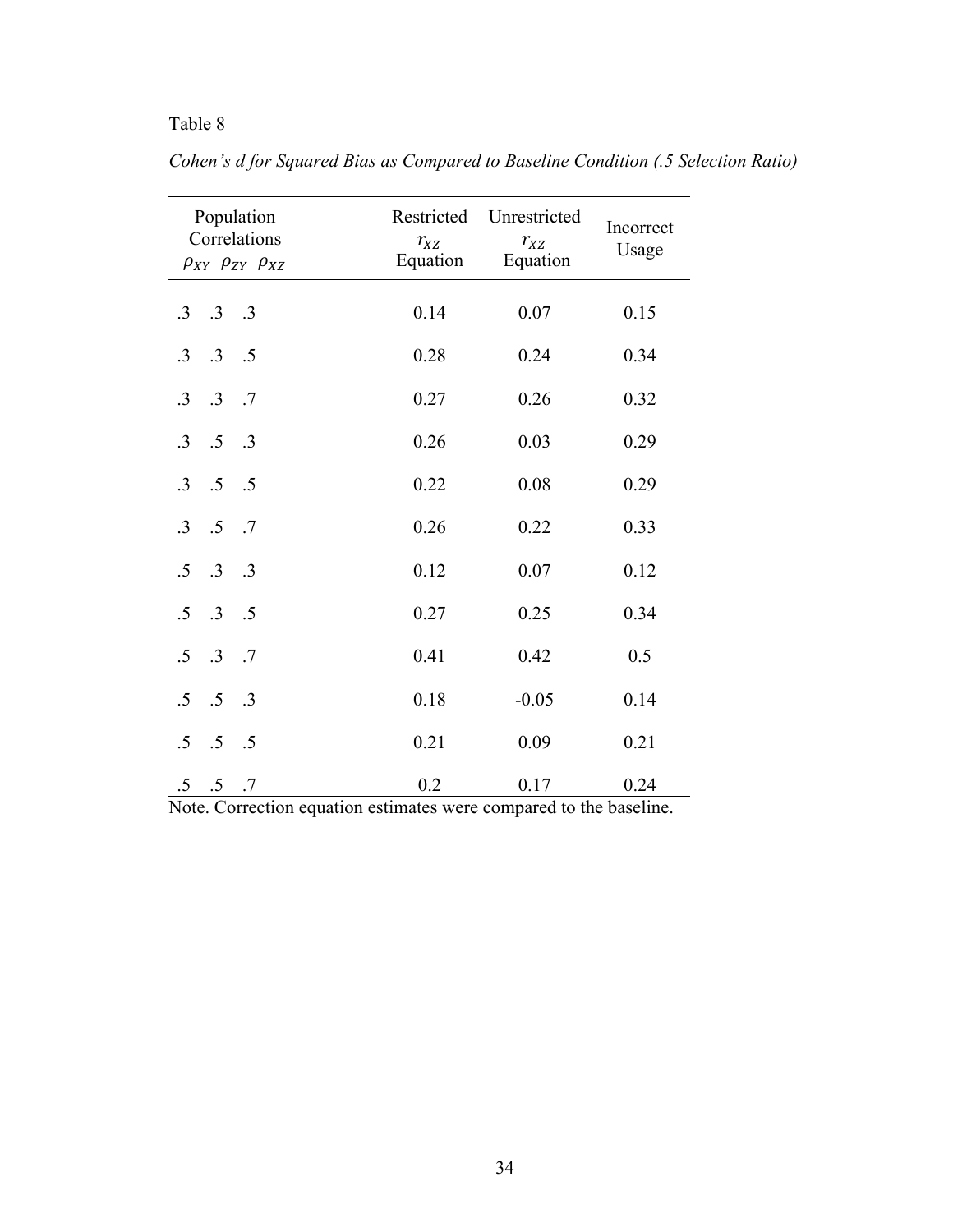| Population<br>Correlation<br>$\rho_{XY}$ $\rho_{ZY}$ $\rho_{XZ}$ | Restricted<br>$r_{XZ}$<br>Equation | Unrestricted<br>$r_{XZ}$<br>Equation | Incorrect<br>Usage |
|------------------------------------------------------------------|------------------------------------|--------------------------------------|--------------------|
| $.3 \t .3$<br>$\cdot$ 3                                          | 0.11                               | 0.1                                  | $-0.35$            |
| $\cdot$ .3<br>$\cdot$ 3<br>$\overline{5}$                        | 0.1                                | 0.1                                  | $-0.19$            |
| $.3 \t .7$<br>$\cdot$ 3                                          | 0.17                               | 0.16                                 | 0.004              |
| .5<br>$\cdot$ 3<br>.3                                            | 0.14                               | 0.11                                 | $-1.18$            |
| .5<br>$\cdot$ 3<br>.5                                            | 0.02                               | 0.01                                 | $-1.1$             |
| .5<br>$\cdot$ 3<br>$\cdot$ .7                                    | 0.16                               | 0.13                                 | $-0.75$            |
| $.3\phantom{0}$<br>$.5\,$<br>.3                                  | 0.14                               | 0.21                                 | 0.005              |
| .3<br>$.5\,$<br>$\cdot$ .5                                       | 0.17                               | 0.22                                 | 0.35               |
| .3<br>.5<br>$\cdot$ .7                                           | $-0.01$                            | 0.02                                 | 0.39               |
| .5<br>$.5\,$<br>.3                                               | 0.08                               | 0.1                                  | $-0.99$            |
| .5<br>.5<br>.5                                                   | 0.12                               | 0.08                                 | $-0.067$           |
| $.5\,$<br>$.5\,$<br>.7                                           | 0.19                               | 0.17                                 | $-0.14$            |

*Cohen's d for Bias as Compared to Baseline Condition (.1 Selection Ratio)*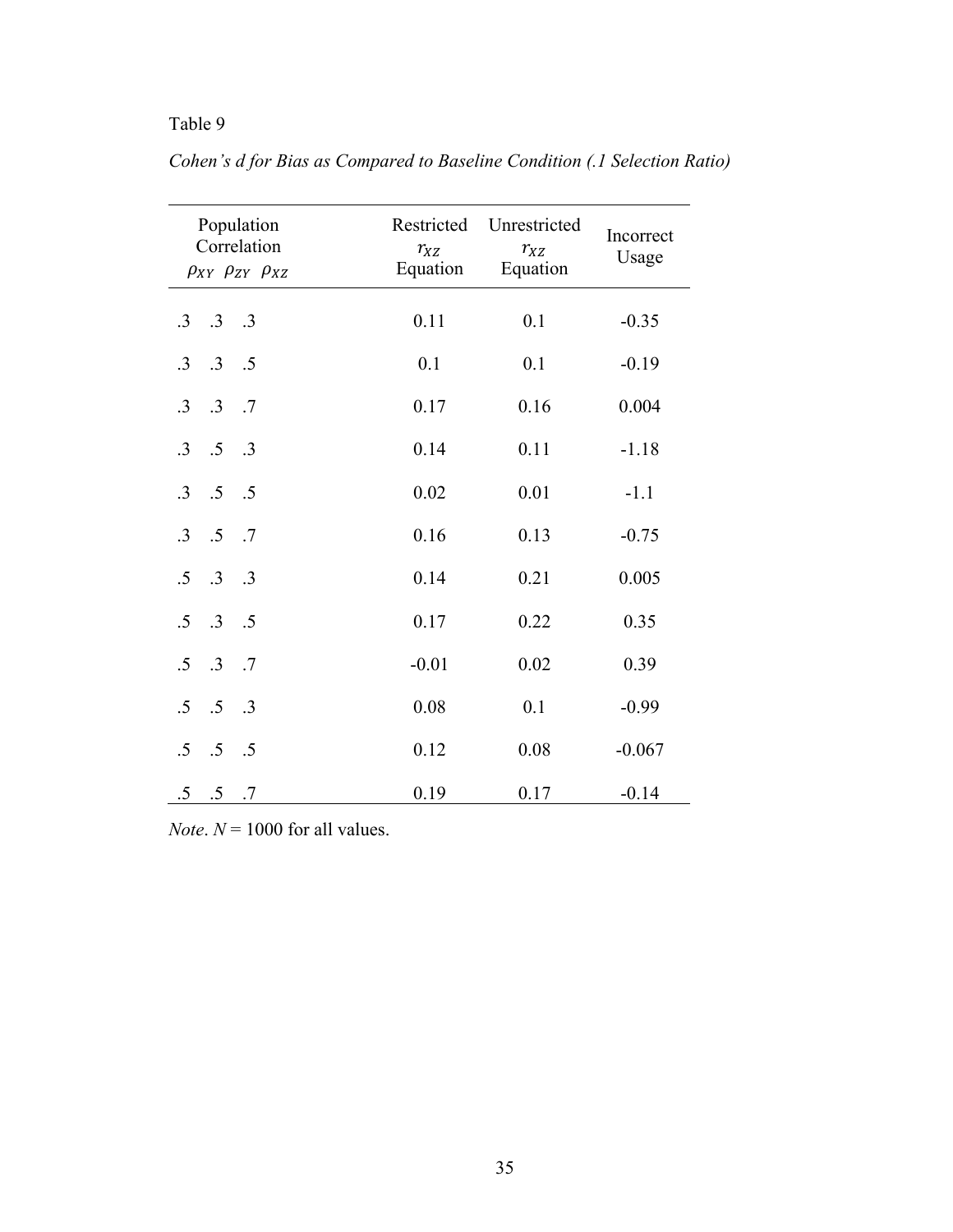|                                  | Population<br>Correlation<br>$\rho_{XY}$ $\rho_{ZY}$ $\rho_{XZ}$ | Restricted<br>$r_{XZ}$<br>Equation | Unrestricted<br>$r_{XZ}$<br>Equation | Incorrect<br>Usage |
|----------------------------------|------------------------------------------------------------------|------------------------------------|--------------------------------------|--------------------|
| $\cdot$ 3                        | $.3 \t .3$                                                       | 0.34                               | 0.18                                 | 0.59               |
| $.3\phantom{0}$<br>$\cdot$ 3     | $\cdot$ .5                                                       | 0.51                               | 0.43                                 | 0.68               |
| .3<br>$\cdot$ 3                  | $\cdot$ .7                                                       | 0.64                               | 0.61                                 | 0.71               |
| $.5\,$<br>$\cdot$ 3              | .3                                                               | 0.45                               | $-0.02$                              | 0.86               |
| $.5\,$<br>$\cdot$ 3              | $\cdot$ .5                                                       | 0.47                               | 0.21                                 | 0.91               |
| .5<br>$\cdot$ 3                  | .7                                                               | 0.52                               | 0.47                                 | 0.82               |
| $.3\phantom{0}$<br>.5            | $\cdot$ .3                                                       | 0.3                                | 0.14                                 | 0.49               |
| $\cdot$ 3<br>$.5\,$              | $\overline{5}$                                                   | 0.48                               | 0.46                                 | 0.68               |
| .3<br>.5                         | .7                                                               | 0.57                               | 0.57                                 | 0.66               |
| .5<br>.5                         | $\cdot$ .3                                                       | 0.37                               | $-0.15$                              | 0.66               |
| .5<br>$.5\,$                     | .5                                                               | 0.46                               | 0.19                                 | 0.71               |
| $.5\,$<br>$.5\,$<br>$\mathbf{r}$ | .7<br>$\overline{1000}$<br>$11 \quad 1$                          | 0.55                               | 0.49                                 | 0.66               |

*Cohen's d for Squared Bias as Compared to Baseline Condition (.1 Selection Ratio)*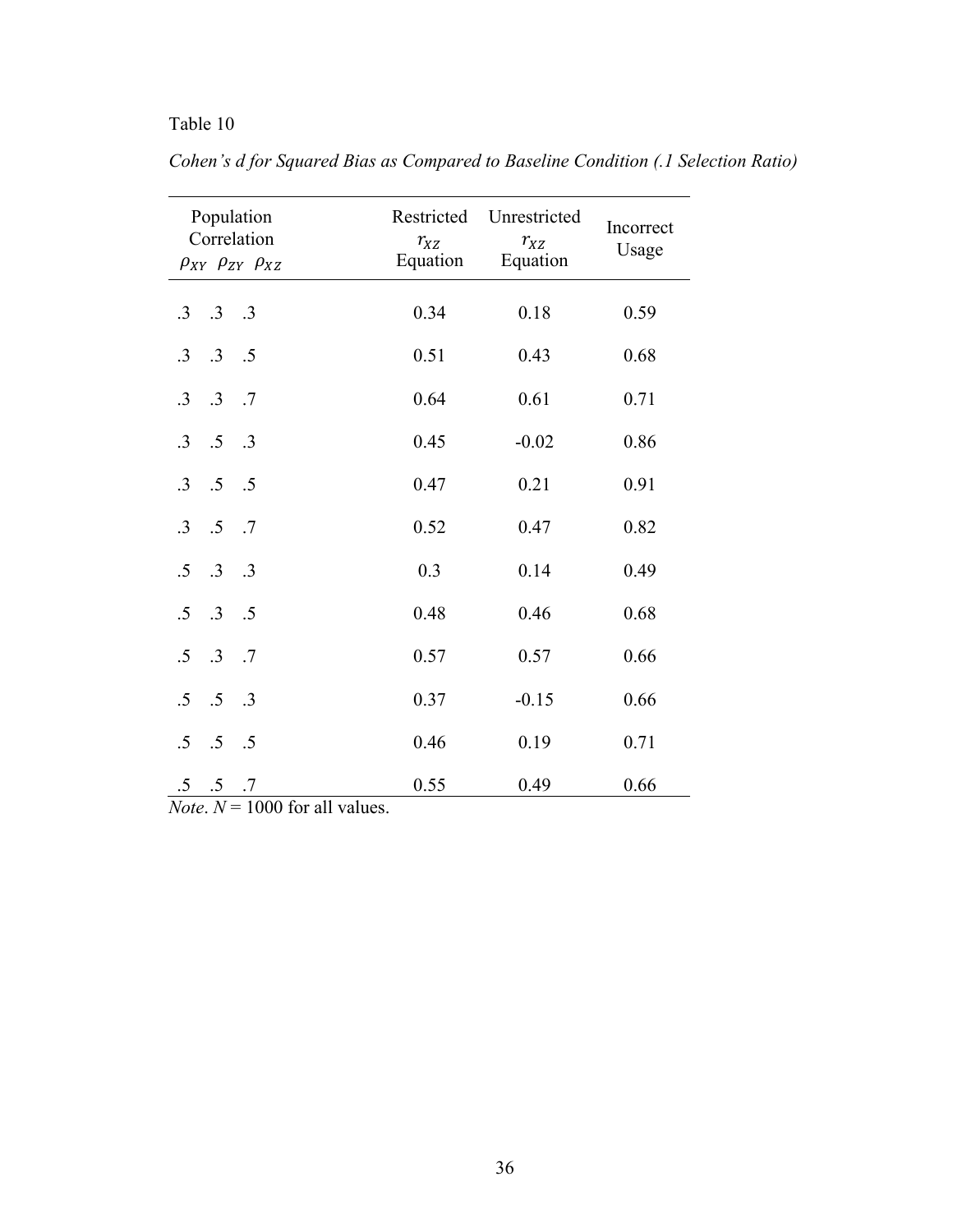| Population<br>Correlation<br>$\rho_{XY}$ $\rho_{ZY}$ $\rho_{XZ}$ |                                 |                               | Restricted<br>$r_{XZ}$<br>Equation | Unrestricted<br>$r_{XZ}$<br>Equation | Incorrect<br>Usage |
|------------------------------------------------------------------|---------------------------------|-------------------------------|------------------------------------|--------------------------------------|--------------------|
| $\cdot$ 3                                                        | $\cdot 3 \cdot 3$               |                               | $-0.002$                           | 0.116                                | $-0.341$           |
| $\cdot$ 3                                                        | $.3 \t .5$                      |                               | $-0.112$                           | $-0.103$                             | $-0.357$           |
| $\cdot$ 3                                                        | $\cdot$ .3                      | $\cdot$ .7                    | 0.313                              | 0.266                                | 0.115              |
| $\cdot$ 3                                                        | $.5 \t .3$                      |                               | 0.033                              | 0.036                                | $-1.383$           |
| $\cdot$ 3                                                        | $.5 \t .5$                      |                               | 0.405                              | 0.224                                | $-0.896$           |
| $\cdot$ 3                                                        | $.5\,$                          | .7                            | 0.333                              | 0.238                                | $-0.746$           |
| .5                                                               | $.3 \t .3$                      |                               | 0.264                              | 0.356                                | 0.088              |
| .5                                                               | $.3 \t .5$                      |                               | 0.123                              | 0.216                                | 0.516              |
| .5                                                               | .3                              | .7                            | 0.194                              | 0.257                                | 0.723              |
| .5                                                               | .5                              | .3                            | $-0.018$                           | 0.099                                | $-1.121$           |
| .5                                                               | .5                              | .5                            | 0.441                              | 0.411                                | $-0.045$           |
| $.5\,$                                                           | $.5\phantom{0}$<br>$\mathbf{r}$ | .7<br>1000c<br>11<br>$\sim$ 1 | 0.362                              | 0.327                                | 0.018              |

*Cohen's d for Bias as Compared to Baseline Condition (.01 Selection Ratio)*